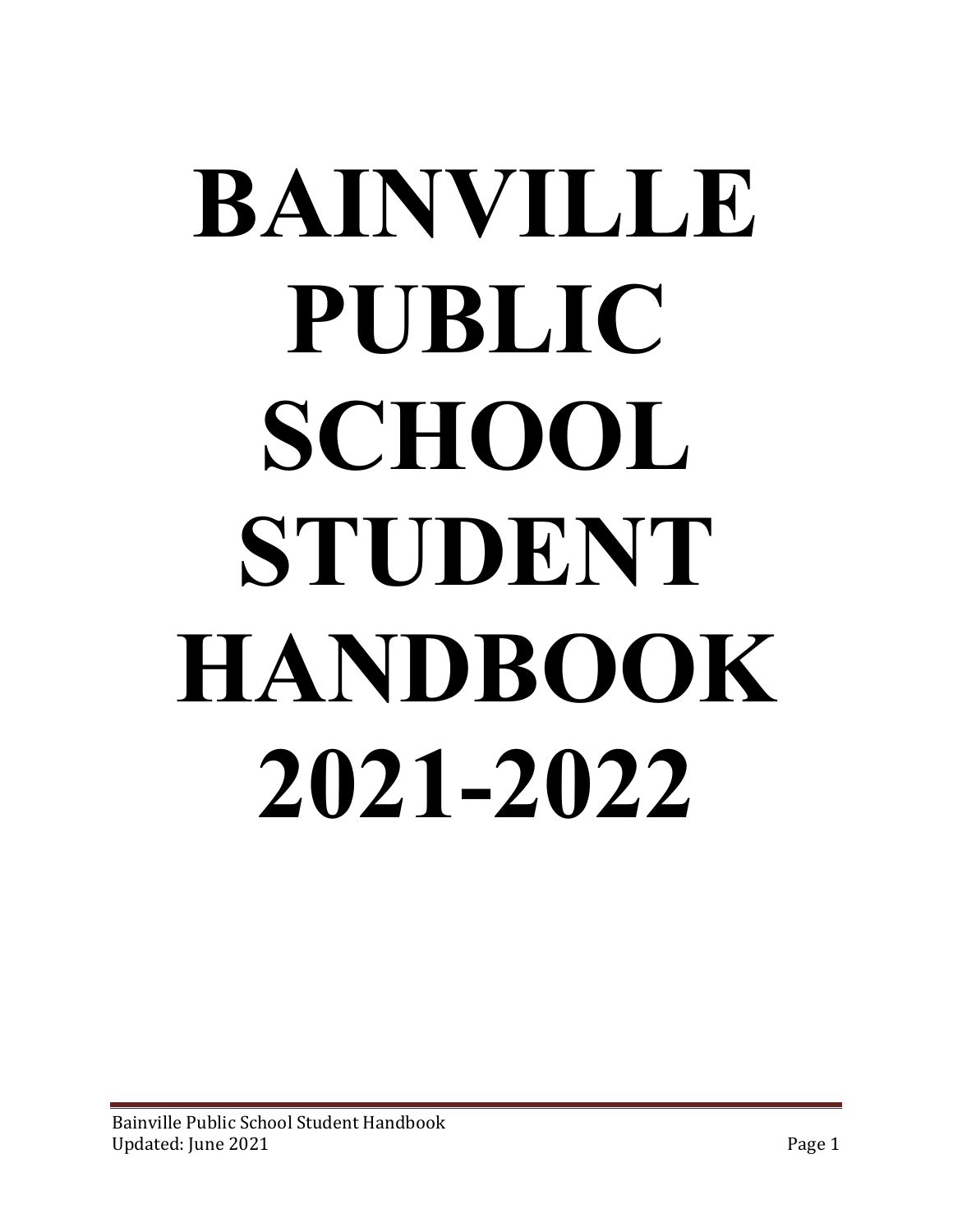#### **To Students and Parents:**

The Bainville Student Handbook contains information that students and parents are likely to need during the school year. The handbook is organized alphabetically by topic. Throughout the handbook, the term "the student's parent" is used to refer to the parent, legal guardian, or other person who has agreed to assume school-related responsibility for a student.

The Student Handbook is designed to be in harmony with Board policy. Please be aware that this document is updated annually, while policy adoption and revision is an ongoing process.

Therefore, any changes in policy that affect student handbook provisions will be made available to students and parents through newsletters and other communications. These changes will generally supersede provisions found in this handbook that have been made obsolete by newly adopted policy.

Please note that references to policy codes are included to help parents confirm current policy. A copy of the District's Policy Manual is available in the school office.

In case of conflict between Board policies or any provisions of student handbooks, the provisions in the student handbooks are to be followed. All students and parents are expected and required to adhere and abide by all Bainville School Board policies and guidelines. Access to all policies may be obtained through the District clerk during normal business hours or online at [http://www.bainvilleschool.k12.mt.us/.](http://www.bainvilleschool.k12.mt.us/)

Bainville School District does not discriminate on the basis of race, religion, color, national origin, sex, or disability in providing educational services, activities, and programs, including vocational programs, in accordance with Title VI of the Civil Rights Act of 1964, as amended; Title IX of the Educational Amendments of 1972; Section 504 of the Rehabilitation Act of 1973, as amended.

# **2021-2022 BOARD OF TRUSTEES**

Dana Berwick - Chair Chris Hansen- Vice Chair John Gilligan Tyler Traeger Neil Iversen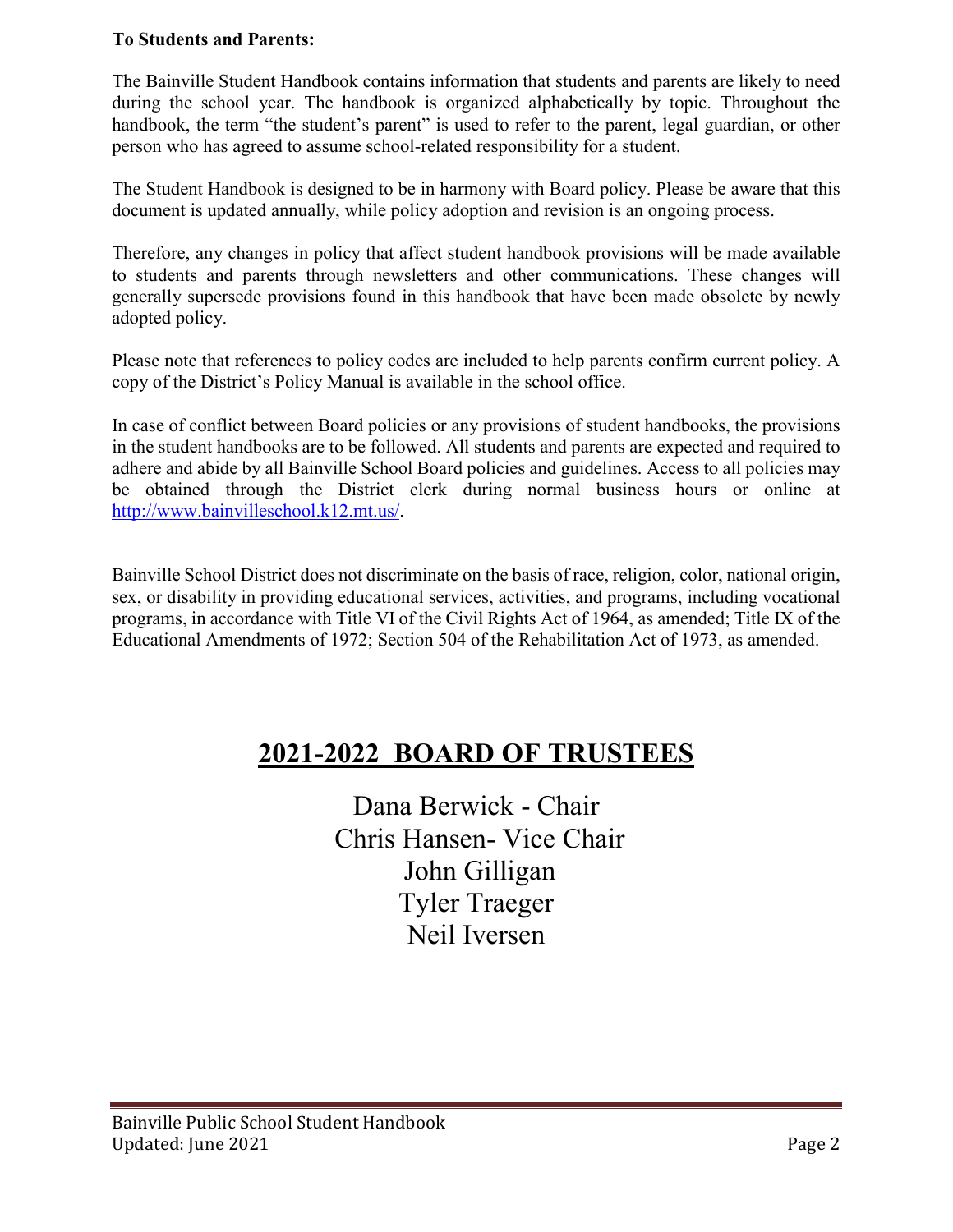## **Table of Contents**

| CORRESPONDENCE, ON-LINE, DUAL CREDIT or COLLEGE CREDIT/ EARLY ENTRY |  |
|---------------------------------------------------------------------|--|
|                                                                     |  |
|                                                                     |  |
|                                                                     |  |
|                                                                     |  |
|                                                                     |  |
|                                                                     |  |
|                                                                     |  |
|                                                                     |  |
|                                                                     |  |
|                                                                     |  |
|                                                                     |  |
|                                                                     |  |
|                                                                     |  |
|                                                                     |  |
|                                                                     |  |
|                                                                     |  |
|                                                                     |  |
|                                                                     |  |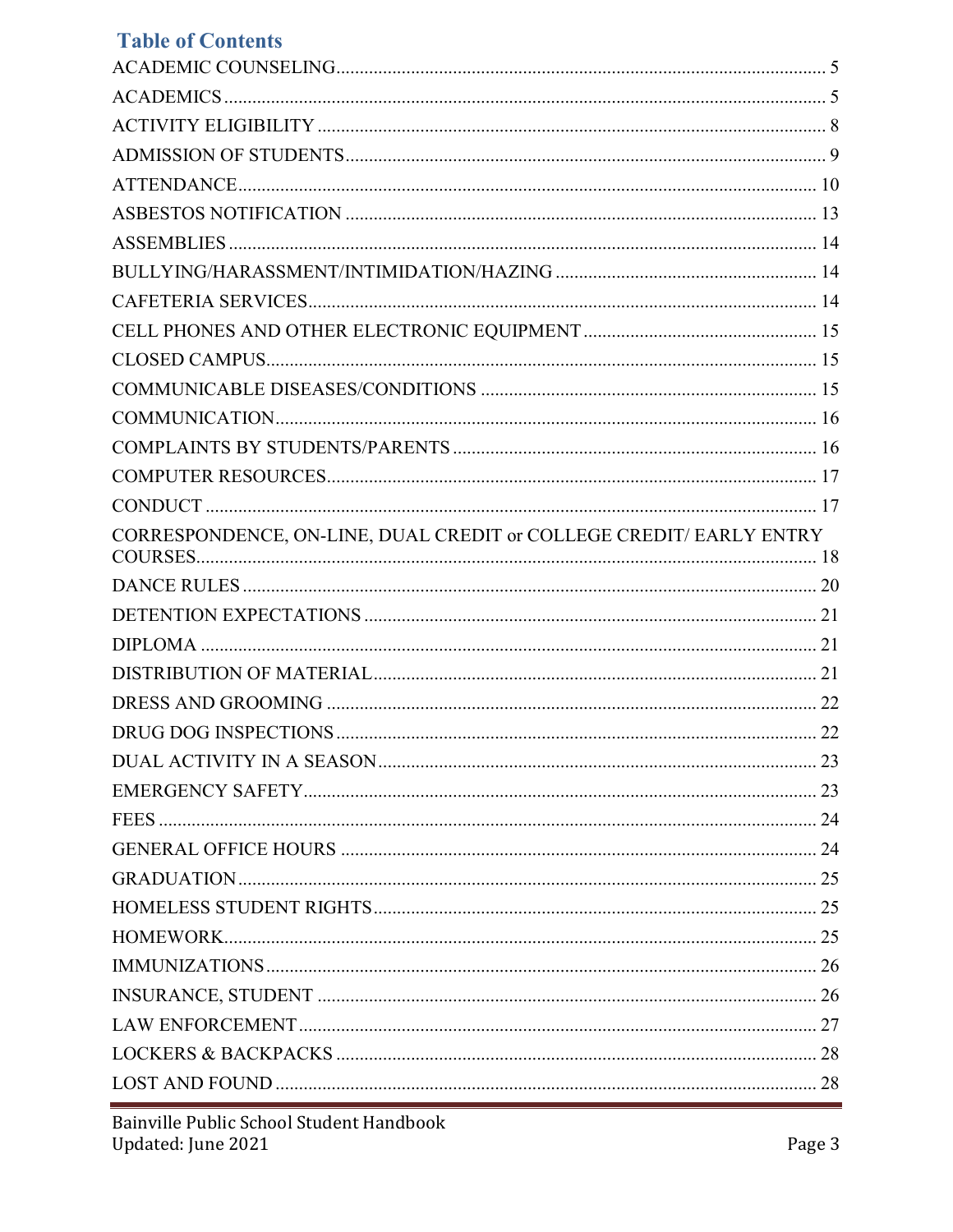| MONTANA UNIVERSITY SYSTEM ADMISSION REQUIREMENTS  45         |  |
|--------------------------------------------------------------|--|
| MONTANA AUTHORIZATION TO CARRY AND ADMINISTER MEDICATION  46 |  |
|                                                              |  |
|                                                              |  |
|                                                              |  |
|                                                              |  |
|                                                              |  |
|                                                              |  |
|                                                              |  |
|                                                              |  |
|                                                              |  |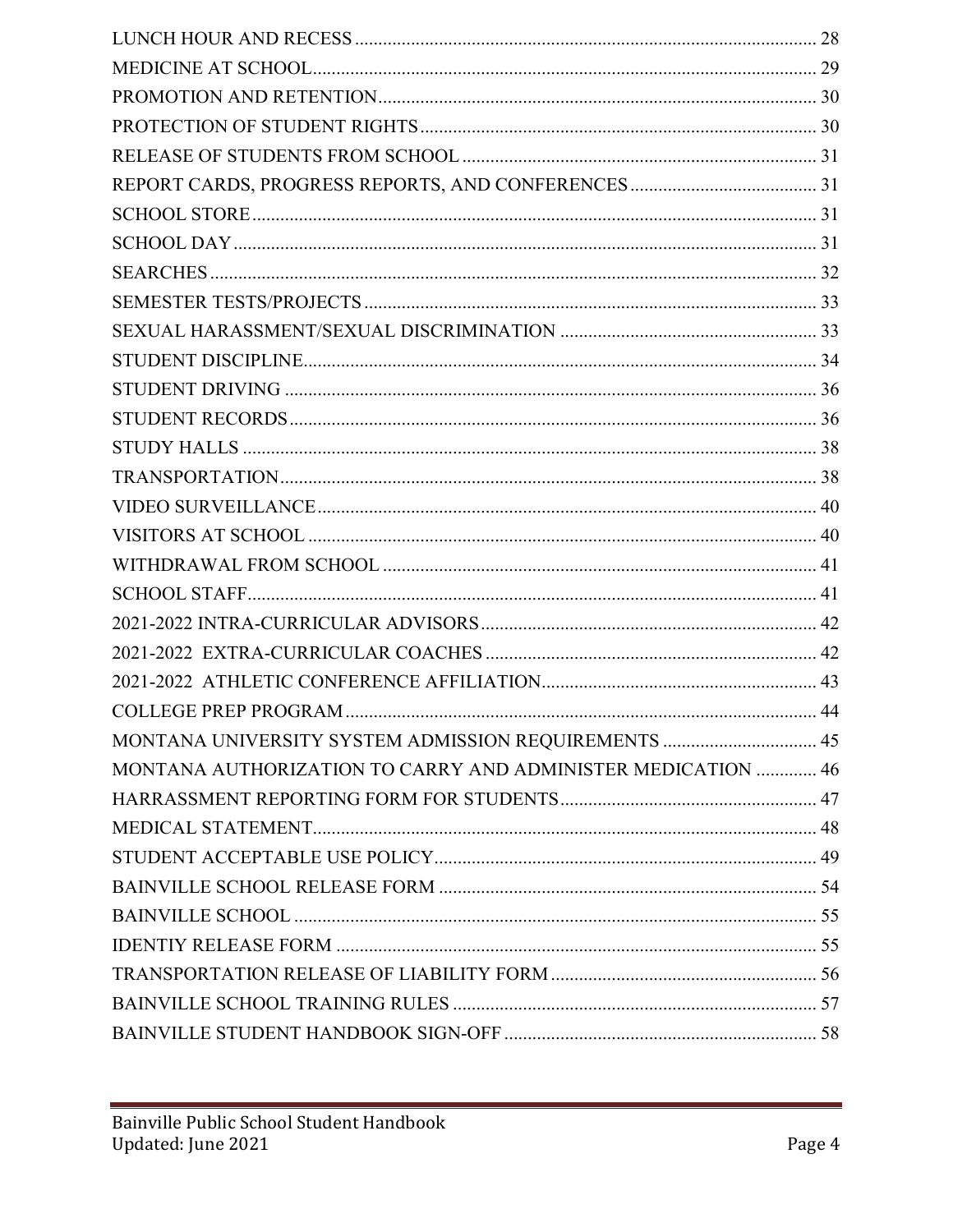# <span id="page-4-0"></span>**ACADEMIC COUNSELING**

Students and parents are encouraged to talk with a school counselor, teacher, principal, or superintendent to learn about course offerings, the graduation requirements of various programs, and early graduation procedures. Students in grades nine through twelve will be provided information on anticipated course offerings for the next year and other information that will help them make the most of academic and vocational opportunities.

Students who are interested in attending a college, university, or training school or pursuing some other type of advanced education should work closely with their counselor so that they take the high school courses that best prepare them. The counselor can also provide information about entrance examinations and deadlines for application, as well as information about automatic admission to state colleges and universities, financial aid, housing, and scholarships.

## <span id="page-4-1"></span>**ACADEMICS**

## Bainville High School Requirements

Successful completion of the following subjects:

| English                                 | 4 years | 4 units  |
|-----------------------------------------|---------|----------|
| <b>Social Studies</b>                   | 3 years | 3 units  |
| Math                                    | 3 years | 3 units  |
| Science                                 | 3 years | 3 units  |
| PE/Health                               | 2 years | 1 unit   |
| Technology                              | 1 year  | 1 unit   |
| <b>Business</b>                         | 1 year  | 1 unit   |
| Fine Art                                | 1 year  | 1 unit   |
| <b>SUBTOTAL</b>                         |         | 18 UNITS |
| <b>ELECTIVE</b><br><b>UNITS</b>         |         | 7 UNITS  |
| <b>TOTAL</b><br><b>UNITS</b>            |         | 25 UNITS |
| Required when offered:<br>Prep for Life | 1 year  | 1 unit   |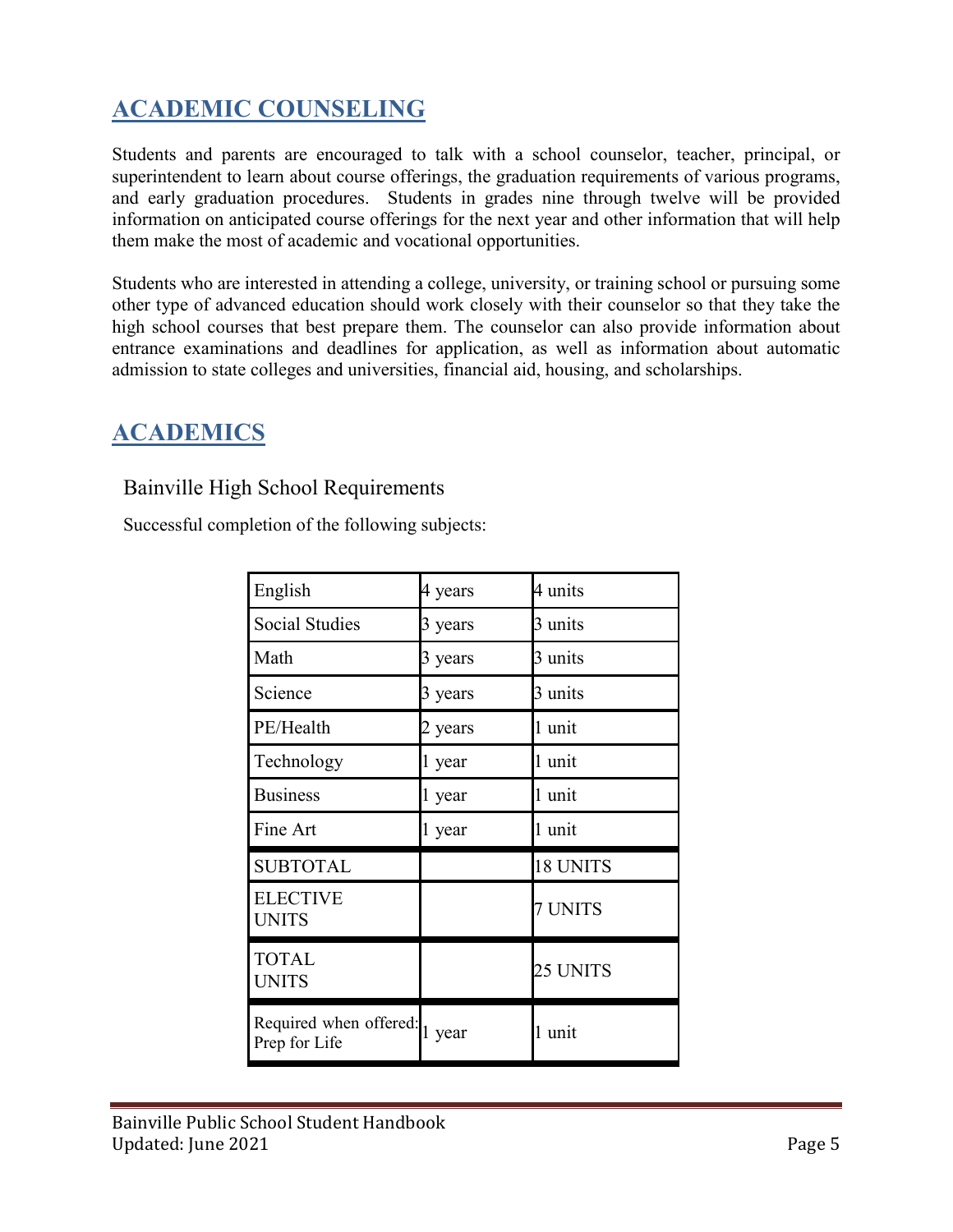Students will limit themselves to one study hall OR one Teacher's Assistant period per semester (limited to juniors and seniors only), so their schedule will consist of 7 units of required and elective classes.

| <b>ENGLISH</b>       | <b>SOCIAL STUDIES</b>      | <b>MATH*</b>                      | <b>BUSINESS</b>   |
|----------------------|----------------------------|-----------------------------------|-------------------|
| English I            | World History              | Algebra I                         | Intro to Business |
| English II           | U.S. History               | Geometry                          |                   |
| English III          | <b>American Government</b> | Algebra II                        |                   |
| English IV           |                            |                                   |                   |
| <b>SCIENCE</b>       | <b>HEALTH ENHANC.</b>      | <b>TECHNOLOGY</b>                 |                   |
| <b>Earth Science</b> | P.E. Health .5             | Computer Applications Life Skills |                   |
| <b>Biology</b>       | P.E. Health .5             |                                   |                   |
| Chemistry            |                            |                                   |                   |

Required Classes:

\*\*\*Subtotal of 17 required units \*substitutions for math requirements may be made upon administration recommendation.

| Ag-Construction       | Natural Resource Mgmt        | Basic/Advanced<br>Woodworking      | Rangeland/ Greenhouse<br>Mgmt |
|-----------------------|------------------------------|------------------------------------|-------------------------------|
| Ag Business/Ag Comm.  | Ag Operations Tech           | Ag I, II, III, IV                  | Food Prod./Animal Sc.         |
| Ag Machinery          | Ag Leadership                | <b>Small Engines</b>               | <b>Plant Science</b>          |
| Ag Welding            | Livestock Management         | Band                               | Choir                         |
| Accounting I, II, III | Computer Aps II, III         | Digital Media<br>Design/Production | Photo Editing                 |
| Marketing             | Studio Art I                 | Studio Art II                      | Studio Art III                |
| Studio Art IV         | <b>Advanced PE</b>           | <b>Weight Training</b>             | Economics                     |
| Life Skills           | Journalism                   | Video Editing                      | <b>World Affairs</b>          |
| Spanish I II, & III   | <b>Environmental Science</b> | Physics                            | Anatomy & Physiology          |
| Pre-Calculus          | Advisory                     | Math Support                       | College Algebra               |
| Geography             | Leadership                   | Chemistry                          | <b>Natural Parks</b>          |
|                       | Online-Courses               | Teacher's Aide (.25)               | Criminal Justice              |

Elective Classes (not all may be offered every year):

\*\*\*Subtotal of 8 elective units with not all electives being offered each year.

## Weighted Grading

Weighted courses are those courses specifically identified as highly rigorous upper division courses. Two different levels of weighted courses are available. Some dual credit courses taken through community colleges or tribal colleges may meet the criteria for honors courses pending administrative approval.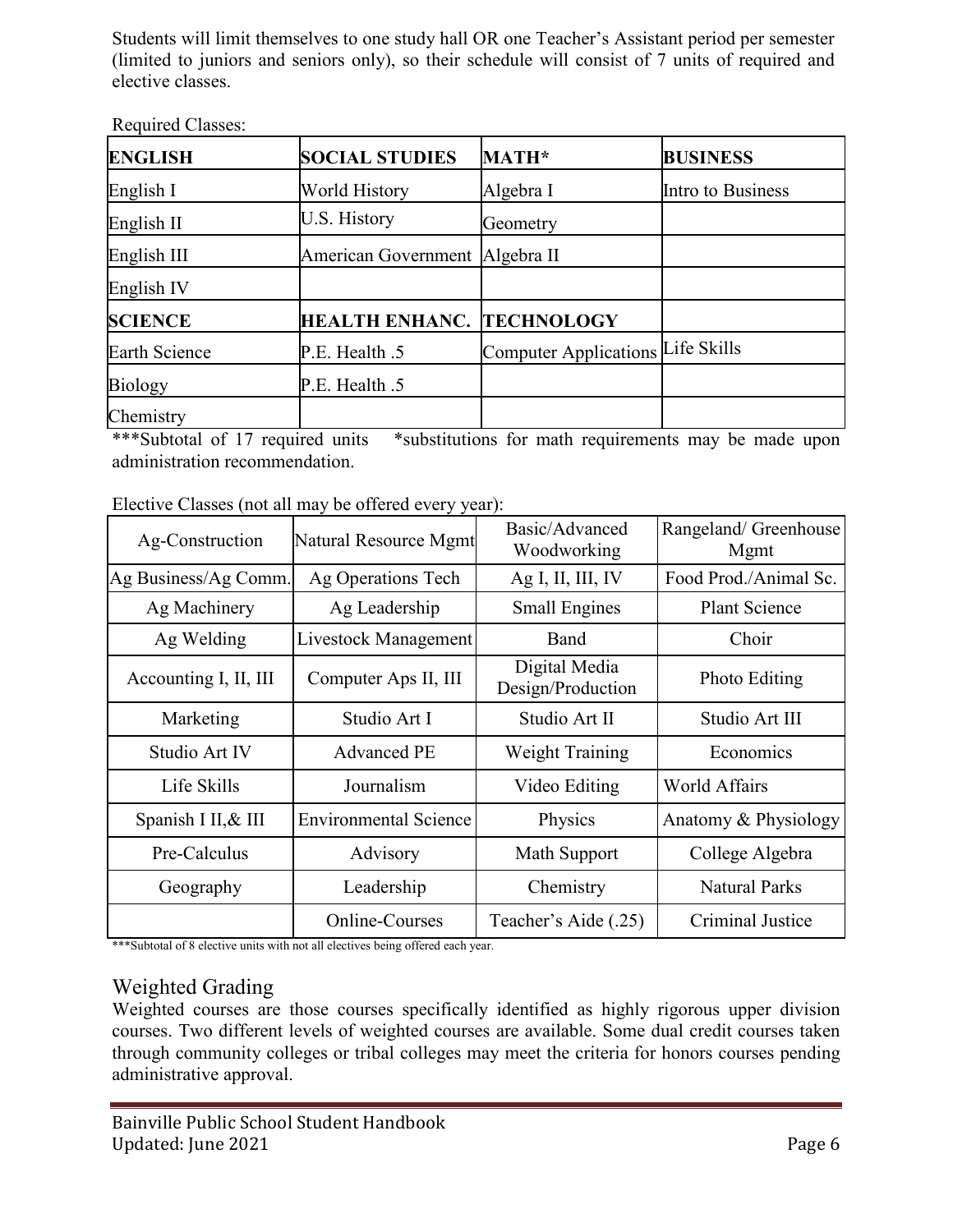|           |           | Those courses identified as "honors" courses are weighted as follows: |           |         |
|-----------|-----------|-----------------------------------------------------------------------|-----------|---------|
| $A = 4.5$ | $B = 3.5$ | $C = 2.5$                                                             | $D = 1.5$ | $F = 0$ |

The following specific courses are considered honors courses:

- 1. Physics, Anatomy & Physiology
- 2. Advanced Math, Trigonometry, Pre-Calculus, Calculus, and College Algebra
- 3. Beyond second year of world language
- 4. Accounting 2 and 3

AP courses are any courses designated as AP taken via the Montana Digital Learning Academy and dual credit courses taken through a 4-year university.

The courses considered as AP are weighted as follows:

 $A = 5.0$  B = 4.0 C = 3.0 D = 2.0 F = 0

## Awards and Honors (see BP2410P)

Students in grades 7-12 maintaining a 3.25 GPA or higher will be recognized each quarter through an honor roll. Students who achieve a 4.0 or greater will have special designation. Salutatorian and Valedictorian awards will be based on the first 7 semesters of high school. Awards, including honor roll, will be based on GPA calculations to a .001 (thousandth-three decimal places) of a point. Such designation are available only to those students who have completed the required regular education or advanced Bainville High School Graduation requirements. A Valedictorian or Salutatorian must have completed their last three semesters at Bainville Public School. An "F" in any subject bars a student from the honor roll. Purposes of the program are:

- To identify and give recognition to those students who academically excel in school at Bainville.
- To give students an added incentive to excel in school.

Plus and minus grades are not recognized in the computation of the Bainville Honor Roll, or in the computation of the Valedictorian and Salutatorian honors.

| <b>LETTER GRADE</b> | <b>PERCENTAGE</b> | <b>GRADE POINT EQUIVALENT</b> |
|---------------------|-------------------|-------------------------------|
|                     | 92-100%           | 4.0                           |
|                     | 83-91%            | 3.0                           |
|                     | 74-82%            | 2.0                           |
|                     | 65-73%            | 1.0                           |

Class Rank is compiled from semester grades.

Each student and parent may have internet access to grades via the Infinite Campus Portal at [https://mtstate.epm.infinitecampus.org/mtstate/portal/bainville.jsp.](https://mtstate.epm.infinitecampus.org/mtstate/portal/bainville.jsp) Contact the office for access to parent and student usernames and passwords.

In extreme circumstances, and with the permission of administration, a teacher may elect to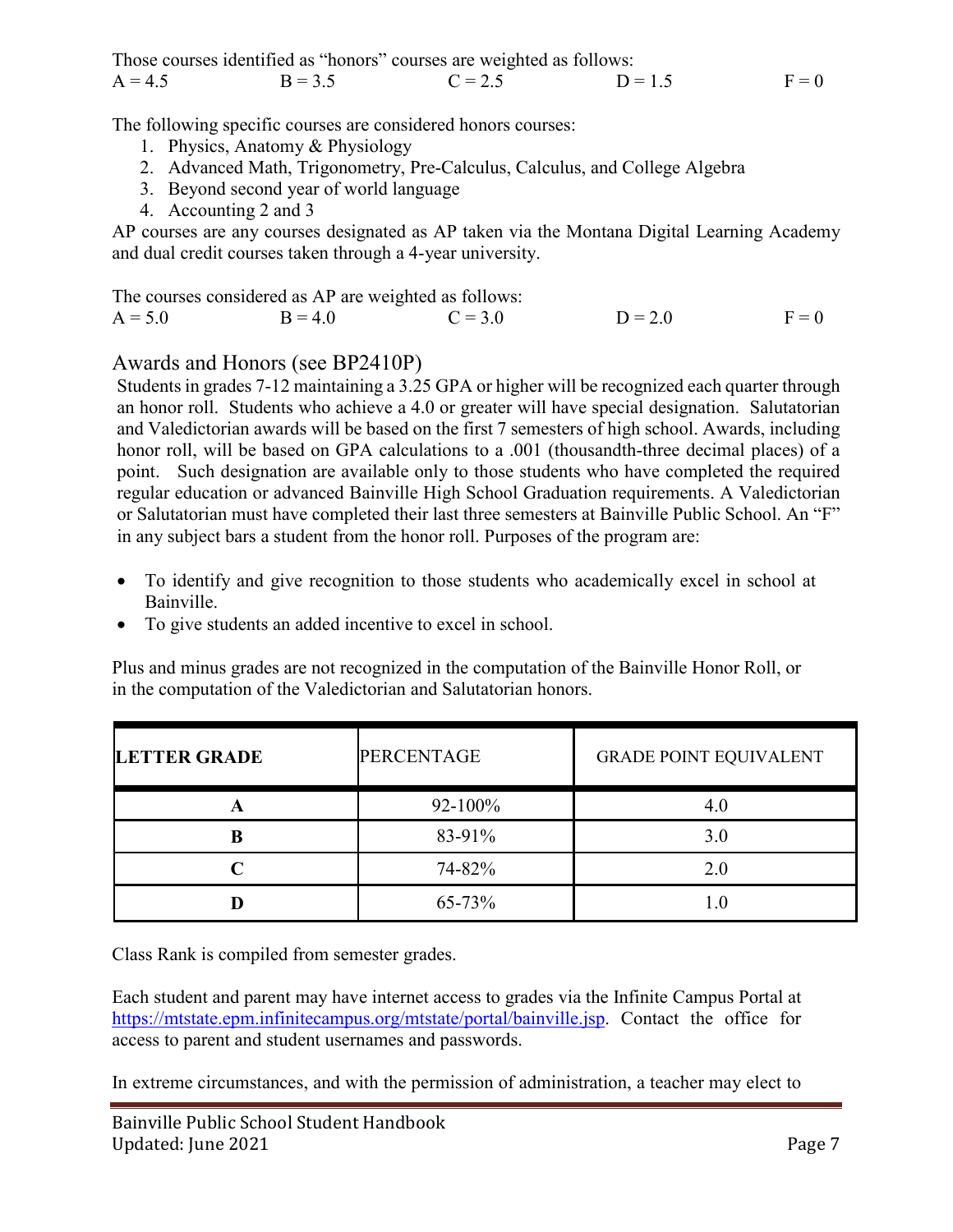award a temporary Incomplete (I) to a student at the end of a grading period. The Incomplete must be changed to a final grade no later than 10 school days after the end of the official grading period.

# <span id="page-7-0"></span>**ACTIVITY ELIGIBILITY**

- 1. All elementary school, junior high, and high school students participating in sports and cheerleading must have a physical. Physicals must be signed by a parent and physician and presented prior to any participation by students.
- 2. The Bainville School District believes dual participation in athletic activities often puts a strain in many other areas of the student's high school involvement (academic, athletic, social/emotional). Therefore, at no time may high school students participate in dual MHSA seasons that run simultaneously with the exception of Speech, Drama, Band, and Choir.
- 3. An athletic fee will be assessed to all  $7<sup>th</sup>$ -12<sup>th</sup> grade students who choose to participate in any athletic activity (volleyball, football, cross country, basketball, track, and golf). An individual athlete will be charged \$40 for each sport. There will also be a \$100 max for each family per year. The athletic fee must be paid prior to any participation by students. The Activity Fee will be waived for those qualifying for free lunch.
- 4. Montana High School Association (MHSA) and the Bainville School Board Policy govern high school activities of participation and eligibility (refer to Bainville School Training Rules).
- 5. Students who are academically ineligible may not participate in extra-curricular or intracurricular contests, suit up for games, or travel with the team/organization. The sole exception is the full choir, full band portion of District Music Festival which, by definition is noncompetitive.

All of the following criteria must be met for students in grades 9-12 to participate in extra and intra-curricular activities (sports, speech, drama, music, FFA, BPA):

- Weekly eligibility, no failing grades (64 percent or below) and/or 2+ Ds are accepted with the exception of weighted courses which will only be triggered by an F.
- Must schedule and receive a 20 minute study session from each teacher where the grade is below a C. This includes grades of D and F. Failure to attend a study session will result in an automatic detention of 30 minutes.
- Eligibility will be a cumulative 9 weeks grade taken from each teacher Tuesday morning at 8:00 A.M. per the previous week's grade(s).
- Weekly eligibility begins Wednesday at 12:00 A.M. and ends the following Tuesday at 11:59 P.M.
- A failing quarter grade will render the student ineligible for  $4\frac{1}{2}$  weeks of the next quarter. At that time regular eligibility calculation resumes.

All of the following criteria must be met for students in Junior High to participate in extra and intra-curricular activities:

- Weekly eligibility, no failing grades  $(64$  percent or below) and/or  $2+$  Ds are accepted.
- Must schedule and receive a 20 minute study session from each teacher where the grade is below a C. This includes grades of D and F.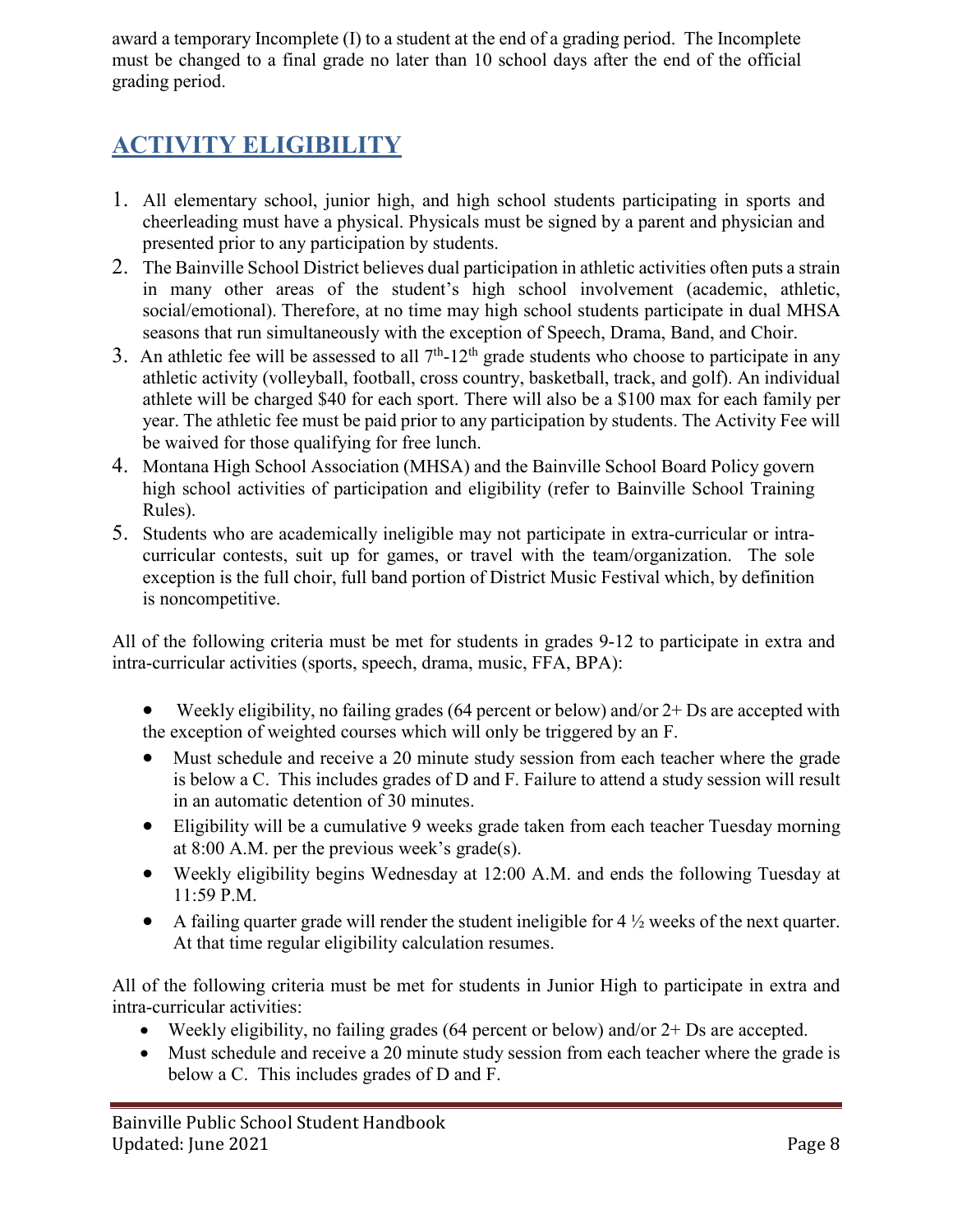- Eligibility for Junior High students will be calculated on a weekly basis only.
- Eligibility will be taken from each teacher Tuesday morning at 8:00 A.M. per the previous week's grade(s).
- Weekly eligibility begins Wednesday at 12:00 A.M. and ends the following Wednesday at 11:59 P.M.

# <span id="page-8-0"></span>**ADMISSION OF STUDENTS**

## In-District Students

New students living within the Bainville School District must present all previous school records, including Special Education, 504, IDEA, proof of identification and date of birth, and parent/guardian approval. Students will be subject to placement/grade based on review of records. The Board of Trustees of Bainville District #64D recognizes that the educational need of its resident students include the need for an orderly educational process free from disruption, overcrowding, and any kind of violence or disruptive influences. In-District students applying for admission, who have been excluded from other public or non-public educational agencies, may pose a considerable disruption to the educational process already established at Bainville School.

Bainville School District #64D may deny admission to an in-District student who has been excluded from another educational agency and/or exhibited behaviors in the past 12 months that would be grounds for exclusion of any student already enrolled in the Bainville School System.

Should the administration feel that a student falls within these guidelines and is denied admission, a recommendation will be made to the School Board that the individual student not be admitted as a student in the Bainville Public School System. At this time, the Board of Trustees will render a decision.

## Out-of-District Students

Students who live outside the Bainville School District #64D and seek enrollment must fulfill the same admission requirements as outlined for In-District Students, and additionally must:

• be in good standing with the previous school, or with the handbook during the previous year in the Bainville School District.

- be on schedule to graduate (High School students)
- have a good attendance record in either the previous school or during the previous year in Bainville.
- Have a behavioral record that supports academic success.
- not have been out of school for more than 10 academic/calendar days on the Bainville School calendar.
- Complete an application form for out-of-district students
- Have application approved by the Board of Trustees
- Out-of-district enrollment is subject to yearly board approval (BBP 3141). Placement is at the discretion of administration. As a rule of thumb, to be registered as a sophomore, a student must have earned six (6) credits, as a junior twelve (12) credits, and as a senior eighteen (18) credits.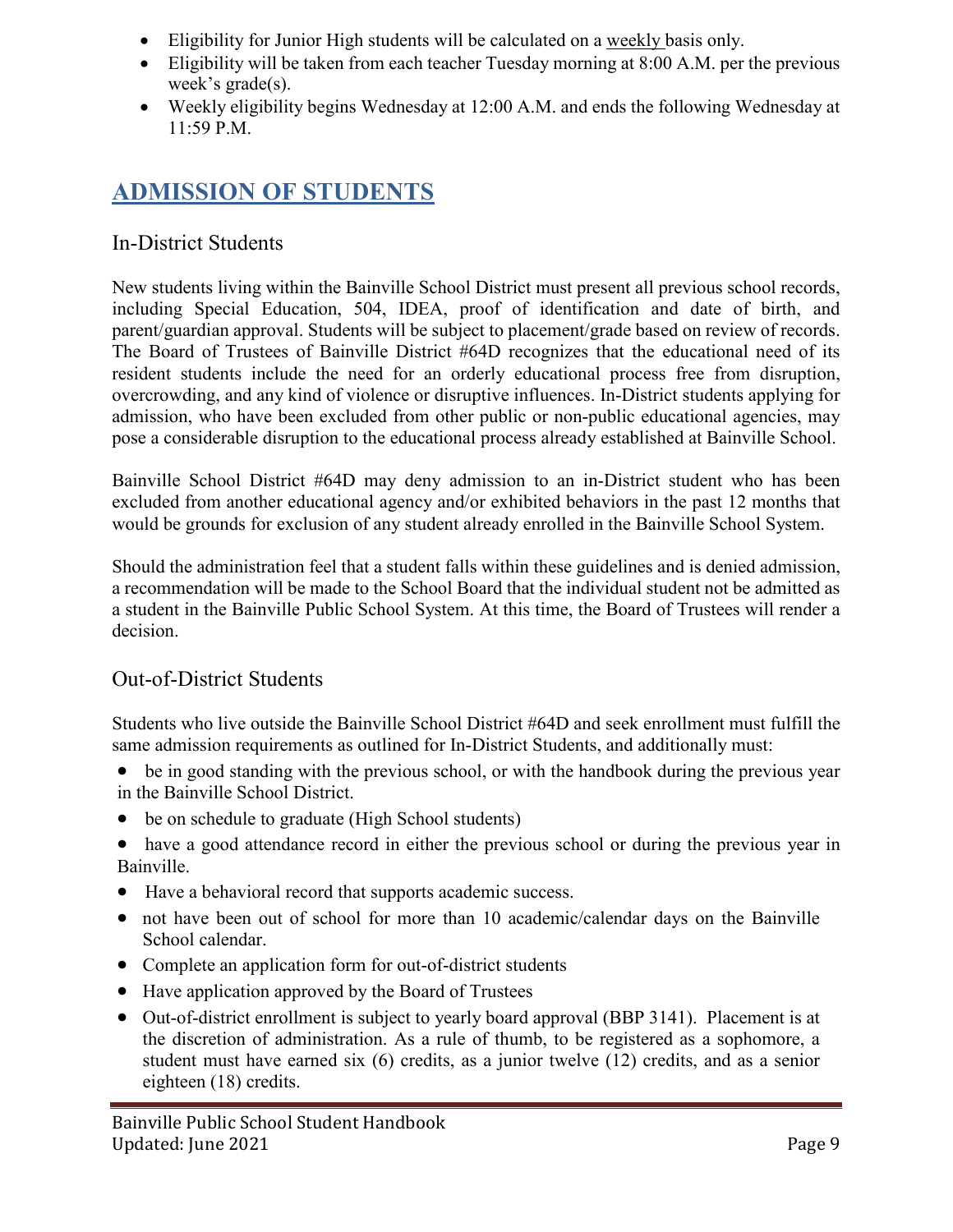Students 18 years or older may be subject to a background check. Out-of-District student admission is subject to the approval of administration, and ultimately of the Board of Trustees.

#### Out-of-State Students:

Students from North Dakota, who desire to enroll in Bainville School District, must fulfill the same admission requirement as outlined above. Students who have been granted permission to attend Bainville School District #64D will not be required to pay tuition; except in those circumstances where required by law. In such circumstances, the amount of tuition will be set at the amount provided by law or (if allowed) at an amount set by the Board of Trustees.

The District of residence for any North Dakota students who wish to attend Bainville School District #64D will be required to pay tuition in the amount established under the Reciprocal Agreement between Montana and North Dakota. In the absence of a Reciprocal Agreement, the tuition amount must be mutually agreed upon between Bainville School District #64D and the North Dakota District as a pre-condition of attendance by any resident of that North Dakota District.\*

\*Note: This policy applies only for initial enrollment AFTER July 1, 1998. This policy does not apply to any students currently enrolled at School District #64D, as the adoption of this policy and the tuition arrangements for those students will continue to be structured as they have been in the past during their attendance at Bainville School District #64D.

## <span id="page-9-0"></span>**ATTENDANCE**

(See policies 3122 & 3122P)

Regular school attendance is essential for the student to make the most of his or her education to benefit from teacher-led activities, to build each day's learning on that of the previous day, and to grow as an individual.

State law requires:

• A student between the ages of 7 and 16 **must** attend school unless the student is otherwise legally exempted or excused. A student who voluntarily attends or enrolls after his or her sixteenth birthday is required to attend each school day.

School employees must investigate and report violations of the state compulsory attendance law. **A student absent from school without permission, from any class or from required special programs, will be considered truant and subject to disciplinary action.** Truancy may also result in assessment of a penalty by a court of law against the student and his or her parents.

## Activities or Planned Absences (Excused)

It is the student's responsibility to notify teachers and office prior to being absent. Advanced Makeup Slips (available in the office) need to be completed by students prior to planned school events or planned personal absences. Students are responsible to complete this process and keep a copy of the makeup slip to work from. Teachers may require the work to be completed and turned in prior to departure. If not requested by a teacher, students will have one (1) day to make up work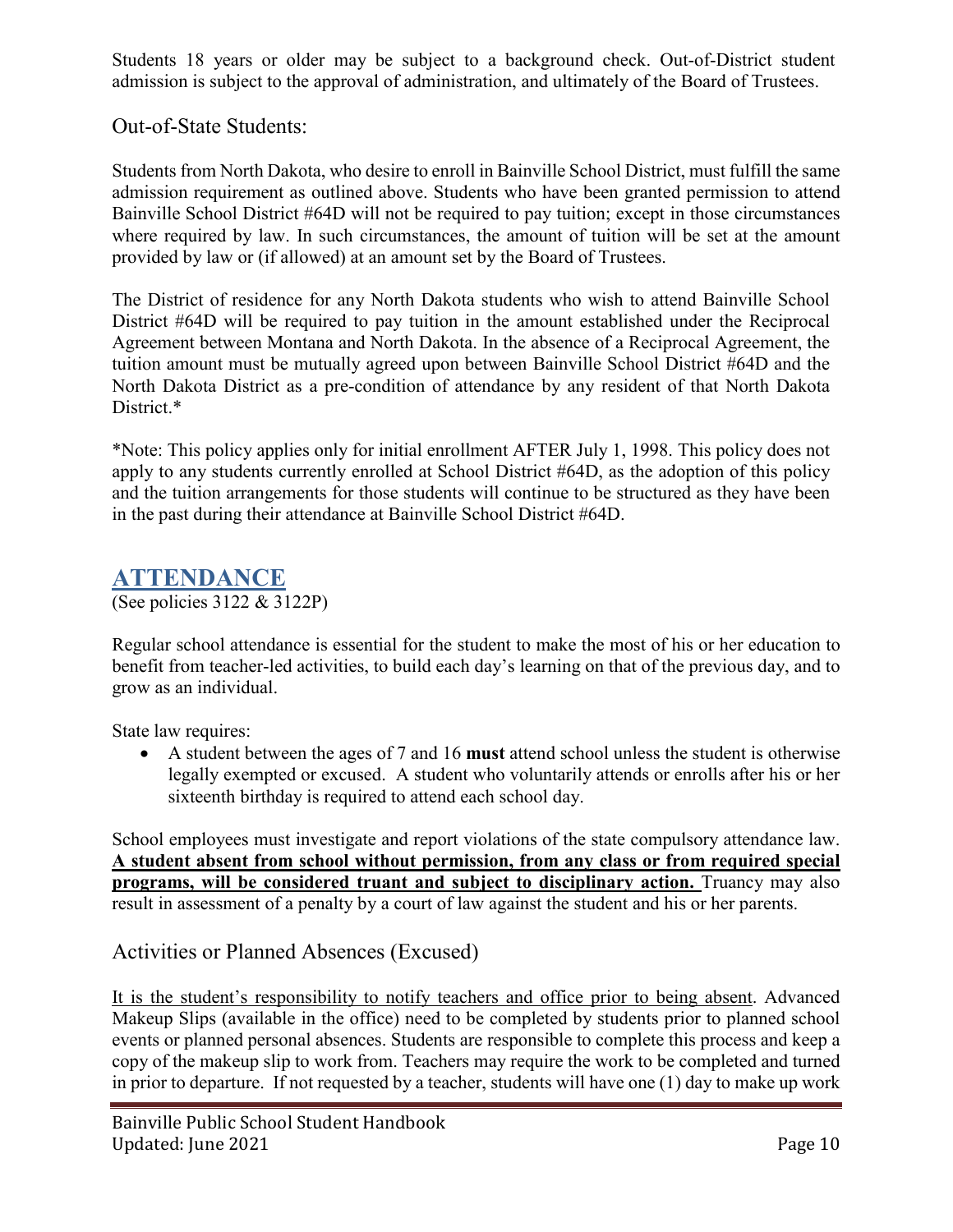for each day missed plus one (1) day, upon return.

Absences for school-sponsored activities are excused, but students are held responsible for the work missed. In order to participate in an extracurricular or competitive intra-curricular activity, including practice, students must be in school the full day of the event or the last full day prior to the activity if the activity falls on a non-school day or departure for event is prior to 12 noon. Exceptions may be made by the administration when prior written communication is provided.

Missed work assignments during any absence, excused or unexcused, will be accepted at full credit unless turned in late. The following are valid excuses for absence and tardiness and will not be counted toward the ten (10) day/class rule:

- 1. Participation in school-approved activity To be excused, this absence must be authorized by a staff member and the affected teacher(s) must be notified prior to the absence, unless it is clearly impossible to do so.
- 2. Absence caused by illness, health condition, or family emergency When possible, the parent is expected to notify the school office on the morning of the absence and send a signed note of explanation with the student upon his/her return to school. A student shall be allowed **one (1) makeup day for each day of absence plus one (1) day. (Ex.: miss 2 days-get 3 days to make up work).** "Emergency" shall be defined as unforeseen and unexpected circumstances which create an air of crisis or extreme need. Such circumstances must present a grave and clear danger which could result in irremediable harm or immediate disaster. Days where students absences are supported by a valid medical professional's note will not count toward the 10 days of absences (see 10 day rule below). Medical documentation needs to be submitted within two weeks of the absence.

Bainville School follows the recommendations of the Roosevelt County Health Department in determining when students are sent home from school or may return.

3. Absence resulting from disciplinary actions or short-term suspension - Students who are removed from a class or classes as a disciplinary measure, or students who have been placed on short-term suspension, shall have the right to make up assignments or exams missed during time they were denied entry to the classroom. If the work is not turned in on or before the allotted due date (one (1) makeup day for each day of absence plus one (1) day) no credit will be issued.

Extended illness or health condition - If a student is confined to home or hospital for an extended period, the school shall arrange for the accomplishment of assignments at the place of confinement whenever practicable. If the student is unable to do his/her schoolwork, or if there are major requirements of a particular course which cannot be accomplished outside of class, the student may be required to take an incomplete or withdraw from the class without penalty. After an extended medical absence, the process for returning to school will be determined by administration. It is the responsibility of the parent to initiate conversation with administration to facilitate process prior to the student's return. A doctor's release may be required.

Excused absence for chronic health condition - Students with a chronic health condition which interrupts regular attendance may qualify for placement in a limited attendance and participation program. The student and his/her parent shall apply to the Superintendent or Counselor, and a limited program shall be written following the advice and recommendations of the student's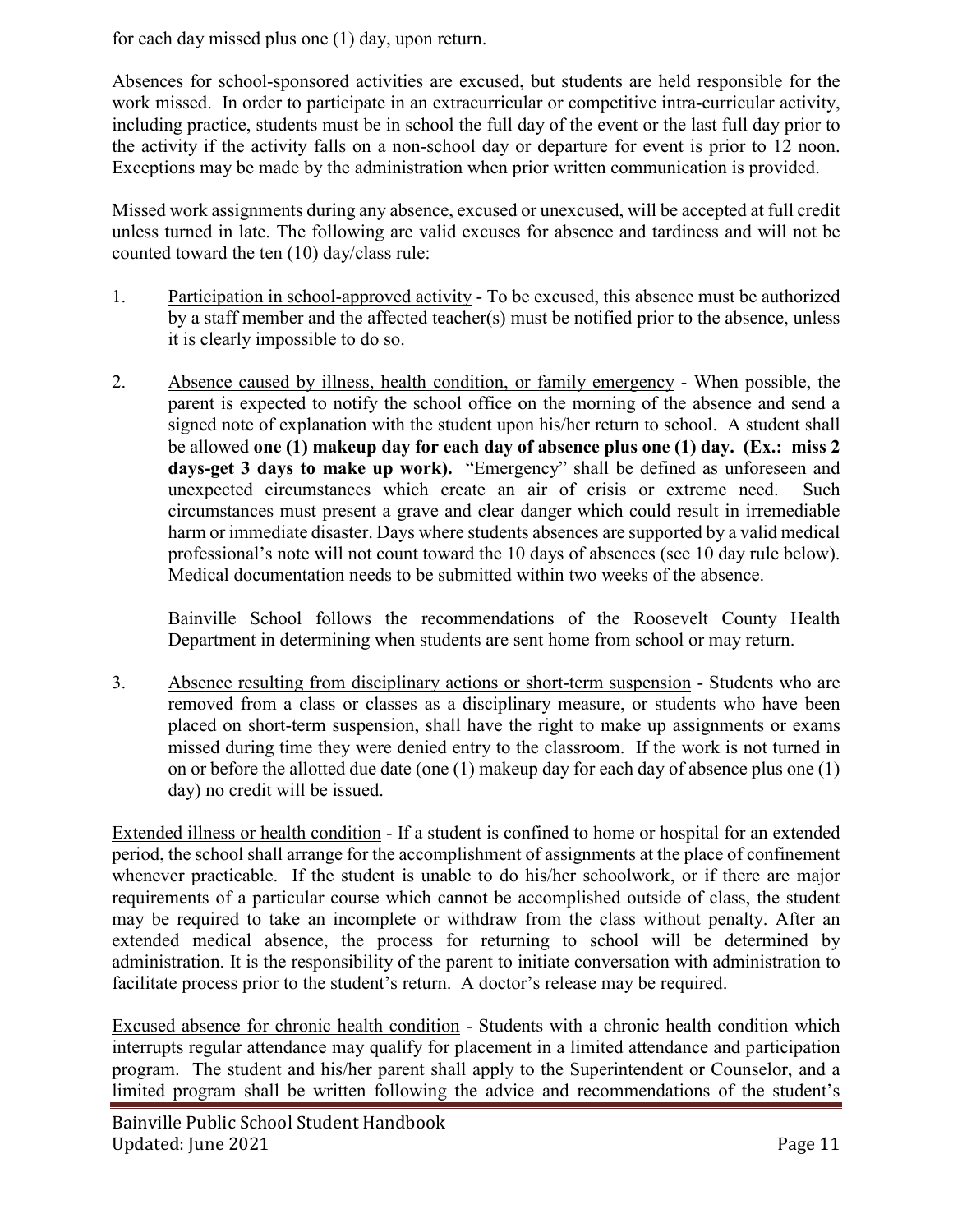medical advisor. The recommended limited program shall be approved by the Superintendent. Staff shall be informed of the student's needs, though the confidentiality of medical information shall be respected at the parent's request. Absence verified by a medical practitioner may be sufficient justification for home instruction.

In extended illness or chronic health condition absence cases, the district, in consultation with teaching staff, may offer remote learning—either asynchronous or synchronous or a combination of both.

College Trips 11-12 The District will accept not responsibility for students visiting a college. It is the policy of BPS to allow juniors/seniors to arrange for two (2) days per year for college visitation that will not count against the 10 excused days. The days must be prearranged with the counselor and verified by the school counselor BEFORE and AFTER the trip for the days to be allowed.

#### Unexcused Absences

- 1. Absence without permission or knowledge of parent/guardian, or leaving school without checking out.
- 2. Student must present work upon return. Tests must be taken upon return.
- 3. Students who are truant will be subject to in-school suspension:
	- a.  $1<sup>st</sup>$  offense = 1 day b.  $2<sup>nd</sup>$  offense = 2 days c.  $3<sup>rd</sup>$  offense = 3 days

## Ten-(10)-Day/Class Rule

Regular attendance at school is vitally important to students' academic success. All absences, excused or unexcused count toward the allowed 10 days allowed each semester with the exception of absences for school sponsored activities and absences for periods that are supported with a valid doctor's note. Those will not count toward the 10 days. When students have been absent for 10 days/class periods, parents may request a meeting with the student, parents/guardians, and the attendance committee to discuss any disputed absences.

For every day the student is absent above the 10 days/class periods allowed, two (2) percentage points will be deducted from the final grade. Again, absences for school sponsored activities and absences for periods that are supported with a valid doctor's note will not count toward the 10 days.

Students are expected to be in class on time. When a student's tardiness becomes frequent or disruptive, the student shall be referred to the Administration or Counselor. If counseling, parent conference, or disciplinary action is ineffective in changing the student's attendance behavior, the student may be suspended from the class.

Students who are tardy may serve noon or after-school detention, or suspension depending on the number of tardies accumulated. Three (3) unexcused tardies will constitute one (1) unexcused absence. These unexcused absences WILL count toward the ten (10) day/class rule and may cause a student to lose credit or lose percentage points on the class(es) grade.

A tardy in the high school/junior high is defined by any student who is less than 15 minutes late for class. After 15 minutes, the student will be counted absent in that class. In the elementary, a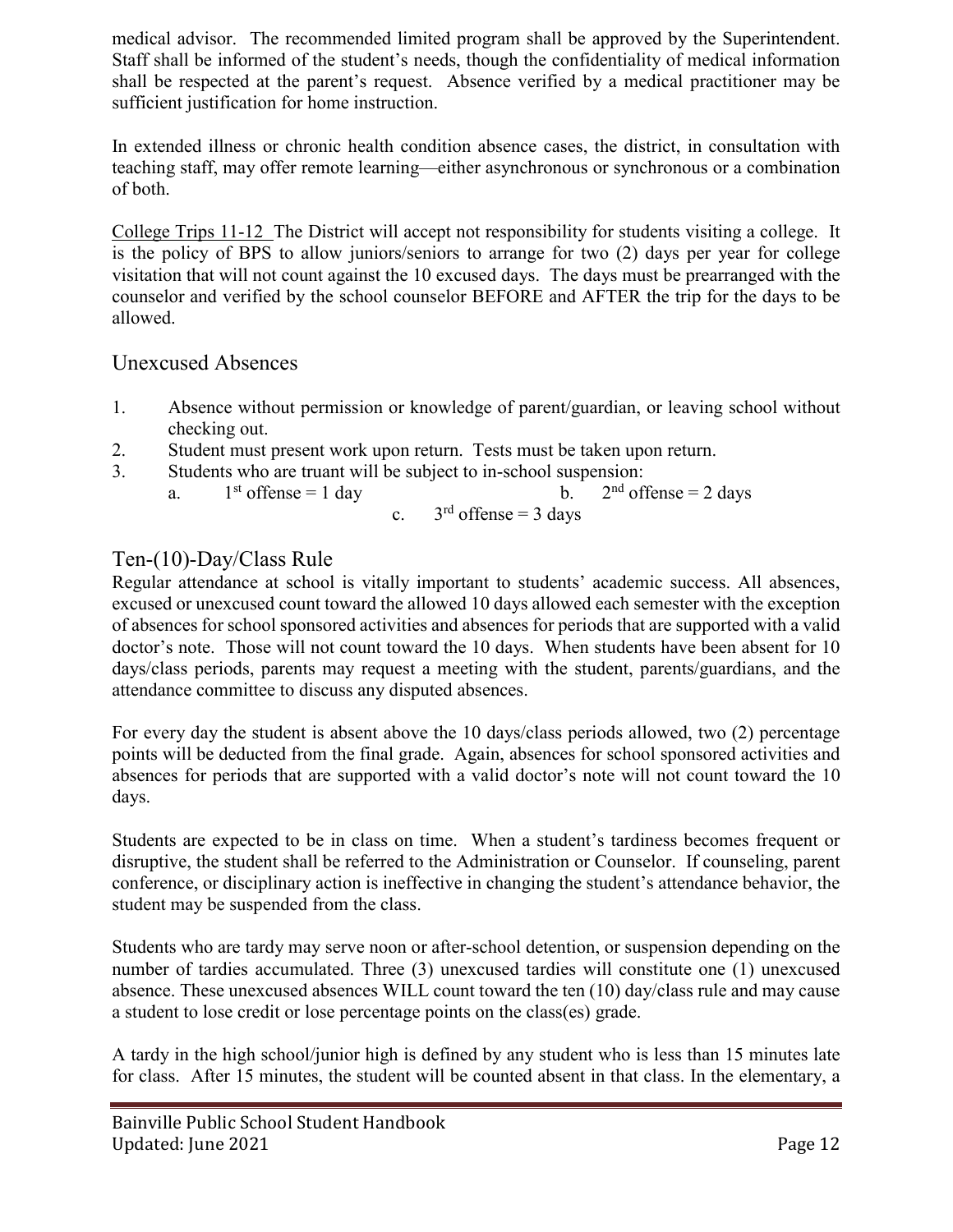student will be counted absent after 10:00 am (9:00 am Fridays) in the morning, and 2:00 pm (1:00 pm Fridays) in the afternoon. If a student is absent for two (2) hours or more between 10:00 am and 2:00 pm Monday –Thursday or 9:00 am to 1:00 pm on Friday, either an AM absence or a PM absence will be recorded.

All sanctions imposed for failure to comply with the attendance policies and procedures shall be implemented in conformance with state and District regulations regarding corrective action or punishment.

## <span id="page-12-0"></span>**ASBESTOS NOTIFICATION**

## **ANNUAL ASBESTOS NOTIFICATION TO PARENTS, STUDENTS, AND EMPLOYEES OF THE BAINVILLE SCHOOL/SCHOOL DISTRICT**

(Required by the *Asbestos-Containing Materials in Schools Rule,* §§ 763.84(c) and 763.93(g)(4))

In 1986, Congress enacted the *Asbestos Hazard emergency Response Act (AHERA)* to require public and private, secondary and elementary schools to identify ACBM (asbestos containing building materials) in their school buildings and take appropriate actions to control the release of asbestos fibers. In *1987,* the US Environmental Protection Agency finalized a regulatory program which enforces *the AHERA* mandate. These regulations are incorporated within the *Asbestos-Containing Materials in Schools* Rule (40 C.F.R. Part 763, Subpart E).

In compliance *with the Asbestos-Containing Materials in Schools Rule*, Bainville School has its school buildings inspected by an asbestos inspector, accredited by the State of Montana every three years. The most recent re-inspection was completed in July 2011. The purpose of the reinspection is to identify any of suspected ACBM. The type, condition, and location of this ACBM was noted. Samples to confirm the presence or absence of asbestos are taken as needed of some or all of the suspect ACBM. Suspect ACBM not sampled is assumed and treated as if they contain asbestos.

Bainville School has developed an Asbestos Management Plan by an asbestos management planner, accredited by the *State of Montana. The Asbestos Management Plan(s) includes a description of the maintained in condition ACBM that will not pose a threat to the health of our students and employees.* This Plan describes past response actions taken to abate ACBM, as well as response actions planned for the future*.* The Asbestos Management Plan(s) provide information on the periodic monitoring of the condition of ACBM remaining in our school buildings through triennial reinspections, conducted by accredited asbestos inspectors, and through semiannual surveillance, conducted by trained school maintenance staff.

All asbestos within the Bainville School has been properly removed, capped, and disposed of by a state licensed and accredited abatement contractor. The documentation of the project is part of the Asbestos Management Plan.

A copy of the Asbestos Management Plan is available for your review in the School District administrative office during regular office hours.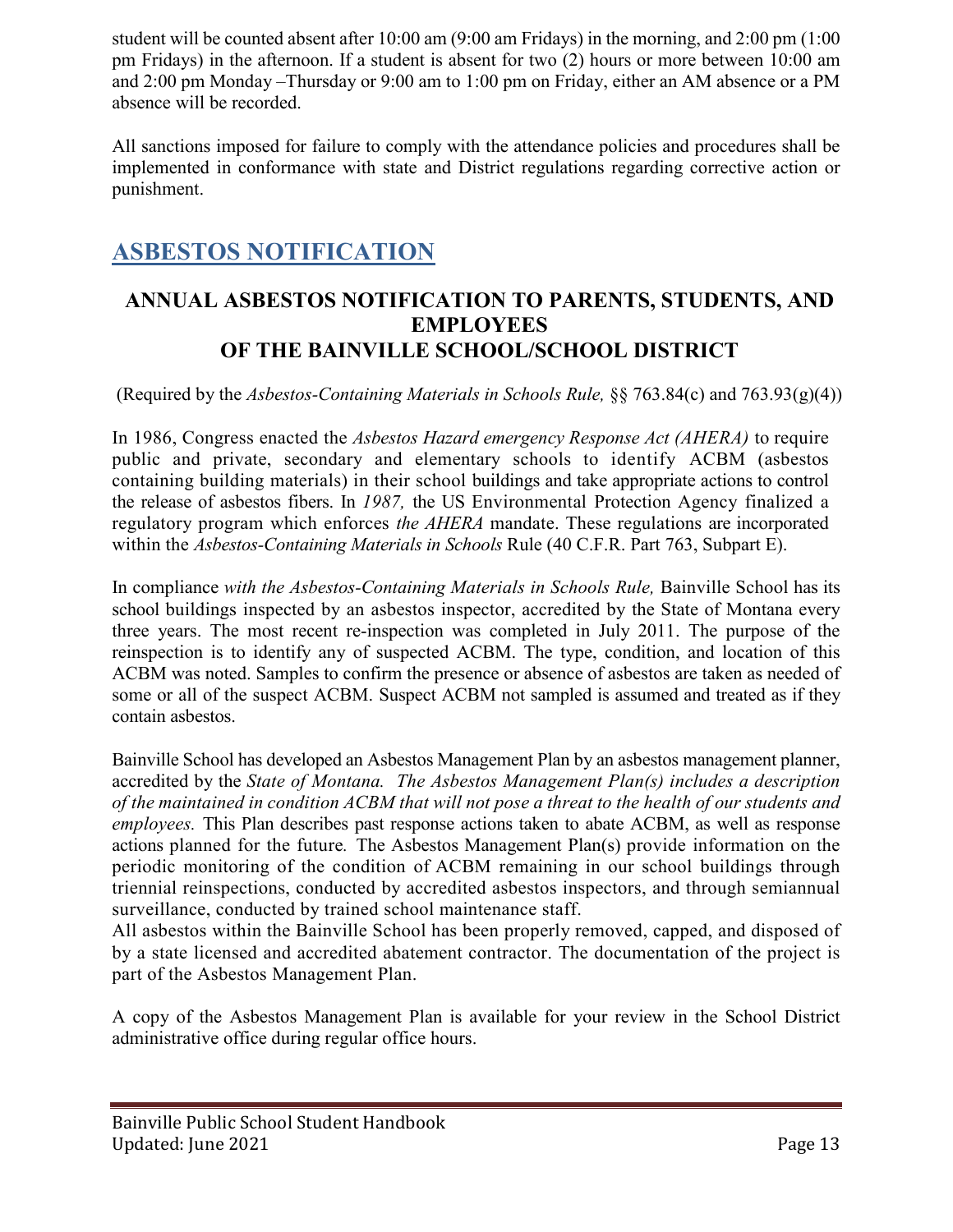## <span id="page-13-0"></span>**ASSEMBLIES**

Assemblies, whether at the school or at an alternative site, or considered part of the curriculum and school day. Students will not be dismissed from attending.

## <span id="page-13-1"></span>**BULLYING/HARASSMENT/INTIMIDATION/HAZING**

Bullying, harassment, intimidation, or hazing, by students, staff, or third parties, is strictly prohibited and shall not be tolerated.

All complaints about behavior that may violate this policy shall be investigated in a timely manner. Retaliation is prohibited against any person who reports or is thought to have reported a violation, who files a complaint, or who otherwise participates in an investigation or inquiry. [See policy 3226 for further information]

<span id="page-13-2"></span>A Harassment Reporting Form is available at the back of this handbook.

# **CAFETERIA SERVICES**

Bainville School provides a free breakfast daily from 7:50 – 8:22 A.M. No breakfast items can be eaten outside of the cafeteria.

The District participates in the National School Lunch Program and offers students nutritionally balanced lunches daily. Free and reduced-price lunches are available based on financial need. Information about a student's participation is confidential. A letter to the parents, instructions for application, and the form is included at the end of this handbook.

Money can be placed on a student's school lunch account both in person at the school, or via the School Lunch portal. Inquire at the front desk for more information. Money placed on a student's lunch account can only be used for school meals, not at the school store or at concessions.

#### **Please take the time to fill out the Free and Reduced lunch form and return it to the office.**

Nondiscrimination Statement: In accordance with Federal civil rights law and U.S. Department of Agriculture (USDA) civil rights regulations and policies, the USDA, its Agencies, offices, and employees, and institutions participating in or administering USDA programs are prohibited from discriminating based on race, color, national origin, sex, religious creed, disability, age, political beliefs, or reprisal or retaliation for prior civil rights activity in any program or activity conducted or funded by USDA. Persons with disabilities who require alternative means of communication for program information (e.g. Braille, large print, audiotape, American Sign Language, etc.), should contact the Agency (State or local) where they applied for benefits. Individuals who are deaf, hard of hearing or have speech disabilities may contact USDA through the Federal Relay Service at (800) 877-8339. Additionally, program information may be made available in languages other than English.

To file a program complaint of discrimination, complete the USDA Program Discrimination Complaint Form, (AD-3027) found online at: How to File a Complaint, and at any USDA office, or write a letter addressed to USDA and provide in the letter all of the information requested in the form. To request a copy of the complaint form, call (866) 632-9992. Submit your completed form or letter to USDA by: (1) mail: U.S. Department of Agriculture Office of the Assistant Secretary for Civil Rights 1400 Independence Avenue, SW Washington, D.C. 20250-9410; (2) fax: (202) 690-7442; or (3) email: program.intake@usda.gov. This institution is an equal opportunity provider.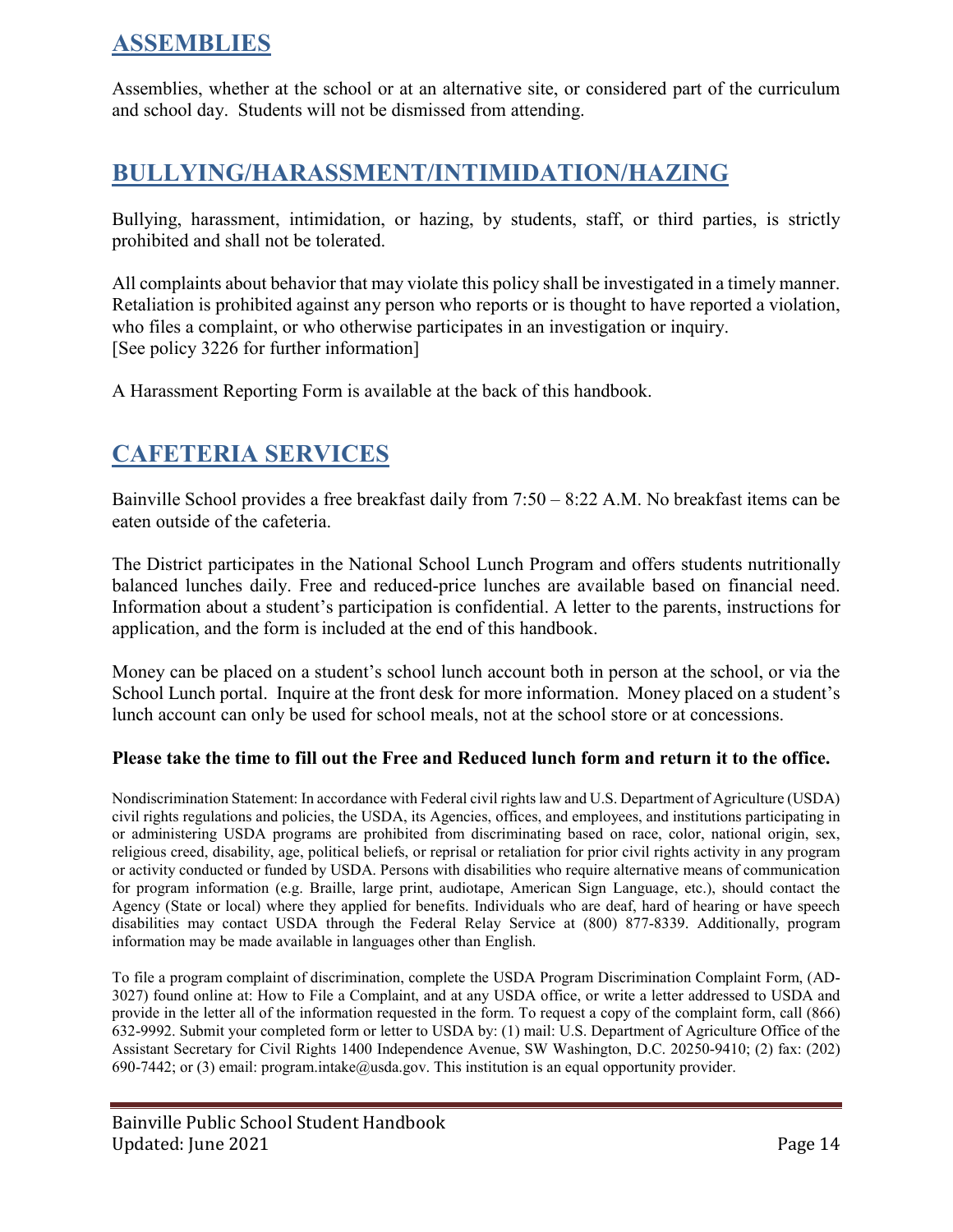## <span id="page-14-0"></span>**CELL PHONES AND OTHER ELECTRONIC EQUIPMENT**

Student possession and use of cellular phones, pagers, iPods, and other electronic devices on school grounds, at school-sponsored activities, and while under the supervision and control of District employees is a privilege which will be permitted only under the circumstances described herein. At no time will any student operate a cell phone or other electronic device with video capabilities in a locker room, bathroom, or other location where such operation may violate the privacy right of another person.

Cellular phones, pagers, and other electronic devices must be kept out of sight and turned off during the instructional time. For students in 7-12, cell phones may be used between classes, before and after school, and during lunch. During all class times, including study hall, 7-12 students will deposit their cell phone in the assigned area in each classroom, not accessing the device until the end of class bell rings unless teacher notes needed use in lesson plans. Cell phone will not leave the assigned area at any time \*see paragraph below. At no time during the school day will students in K-6 be allowed to use cell phones or other electronic communication devices. Private or personally owned internet capable devices, including cell phones also fall under the Acceptable Use Policy and that policy must be followed. Administration reserves the right to rescind this privilege at any time.

While teachers may authorize the use of cell phones in their classroom for instructional purposes, unauthorized use of such devices as deemed by the teacher disrupts the instructional program and distracts from the learning environment. Therefore, unauthorized use is grounds for confiscation of the device by school officials, including classroom teachers. Confiscated devices will be returned under the following conditions:

1<sup>st</sup> offense: Warning to student and returned at the end of the day

2nd offense: 30 minutes of detention and parent must retrieve the phone

 $3<sup>rd</sup>$  offense: Day of ISS and student must check phone into the office each day until the end of the semester.

Successive offenses: At discretion of administration

All electronic equipment with wireless capabilities, including all cell phones used by a student, is required to be registered at the school office if brought into the building. Initial registration must be completed by the end of the first week of school.

## <span id="page-14-1"></span>**CLOSED CAMPUS**

The school is a closed campus facility, and a student must remain in school during school hours. The lunch menu is posted; therefore, students have ample time to bring lunch if the menu is not to their liking on a given day. See "Student Driving" for more information.

## <span id="page-14-2"></span>**COMMUNICABLE DISEASES/CONDITIONS**

To protect children from contagious illnesses, students infected with certain diseases are not allowed to come to school while contagious. Parents of a student with a communicable or contagious disease should phone the Superintendent so that other students who may have been exposed to the disease can be alerted. These diseases include, but are not limited to: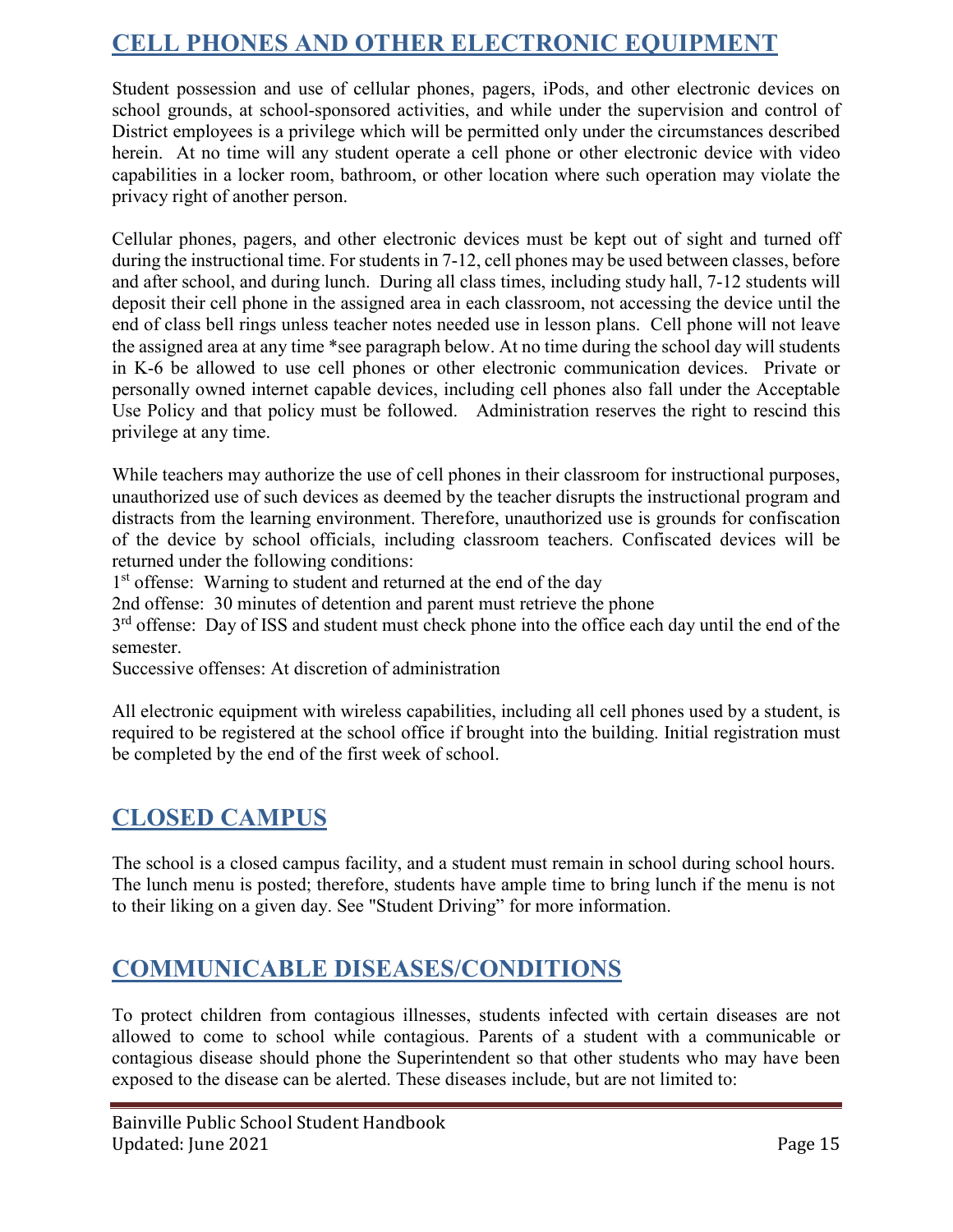| Amebiasis           | Hansen's disease  | Ringworm of the scalp           |
|---------------------|-------------------|---------------------------------|
|                     | Hepatitis         | Measles),<br>Rubella<br>(German |
| Campylobacteriosis  |                   | including congenital            |
| Chickenpox          | Influenza         | Salmonellosis                   |
| Chlamydia           | Lyme disease      | Syphilis                        |
| Colorado Tick Fever | Malaria           | <b>Scabies</b>                  |
| <b>COVID</b>        | Measles (Rubella) | Shigellosis                     |
| Diphtheria          | Meningitis        | Streptococcal disease, invasive |
| Gastroenteritis     | <b>Mumps</b>      | Pinkeye                         |
| Tuberculosis        | Giardiasis        | Whooping Cough (Pertussis)      |

<span id="page-15-0"></span>[Further information may be found at policy 3417 in the District's Policy Manual]

## **COMMUNICATION**

The district uses multiple avenues for communication with student parents and guardians. The school website can be found at [www.bainvilleschool.k12.mt.us.](http://www.bainvilleschool.k12.mt.us/) The district has numerous Facebook pages: Bainville Public School, Bainville Athletics and Bainville FFA Chapter, Bainville School Music, Bainville BPA. Please "like" all those pages so you can get any updates posted.

To receive the daily announcements via email, contact the front office at [mbonebrake](mailto:lgable@bainvilleschool.k12.mt.us)   $@bainville school.k12.mt.us$  and request to be added to the email list.

The lunch menu, staff email, monthly and yearly calendars are available on the website as well as updates on the various Facebook pages. The most current updates will be through the daily announcements.

Emergency information will be communicated through the District's emergency contact system, One Call. Please contact the office at 769-2321 to be added to that communication avenue. To receive One Call texts instead of voicemails on your cell phone, please text ALERT to 22300.

**Students are not to have unmediated electronic communication with any school staff. \_\_\_\_\_Initials**

## <span id="page-15-1"></span>**COMPLAINTS BY STUDENTS/PARENTS**

Usually student or parent complaints or concerns can be addressed simply by a phone call or a conference with the teacher. For those complaints and concerns that cannot be handled so easily, the District has adopted a uniform complaint procedure policy at BP# 1700 in the District's policy manual. In general, a parent or student should first discuss the complaint with the individual involved. If unresolved, a written complaint and a request for a conference should be sent to the Principal and the Superintendent. Under some circumstances, the District provides for the complaint to be presented to the Board of Trustees in the event the matter cannot be resolved at the administrative level.

Some complaints require different procedures. The Superintendent's office can provide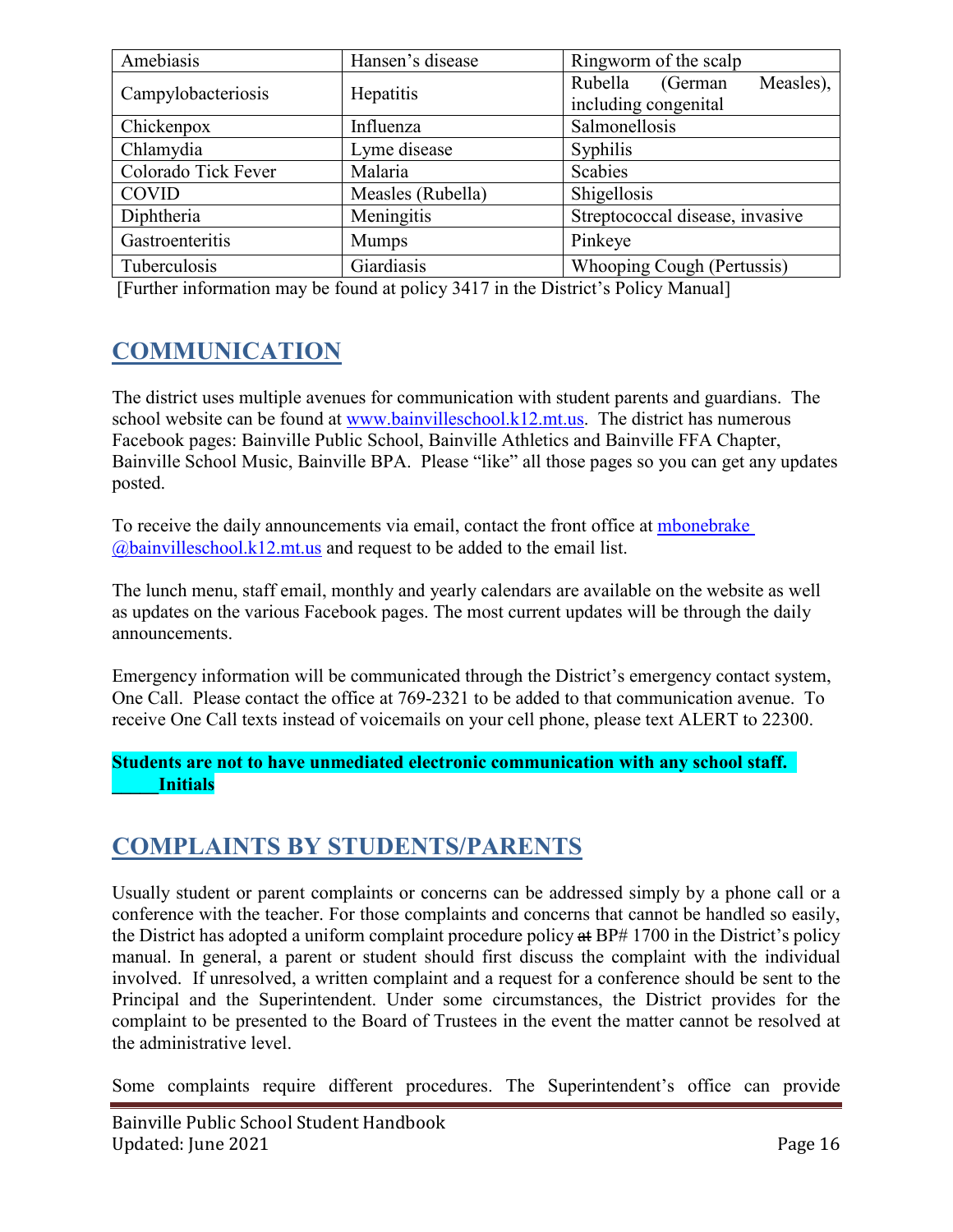information regarding specific processes for filing complaints. Additional information can also be found in the designated Board policy, 1700, available in the Superintendent's office.

## <span id="page-16-0"></span>**COMPUTER RESOURCES**

To prepare students for an increasingly computerized society, the District has made a substantial investment in computer technology for instructional purposes. Use of these resources is restricted to students working under a teacher's supervision and for approved purposes only. Parents will be asked to sign a user agreement (Acceptable Use Policy at the end of this handbook) regarding use of these resources by their child(ren); violations of this agreement may result in withdrawal of privileges and other disciplinary action.

District computers that are available for students to check out from the library or from classroom pods are expected to be returned in the manner determined by the library or classroom teacher, including timeliness and condition. Violations to these rules will result in the following discipline:

1<sup>st</sup> Offence: Detention 2<sup>nd</sup> Offence: Not allowed to check out computers from the library for two weeks  $3<sup>rd</sup>$  Offence: Not allowed to check out computers from the library for remainder of semester

Students and parents should be aware that electronic communications (e-mail) using District computers are not private and may be monitored by District staff.

<span id="page-16-1"></span>[For additional information, see policy 3612]

# **CONDUCT**

Applicability of School Rules and Discipline:

To achieve the best possible learning environment for all students, Bainville School rules and discipline will apply

- On, or within sight of, school grounds before, during or after school hours or at any other time when the school is being used by a school group;
- Off school grounds at a school sponsored activity or event, or any activity or event that bears a reasonable relationship to school;
- Traveling to and from school or a school activity, function or event; and
- Anywhere, if the conduct may reasonably be considered to be a threat or an attempted intimidation of a staff member, or an interference with school purposes of an educational function.

[For additional information, see policy 3310]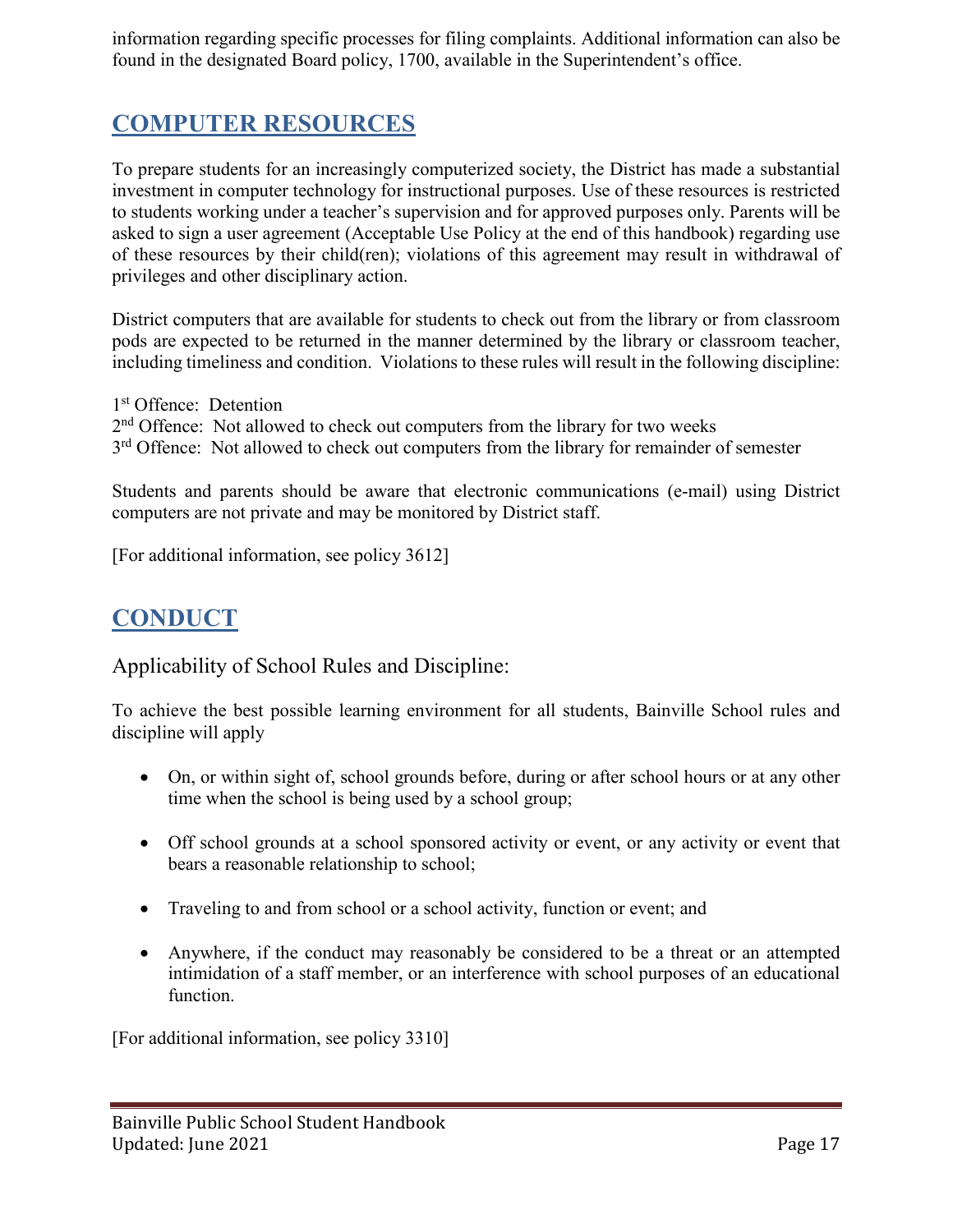## <span id="page-17-0"></span>**CORRESPONDENCE, ON-LINE, DUAL CREDIT or COLLEGE CREDIT/ EARLY ENTRY COURSES**

## High School Credit Options

The District permits high school students to take courses outside of those generally offered at Banville Public School for credit toward high school graduation. All courses taken for credit must be approved in advance by the administration. One of the two following criteria must be met: the course is not offered by Bainville Public School or the course is offered by Bainville Public School, but will not fit into the student's schedule and will impact graduation. These courses are typically offered through the Montana Digital Academy, Odysseyware, or other acceptable alternatives provided by the district. These options result in high school credit recorded on the transcript, become part of the student's permanent record, and will be used in computing the student's grade point average and activity eligibility based on the grading scale used by the district.

Students planning to take an online college course are encouraged to enroll in an online high school credit course in their freshman or sophomore year previous to taking online college courses. Only one (1) non-free course that is only for high school credit will be paid for by Bainville Public School District. That course must be something that the district does not offer. Exceptions to this policy may be granted by administration in the case of transfer or credit recovery.

Students considering registering for Advanced Placement, dual credit, early entry, and other online classes should give consideration to the following categories: Technology Skills, Work and Study Habits, Learning Style, Technology Access/Connectivity, Time Management Skills, Interest/Motivation, Reading/Writing Skills and Access to Support Services. See the Counselor for the complete readiness rubric.

#### Honors Courses

The Board of Trustees is in concurrence with the idea fueling Honor Courses for all high school students at Bainville Public School. Students enrolled in Honor Courses must be in good standing academically, and must be enrolled as a full-time student at Bainville High School. A high school class, live or on-line, or a Dual Credit college course may qualify to be an honors level class. For grading information refer to "academics – Weighted Grading."

#### Dual Credit Courses

The District will strive to offer Dual Credit courses where students may earn both college and high school credit. These classes are a regular part of the student day, taught by college approved Bainville teachers, will be placed on the transcript based on the grading scale used by the District, will count toward grade point averages and activity eligibility.

The Board of Trustees is in concurrence with the idea fueling "Dual Credit" for all high school students at Bainville Public School. Students enrolled in "Dual Credit" must be in good standing academically, and must be enrolled as a full-time student at Bainville High School. A Dual Credit Class may qualify to be recorded at an honors level. Each course will be evaluated by the administration. For grading information, refer to "Academics – Weighted Grading."

The District will reimburse the tuition associated with approved courses providing all of the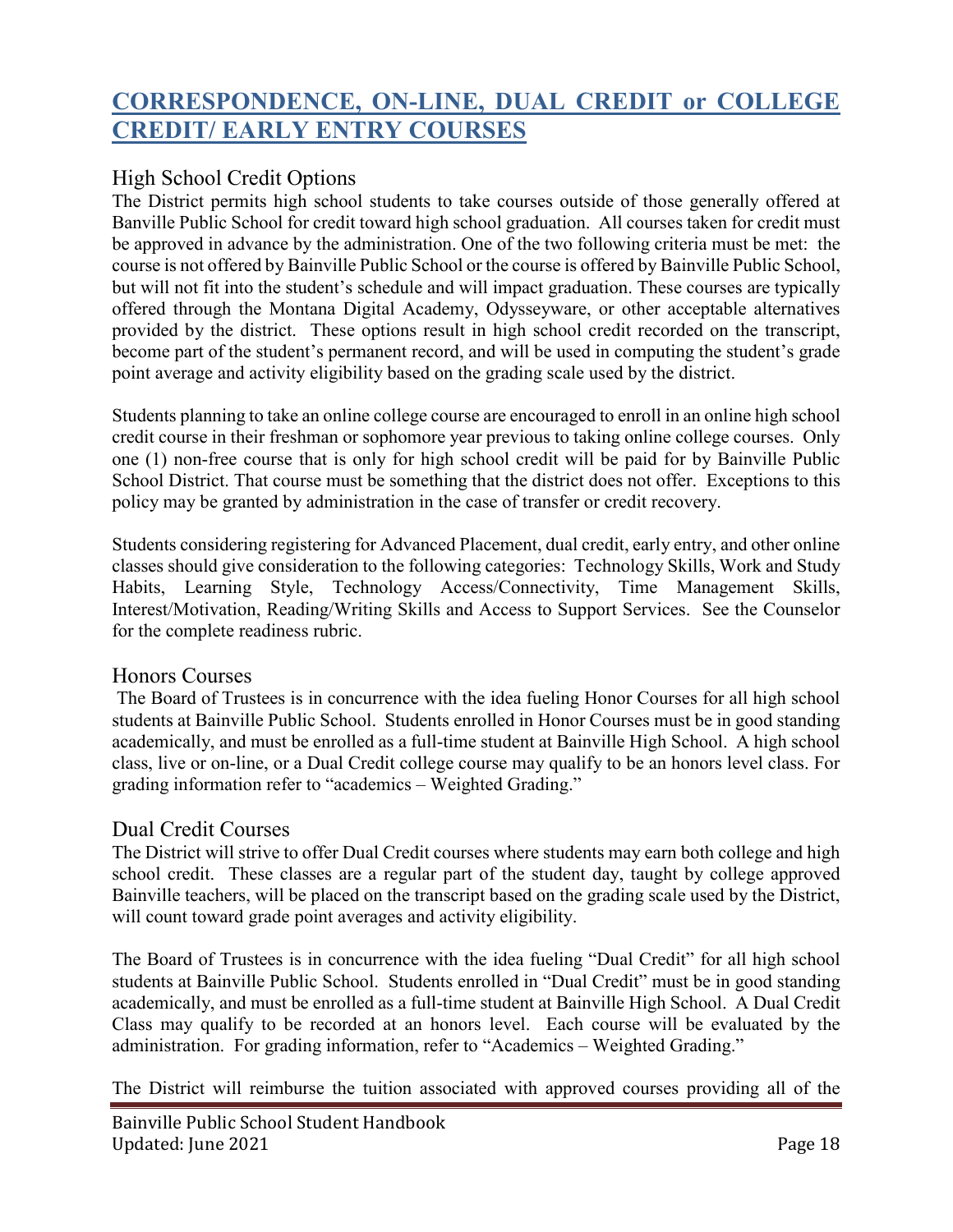following criteria are met:

- The timeline for course completion as established by either the sponsoring entity or the District is met:
- The student achieves a passing grade based upon the grading scale used by the District; and
- The District has received the grade before graduation.
- College tuition bill must be submitted within six (6) weeks of the end of the course.

Should any of these stipulations not be completed, the District will not reimburse the parents of the student(s), or whoever advances funds for the course(s).

All approved coursework will be recorded on the student's transcripts and will become part of his/her permanent record. The grade will also be used in computing the student's grade point average and activity eligibility.

## Early Entry-Post Secondary Credit

The District also offers independent coursework through agreements with many two and four year colleges and university systems and any other OPI approved accredited college which lead to postsecondary (college) credits. These offerings need to be arranged with the district in advance of enrolling if the student wants to have time to work on the coursework during the regular school day. Once arranged, a course is part of the student's scheduled day. Courses must be a part of the student's schedule in order to be reimbursed. These courses might not be placed on the transcript, but will count toward eligibility and grade point averages.

The District will reimburse the tuition [other expenses such as application fees and textbooks are not reimbursable] associated with pre-approved courses resulting in college credit providing the following criteria are met:

- The timeline for course completion as established by either the sponsoring entity and/or the District is met.
- The student achieves a passing grade based upon the grading scale used by the District; and
- The District has received the grade before graduation.
- Reimbursement must be requested within 15 days of completing the class.

## Advanced Placement

Advanced Placement (AP) courses are available to Juniors and Seniors. These classes will be on an AP Grading Scale (see Weighted Grading). Students may elect to take the AP exam after completing the AP course. Successful completion of the exam leads to college credit at most colleges nationwide.

Students may choose to take an AP exam without enrolling in the associated Advanced Placement course. They must be enrolled or have completed the equivalent high school course to be eligible for the exam. For instance, a student who takes English IV may take the AP Literature and Composition Exam.

All exams are at student expense. Student interested in taking an AP exam should coordinate with the counselor by March 1.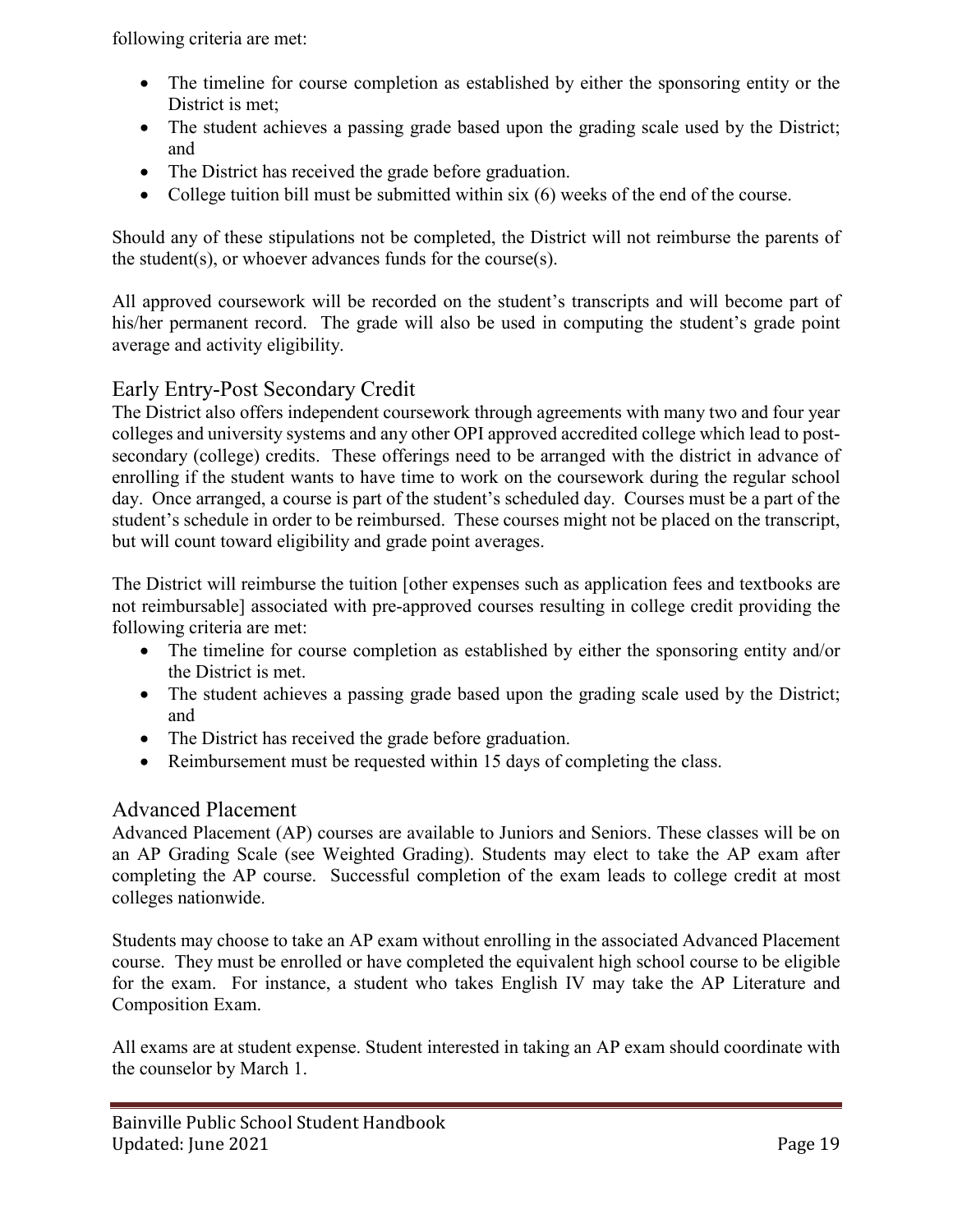## Certifications

The District also offers opportunities for CTE certifications. These offerings need to be arranged with the district in advance of enrolling if the student wants to have time to work on the coursework during the regular school day. Once arranged, a course is part of the student's scheduled day. Courses must be a part of the student's schedule in order to be reimbursed. These courses will be a part of the regular class schedule, transcript and eligibility. They will be graded Pass Fail.

The District will reimburse the tuition [other expenses such as application fees and textbooks are not reimbursable] associated with pre-approved courses resulting in certification providing the following criteria are met:

- The timeline for certification completion as established by either the sponsoring entity and/or the District is met.
- The student achieves a passing grade; and
- The District has received the grade before graduation.
- <span id="page-19-0"></span>• Reimbursement must be requested within 15 days of completing the class.

## **DANCE RULES**

- 1. Attendance at high school social events and dances shall be limited to high school students, and middle school social events shall be limited to middle school students, unless prior permission is received from administration.
- 2. All dances must be approved in advance by the Bainville Pubic School School Student Council.
- 3. All dances must be chaperoned by representatives of both the Bainville Public School staff and parents.
- 4. Admittance to dances will be allowed only for one hour after the scheduled start of the dance. Once admitted, students are to remain at the dance except for emergency reasons. Those who elect to leave before the scheduled end of the dance will not be re-admitted.
- 5. Junior High students will not be permitted to attend Bainville High School dances unless a specific 7-12 dance is held.
- 6. Use and/or possession of alcohol, tobacco, nicotine products, or drugs are strictly prohibited. Violators will be ejected from the dance and will be barred from all future Bainville High School dances. All Bainville High School students involved can expect future disciplinary action.
- 7. Appropriate attire is required. Dress regulations as per the Student Handbook apply. Rules for other specific activities will be made and published from time to time. Students are responsible for following such rules.
- 8. Bainville Public School retains the right to use a breathalyzer at any dance; before (for the purpose of admittance) or randomly during the dance. Any student who tests positive will not be initially admitted or will be removed. In both cases parent(s)/guardian(s) or parental designee will be called to pick up the student. The student will not be allowed to leave until parent/guardian/parental designee is present. If testing finds alcohol in beverage at any dance, beverage will be removed and students may again be breathalyzed at dance supervisor's discretion. Consequences for violation: A minimum of a three (3) day suspension, with the consequences for a suspension in force (see page 30) and the student will not be allowed to attend the next dance.
- 9. Locker rooms will not be available for student access during dances.
- 10. Non BHS attendees may be permitted to attend high school dances with prior approval of the building administrator. All rules apply to Non BHS students attending BHS dances.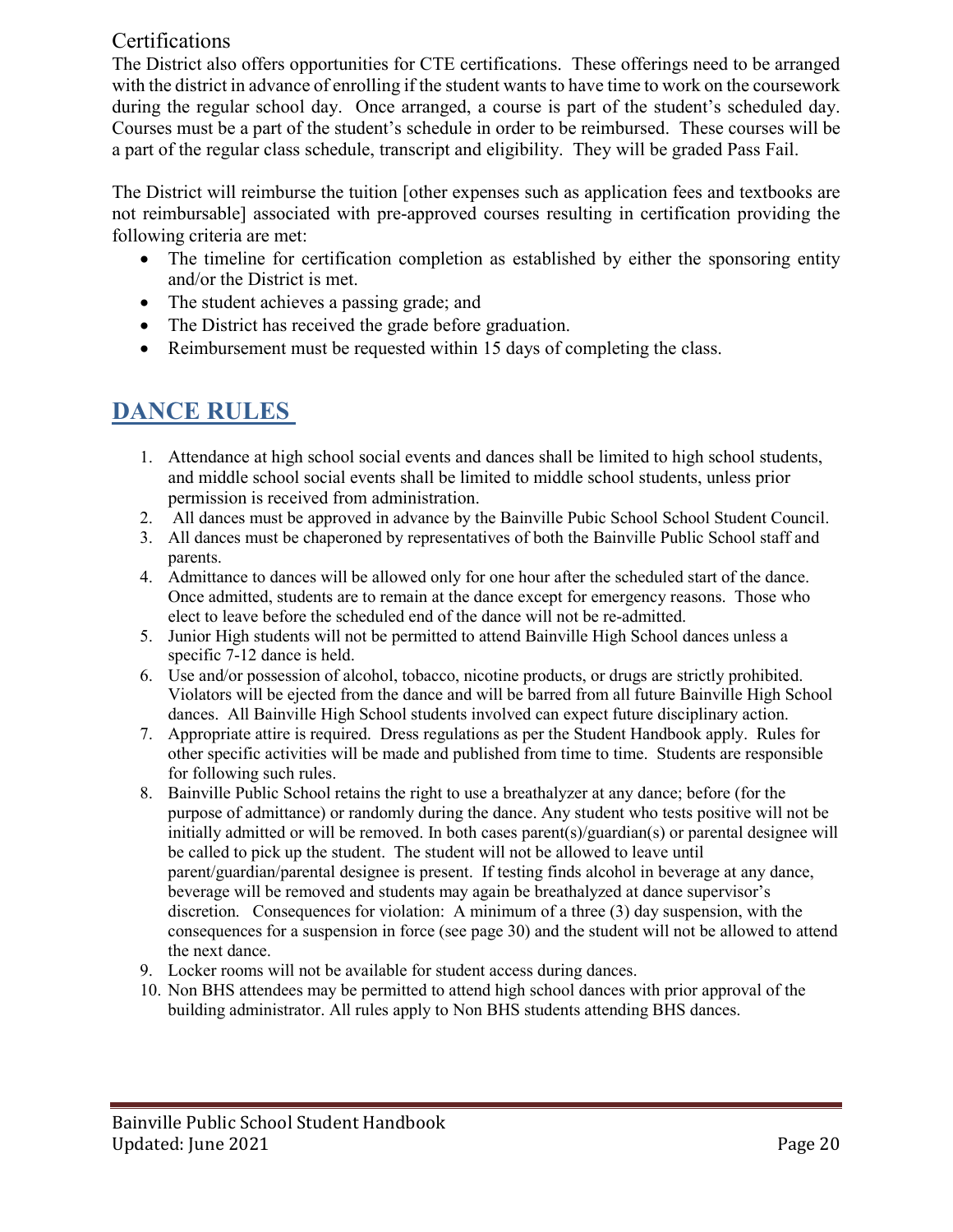## <span id="page-20-0"></span>**DETENTION EXPECTATIONS**

- Turn in cell phone to detention supervisor
- Set in desk provided—facing forward at all times
- Keep hands away/off/out of all other furniture/equipment in the room
- Working on school assignments is encouraged
- Please ask permission to use restroom, drinking fountain or to speak to a teacher/staff member
- All bags are to be left in the designated area.

## <span id="page-20-1"></span>**DIPLOMA**

The Board of Trustees has authorized two Diplomas: A regular diploma (see pg. 5 Academics) which signifies that the student has met all state and local requirements for graduation, and a an College Prep Diploma which is given to students who meet BHS graduation requirements and the following expectations:

- 1. Maintain a cumulative GPA of 3.5 or higher
- 2. Attain 28 BHS credits or the equivalent thereof through proof of successful completion of Early Entry coursework as presented on an accredited college transcript. Early entry courses will count for the equivalent BHS credit for the sole purpose of meeting College Prep Diploma requirements.
- 3. Take at least four years of science in high school
- 4. Take at least four years of math in high school
- 5. College Prep Elective Options:
	- a. World Language
	- b. Computer Science
	- c. Visual and Performing Arts
	- d. Career and Technical Education
	- e. Take at least two honors or Advanced Placement courses
	- f. Take pre-approved Early Entry\* or Dual Credit courses
- <span id="page-20-2"></span>6. Any deviation from the above requirements are solely at the discretion of administration.

## **DISTRIBUTION OF MATERIAL**

#### School Materials

All school publications are under the supervision of a teacher, sponsor, and the Superintendent.

#### Non-School Materials

Written materials, handbills, photographs, pictures, petitions, films, tapes, posters, or other visual or auditory materials may not be posted, sold, circulated, or distributed on any school campus by a student or a non-student without the prior approval of the Superintendent. Any student who posts material without prior approval will be subject to disciplinary action. Materials displayed without this approval will be removed.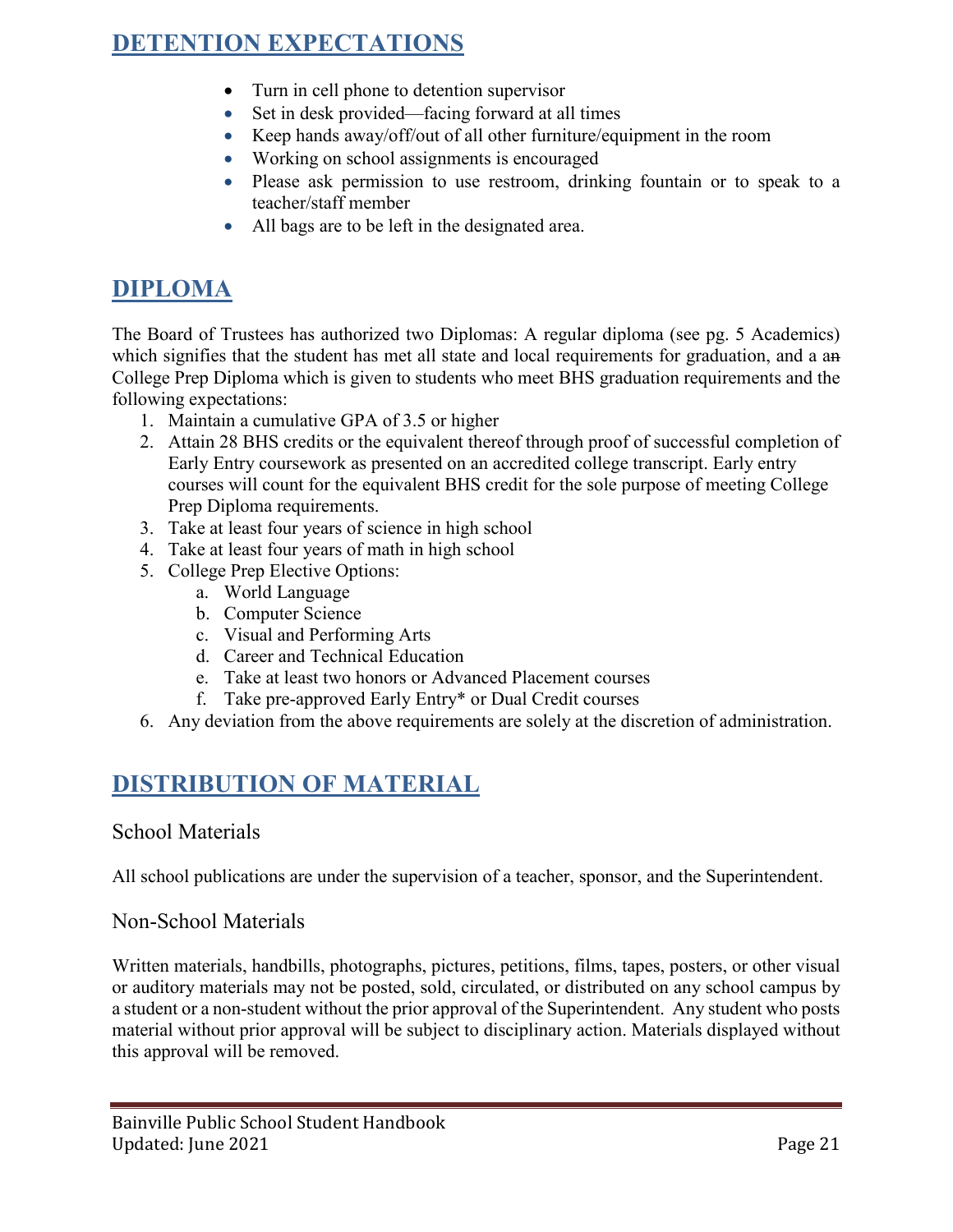## <span id="page-21-0"></span>**DRESS AND GROOMING**

#### $K-12$ :

Bainville School strives to promote a learning environment which is safe, healthy, positive, and free of distractions so teachers may teach and students may learn. Students and staff have the right to work and learn in an environment free of harassment issues, hostile environment issues, illegal substance use/abuse issues, and weapons issues. Clothing which does not promote a safe and healthy lifestyle and a positive classroom environment, cannot be worn to school. Dress Code violations will follow the Student Discipline guidelines outlined in that section.

Rules specific to 7-12:

- 1. Remove your head gear upon entering the building (this includes hats, hoods, sweatshirt hoodies, bandanas, beanies, etc.) 8:00 AM-3:45 PM (unless leaving the building earlier)
- 2. Wear tops/dresses with a 2" wide strap.
- 3. Wear shorts/dresses/skirts with an inseam greater than 5" AND past your fingertips
- 4. Wear clothing free of offensive/derogatory messages. For example, race, sex, ethnics, religion, gender, violence, drugs, alcohol, or profanity).
- 5. Wear clothes that cover all undergarments.
- 6. Change out of your pajamas before coming to school
- 7. Wear clothes that provide adequate coverage of your body, especially in the areas of midriffs, underarms, backsides, cleavage, etc.
- 8. The use of blankets is reserved for special occasions, dress up days, and bus trips. *Note: Questionable attire will be at the professional judgment of Bainville School staff and administration.*

#### Extra-Curricular Activities

When students travel out-of-town to school-sanctioned activities, they represent our school and community, and are asked to "dress up". The teacher/coach/advisor will be responsible for student dress and appearance. An example of appropriate dress may include, but is not limited to:

> Dress pants, slacks, khakis Shirts, blouses, sweaters Collared shirts that are neat and clean Shirts tucked in, buttons buttoned Shoes appropriate for the weather

#### **During inclement weather/winter weather, students should take appropriate outerwear such as heavy coats, gloves, mittens, boots, blanket and/or pillow, head gear, etc.**

<span id="page-21-1"></span>No jeans and t-shirts please, unless specified as part of dress apparel by the teacher/coach/advisor.

# **DRUG DOG INSPECTIONS**

Our school district has a contract with Montana Interquest Detection Canines to conduct periodic inspections of our campus. These inspections will be carried out by a nationally certified canine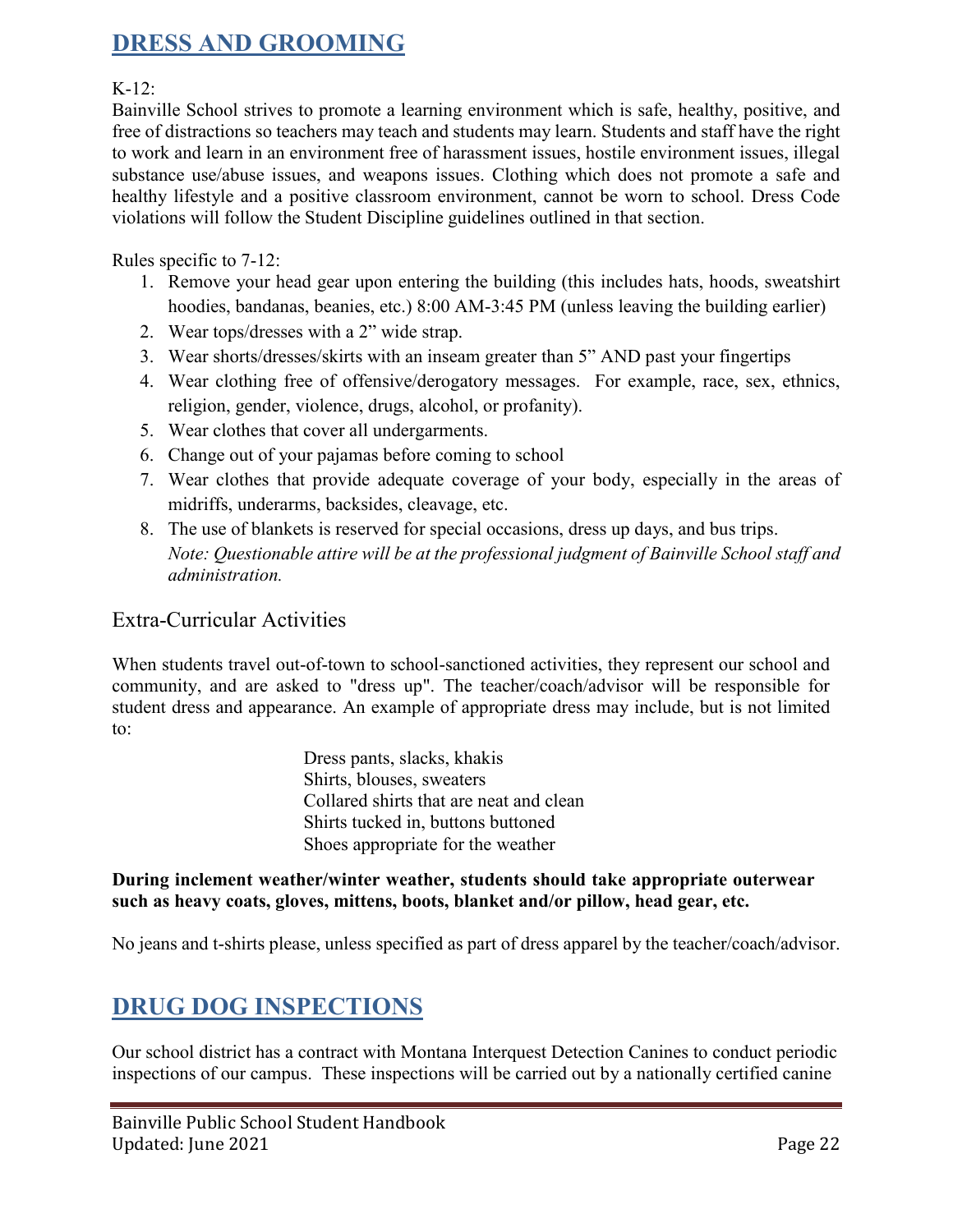and handler.

These units are specially trained to find contraband items that include illegal drugs, gunpowder related items, alcoholic beverages, and over-the-counter and prescription medication.

Student lockers, classrooms, locker rooms, athletic facilities, commons areas, desks, backpacks and any other articles on school property are subject to inspections.

All inspections will be conducted within the scope of law and with the knowledge of the student.

Parking on school property is a privilege not a right. Bainville Public School has the right to ask to search personal vehicles while parked on school property.

# <span id="page-22-0"></span>**DUAL ACTIVITY IN A SEASON**

The Bainville School District believes dual participation in athletic activities often puts a strain on other areas of the student's involvement (academic, athletic, social/emotional). Therefore, at no time may students participate in dual MHSA activity seasons that run simultaneously with the exception of Speech, Drama, Band, and Choir.

# <span id="page-22-1"></span>**EMERGENCY SAFETY**

## Emergency Medical Treatment and Information

If a student has a medical emergency at school or a school-related activity when the parent cannot be reached, the school will need to have written parental consent to obtain emergency medical treatment and information about allergies to medications, etc. Therefore, parents are asked each year to complete an Emergency Care Consent Form found at the back of this handbook. Parents should keep emergency care information up to date (name of doctor, emergency phone numbers, allergies, etc.). Please contact the office to update any information.

## Drills: Fire, Tornado, and Other Emergencies

From time to time, students, teachers, and other District employees will participate in drills of emergency procedures. When the alarm is sounded, students should follow the direction of teachers or others in charge quickly, quietly, and in an orderly manner.

## School Closing or Emergency Notification Procedures

The school uses One Call for parent/staff notification for all emergencies. All students, parents, and school employees should assume that school will be in session and buses running as scheduled, unless there is official notification from the Superintendent to the contrary. Such notice will be given via One Call and public media if time permits.

If extremely cold temperatures, wind chill factors, snow, wind, or other circumstances require a modification of the normal routine, the Superintendent will make the modification decision and will initiate the emergency One Call communication procedure.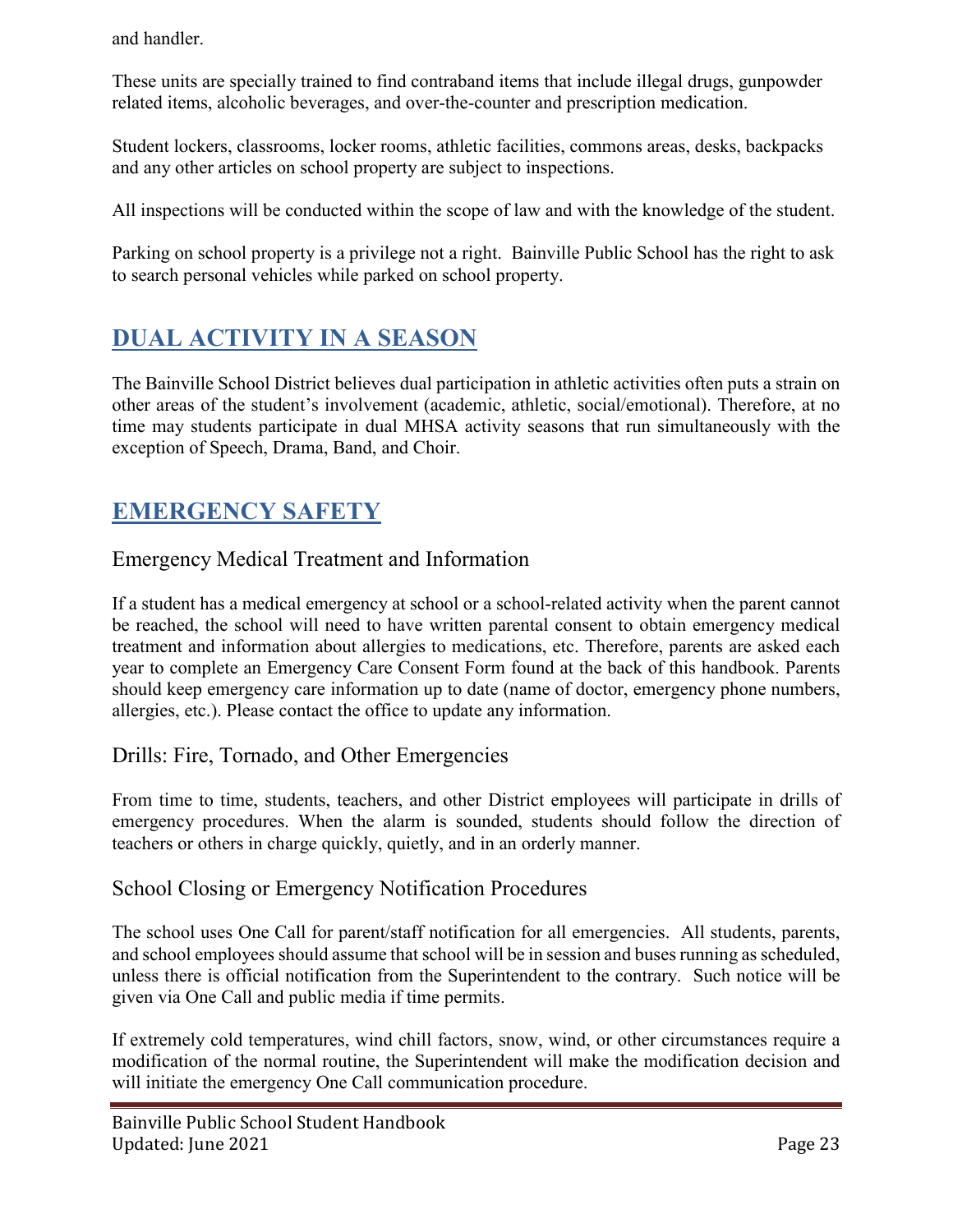## <span id="page-23-0"></span>**FEES**

Materials that are part of the basic educational program are provided with state and local funds and are at no charge to a student. A student, however, is expected to provide his or her own pencils, paper, erasers, notebooks, etc. and may be required to pay certain other fees or deposits, including:

- Costs for materials for a class project that the student will keep.
- Membership dues in voluntary clubs or student organizations and admission fees to extracurricular activities
- Personal physical education and athletic equipment and apparel.
- Voluntarily purchased pictures, publications, class rings, yearbooks, graduation announcements, etc.
- Voluntarily purchased student accident insurance.
- Personal apparel used in extracurricular activities that becomes the property of the student.
- Fees for lost, damaged, or overdue library books.
- Fees for driver training courses, if offered.
- Lunch (Breakfast is free for all, and students may qualify for free or reduced lunch)

An athletic fee will be assessed to all  $7<sup>th</sup>$ -12<sup>th</sup> grade students who choose to participate in any athletic activity (volleyball, football, cross country, basketball, track, and golf). An individual athlete will be charged \$40 for each sport with a \$100 max. There will also be a \$100 max for each family. The athletic fee must be paid prior to any participation by students. Students who qualify for free/reduced lunch are exempt from this fee.

Any required fee or deposit may be waived if the student and parent are unable to pay. Requests for such a waiver may be made to the Superintendent.

If a student or parent does not pay an outstanding fee from the previous year, **including lunch**, report cards will not be sent home until the fees are paid. Additionally, students will not be allowed to register for classes until the fee has been paid or arrangements have been made with the Superintendent to rectify the situation. If the student is a graduating senior, his/her Bainville School transcript will be held until the fees are paid.

In the case of uncollected lunch money, the district will follow Board Policy which allows for the use of third party bill collection. Seniors who have unpaid lunch monies will not have signed diplomas. Out of district students with unpaid bills including lunch, may be impacted by what is considered to be a student in good standing for re-admittance.

<span id="page-23-1"></span>Season Sport Passes: \$50 Student, \$75 Adult

## **GENERAL OFFICE HOURS**

Main Office hours are Monday-Thursday, 7:30 A.M.-4:30 P.M. Friday 7:30 A.M. – 3:30 P.M. At 8:35 A.M. the doors will be locked. The only unlocked doors will be the front main entrance doors by the main office. There is a phone in the main office for students' use. The purpose of this phone is strictly for parental/guardian contact. When parents/guardians call the school, messages will be taken for a return call during non-instructional time. If it is an emergency, a student will be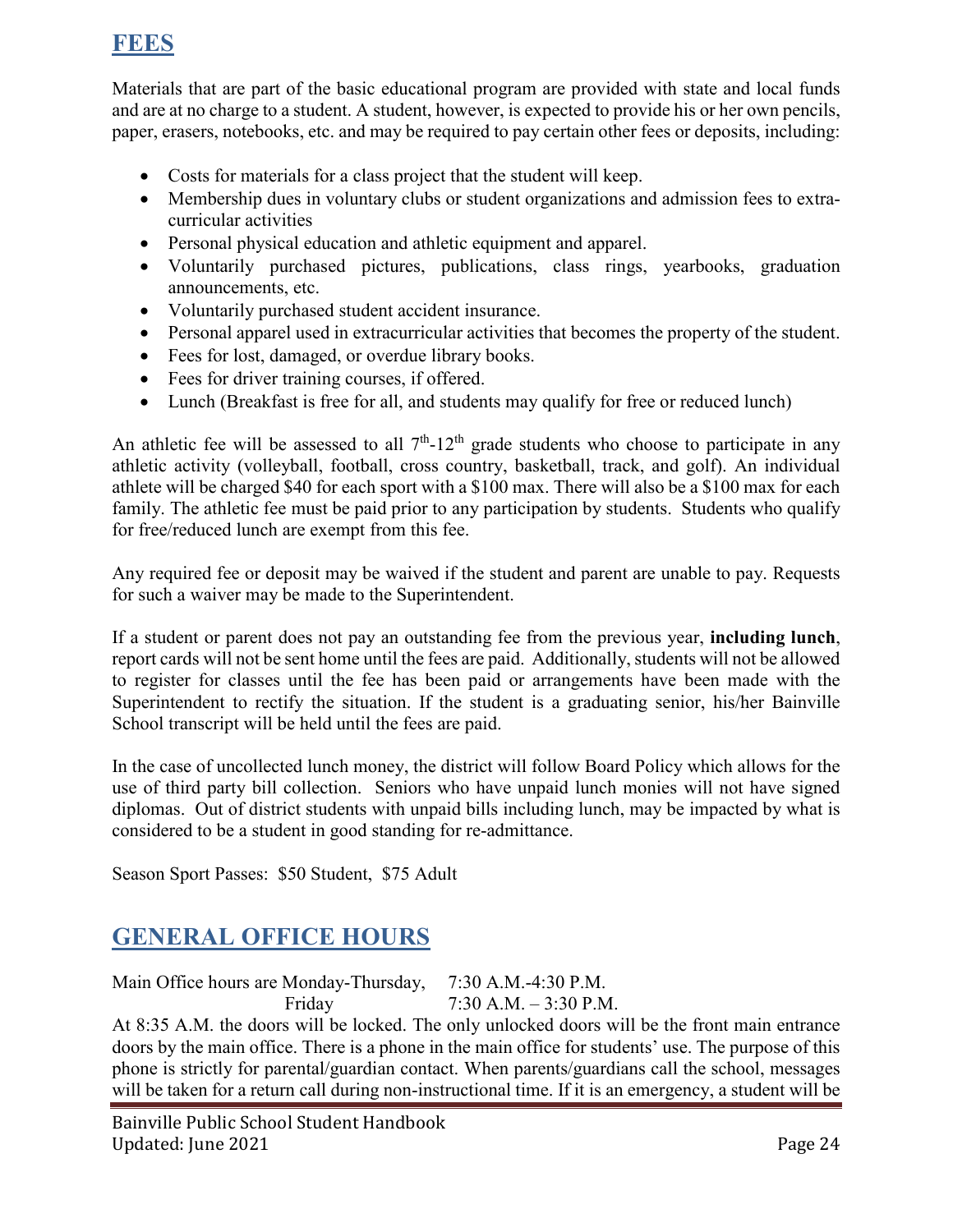pulled from class. We do not relay messages from non-parents calling for non-family business, nor do we acknowledge that the student attends this school for privacy and safety reasons.

## <span id="page-24-0"></span>**GRADUATION**

To graduate from Bainville High School, a student must have satisfactorily completed the last quarter prior to graduation as a senior  $(12<sup>th</sup>$  grade equivalent) student.

A student may be denied participation in graduation ceremonies. Such exclusion will be regarded as a school suspension. In such instances the diploma will be awarded after the official ceremony has been held.

Students shall be expected to earn the units specified under Academics in this handbook in order to complete graduation requirements. Special education students who have successfully completed their IEP leading to completion of high school will be awarded a diploma.

Foreign exchange student requirements can be found in policy 3145. Further information on commencement exercise participation can be found in policy 2333.

#### Early Graduation

Students wishing to graduate early from Bainville High School must meet all of the graduation requirements as set forth by the State of Montana and the Bainville Board of Trustees.

A written request must be presented to the Superintendent on or before the first day of school of the senior year. If the student making the request is less than eighteen years of age, the request must be made by the student's parent(s) or legal guardian(s). The request will be submitted to the Board for consideration. The decision of the Board is final.

## <span id="page-24-1"></span>**HOMELESS STUDENT RIGHTS**

Darin Hannum Homeless Liaison Bainville Public School Box 177 Bainville, MT 59212 406-769-2321

Our school and school district provide equal access and comparable services to all students. For information on program available to homeless students, please contact the above liaison.

## <span id="page-24-2"></span>**HOMEWORK**

Homework is a constructive tool in the teaching/learning process when geared to the needs and abilities of students. Purposeful assignments not only enhance student achievement, but also develop self-discipline and associated good working habits. As an extension of the classroom,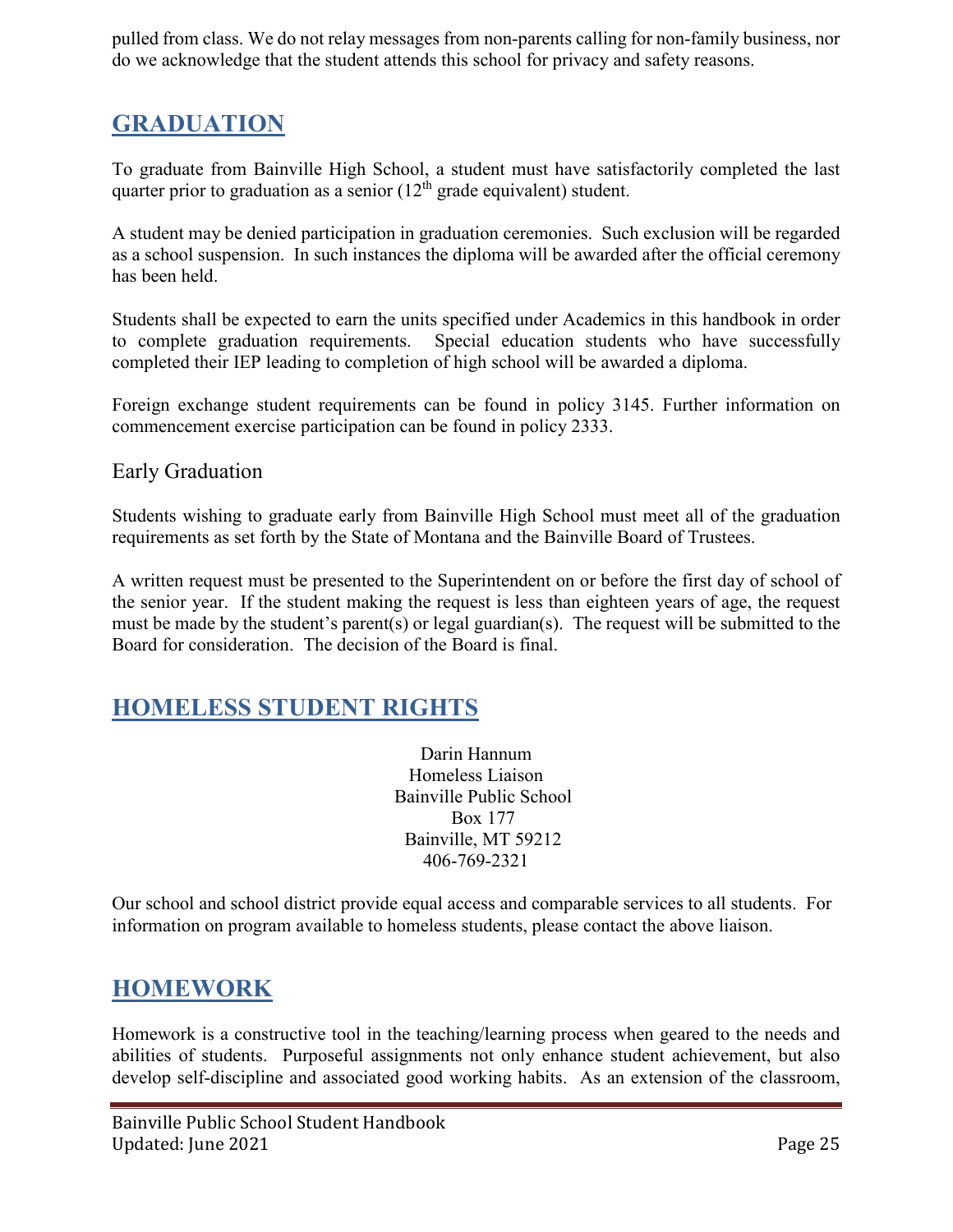homework must be planned and organized, must be viewed as purposeful to the students, and should be evaluated and returned to students in a timely manner.

Teachers may give homework to students to aid in the students' educational development. Homework should be an application or adaption of a classroom experience, and should not be assigned for disciplinary purposes.

## <span id="page-25-0"></span>**IMMUNIZATIONS**

A student must be fully immunized against certain diseases or must present a certificate or statement that, for medical or religious reasons, the student will not be immunized. The immunizations required are diphtheria, pertussis, rubella (measles), rubella, mumps, poliomyelitis and tetanus. Haemophilus influenza type B is required for students under age five (5). Newly added by the legislature in 2015 is the requirement for a varicella immunization.

A student who transfers into the District may photocopy immunization records in the possession of the school of origin. The District will accept the photocopy as evidence of the immunization. Within thirty (30) days after a transferring student ceases attendance at the school of origin, the District must receive the original immunization records for the student who transfers into the District.

If a student's religious beliefs conflict with the requirement that the student be immunized, the student must present a statement signed by the student (or by the parent, if the student is a minor) stating that immunization conflicts with the beliefs and practices of a recognized church or religious denomination of which the student is an adherent or member. This statement must be renewed yearly.

If a student should not be immunized for medical reasons, the student or parent must present a certificate signed by a Montana licensed physician stating that, in the doctor's opinion, the immunization required would be harmful to the health and well-being of the student or any member of the student's family or household. This certificate must be renewed yearly unless the physician specifies a life-long condition.

<span id="page-25-1"></span>[For further information, see policy 3413]

## **INSURANCE, STUDENT**

The Bainville school district pays the premium for a "school-day-all student" basic medical insurance policy. This policy is secondary to whatever medical or whatever health insurance the family/insurance may have. Once the students' family plan has paid its limit, the district's insurance carrier will be applied to the balance of the medical costs. All remaining medical costs, after the district's insurance has been applied, will be the responsibility of the student's parents/guardians. A family without a health insurance plan should consider some type of student insurance which can be obtained at a modest cost.

#### **Any student injured at school must report the injury immediately to school personnel**.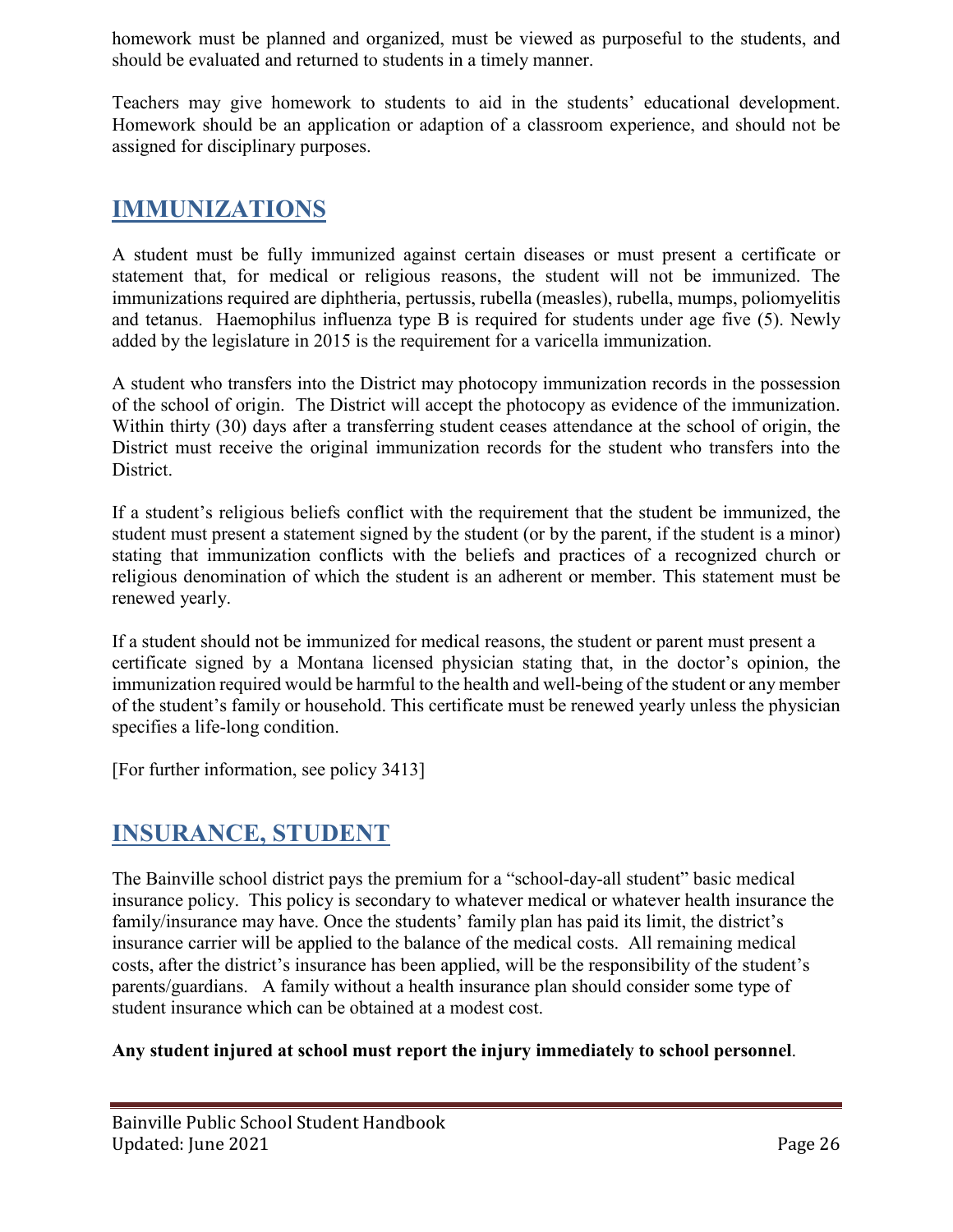# <span id="page-26-0"></span>**LAW ENFORCEMENT**

## Questioning of Students

When law enforcement officers or other lawful authorities wish to question or interview a student at school:

- The Superintendent will verify and record the identity of the officer or other authority and ask for an explanation of the need to question or interview the student.
- The Superintendent ordinarily will make reasonable efforts to notify parents unless the interviewer raises what the Superintendent considers to be a valid objection.
- The Superintendent ordinarily will be present unless the interviewer raises what the Superintendent considers to be a valid objection.
- The Superintendent and the Principal will cooperate fully regarding the conditions of the interview if the questioning or interview is part of a child abuse investigation.

#### Students Taken into Custody

State law requires the District to permit a student to be taken into legal custody:

- To comply with an order of the juvenile court.
- To comply with the laws of arrest.
- By law enforcement officer if there is probable cause to believe the student has engaged in delinquent conduct or conduct in need of supervision.
- By a probation officer if there is probable cause to believe the student has violated a condition of probation imposed by the juvenile court.
- To comply with a properly issued directive to take a student into custody.
- By an authorized representative of Child Protective Services, Montana Department of Protective and Regulatory Services, a law enforcement officer, or a juvenile probation officer, without a court order, under the conditions set out in the Montana Code relating to the student's physical health or safety.

Before a student is released to a law enforcement officer or other legally authorized person, the Superintendent will verify the officer's identity and, to the best of his or her ability, will verify the official's authority to take custody of the student.

The Superintendent or the Principal will attempt to notify the parent unless the officer or other authorized person raises what the Superintendent considers to be a valid objection to notifying the parents. Because the Superintendent does not have the authority to prevent or delay a custody action, notification will most likely be after the fact.

#### School Safety Laws

• Gun-Free Schools

An Act Prohibiting the Possession or Consumption of Tobacco Products by Minors (HB 457 from Montana Legislature 1995) Minors in Possession (SB 64 from the 1995 Montana Legislature 1995)

A copy of each of the above is on file in the office. The summary and consequence to all of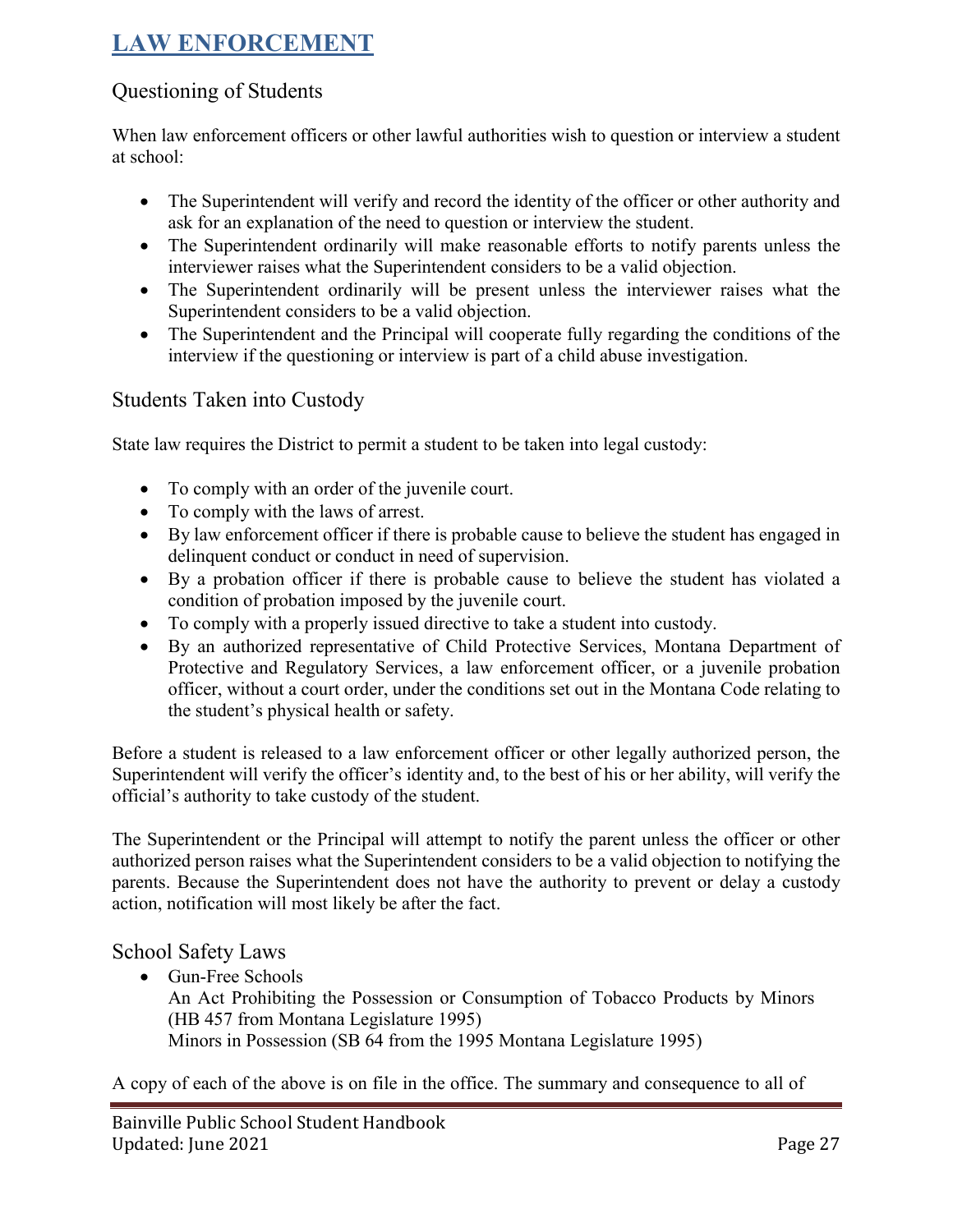- Do not have gun(s), weapons, explosive devices, on your person, in your vehicle, or at any place on the school grounds. Threats of bodily harm against Staff or students will not be allowed and will be reported to the proper law enforcement officials. Consequences range from suspension, expulsion, notification of law enforcement.
- Do not have in your possession, at school, on school grounds, in your vehicle any tobacco or alcohol, controlled substance, prescription medicines which you do not have authorization to ingest. No consumption prior to school or school events is permitted. Consequences range from suspension, expulsion, and/or notification of law enforcement.

There is no expectation of privacy given to anyone using school property for storage of personal items in school lockers or athletic lockers. Further, the school reserves the right to have illegal substance, weapons, and contraband searches, which may include law enforcement. This would apply but not be limited to: book bags, back packs, clothing, vehicles, lockers, etc., on school property.

## <span id="page-27-0"></span>**LOCKERS & BACKPACKS**

Junior High and High School students will be issued both an academic locker and gym locker. Lockers are assigned for the purpose of storing necessary school and personal items. No over the counter medications i.e., acetaminophen, ibuprofen, antihistamines, etc, or over the counter dietary supplements are to be stored in either locker. With a medical note, any of the above may be stored in the office and accessed by students. Lockers are school property and remain under the control and jurisdiction of the school even when assigned to an individual student.

Gym lockers will be accessible from 8:15-8:22 each morning.

Backpacks will not be allowed in the classroom. Students are required to come to class prepared with all necessary materials.

# <span id="page-27-1"></span>**LOST AND FOUND**

All materials gathered in the lost and found will be held for students and parents until the end of each semester. At that time, all unclaimed items will be either thrown or donated.

## <span id="page-27-2"></span>**LUNCH HOUR AND RECESS**

#### Mornings

All K-6 students will be allowed on the playground from 8:05 - 8:22 A.M. each morning. K-6 students will have a mid-morning recess.

All 7-12 students will be allowed in the commons area, and lunchroom from 8:00-8:22 A.M.

#### Lunch

K-6 students will have lunch/noon recess. Call the school for the current schedule. The first twenty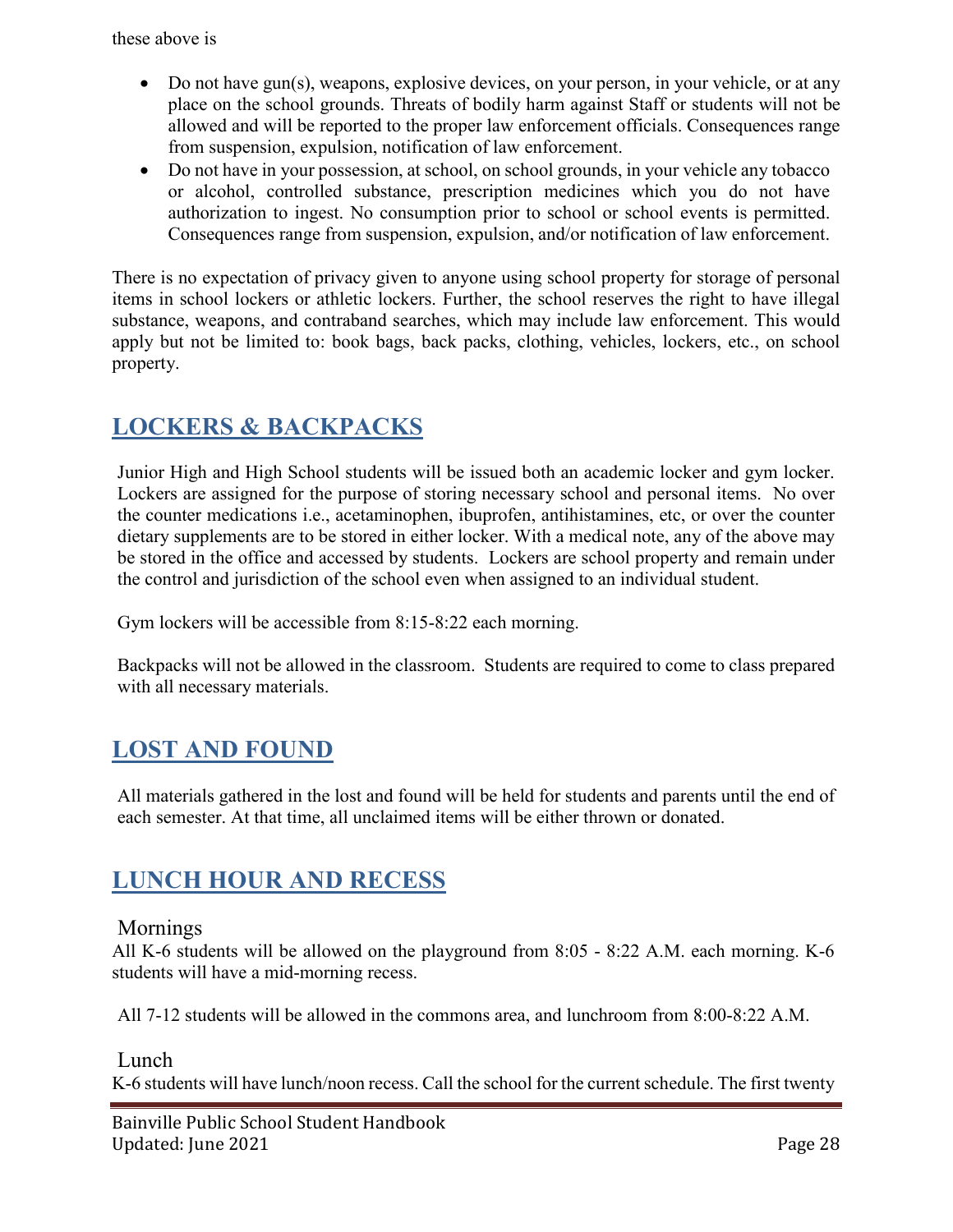minutes are spent in the lunchroom, and the last twenty-five (25) minutes are spent either outside or, when the weather is inclement, indoors. (Refer to "Winter" for details.)

## K-6 Playground Expectations

*Show Your PRIDE!*

- 1. Be **P**ositive
	- a. Follow directions, lend a hand, use encouraging words, include others
- 2. Show **R**espect
	- a. Be polite, listen to staff, be safe, use clean language
- 3. Show **I**ntegrity
	- a. Be a role model, take responsibility, be honest, be yourself
- 4. Be **D**etermined
	- a. Stay active, use time wisely, be a good bystander, stay in designated areas
- 5. Show **E**mpathy
	- a. Report injuries, help solve problems, lend a hand, include others\*

#### *Winter*

Students will be outside as much as possible during winter weather. No outdoor recess will be held when the temperature plus wind chill is greater than 15 degrees below zero. The school's weather station will be the official reference for determinations or the nearest station if necessary.

Grades 7-12 are allowed to be in the commons area and other permitted, supervised areas after they are finished eating lunch. Grade 7-12 students may be permitted on the playground or in the gym when no elementary students are present.

## 7-12 Lunch

Meals or drinks delivered to the school will be available to students as they are released for lunch.

## 7-12 Commons Area Expectations

*Show PRIDE in the Commons Area*

- 1. Respect others' personal space.
- 2. Model school expectations to younger students.
- 3. Keep language clean and appropriate.
- 4. Stay in Commons Area unless given permission otherwise.
- 5. Food remains in the cafeteria.

<span id="page-28-0"></span>\*Accident forms are located in the Main Office.

# **MEDICINE AT SCHOOL**

Students may not store medicine in their academic or gym lockers. A student who must take prescription medicine during the school day must bring the completed Montana Authorization to Possess or Self-Administer Medication form and the medicine in its original, properly labeled container, to the main office. Students who regularly take medication during the school day must have a Health Care Plan signed by their prescribing provider on file. Forms are available in the office.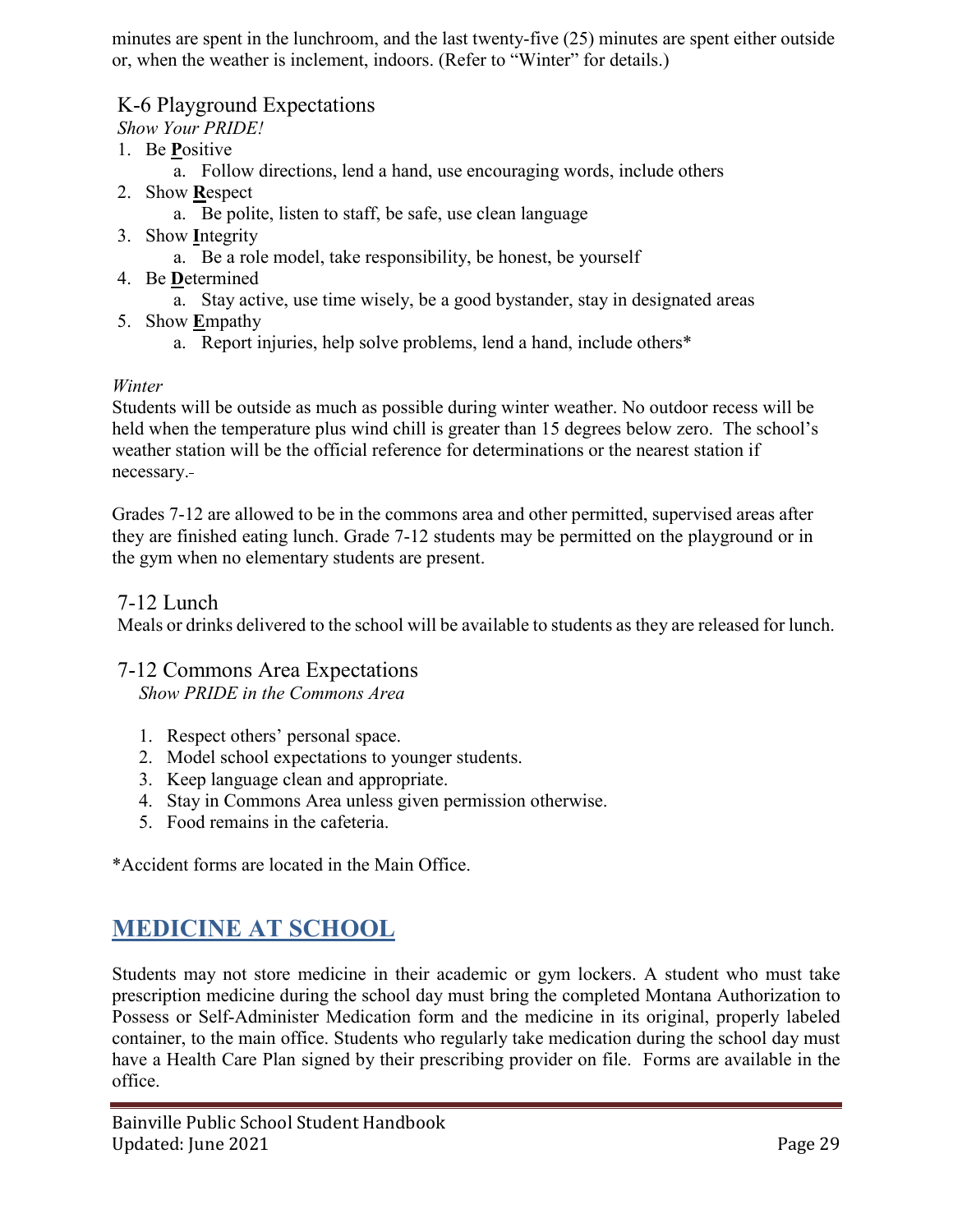The school will not distribute any kind of medication (aspirin, ibuprofen, acetaminophen, etc.) to students except in the case of an emergency and with parent authorization. The district will have some generic medications available for student use with parental permission.

All procedures are applicable in school and on school sponsored events outside of the building.

<span id="page-29-0"></span>[For further information, see policy 3416 and 3416F]

## **PROMOTION AND RETENTION**

It is the philosophy of the District that students thrive best when placed in or promoted to grade levels with other students of compatible age, physical, social, and emotional status. It is the District's philosophy to promote students who demonstrate effort within those compatibilities. It is equally the District's philosophy and practice to retain students who do not make a reasonable effort to meet grade-level expectations, as long as those expectations are commensurate with the individual student's ability and rate of learning.

## <span id="page-29-1"></span>**PROTECTION OF STUDENT RIGHTS**

#### Surveys

Parents have the right to inspect any survey or evaluation and refuse to allow their child to participate in such survey or evaluation.

#### Instructional Materials

Parents have the right to inspect instructional materials used as a part of their child's educational curriculum, within a reasonable time. This does not include academic tests or assessments.

## Collection of Personal Information from Students for Marketing

The District will not administer or distribute to students any survey or other instrument for the purposes of collecting or compiling personal information for marketing or selling such information, with the exception of the collection, disclosure, or use of personal information collected for the exclusive purpose of developing, evaluating, or providing educational products/services for, or to, students or educational institutions.

Pursuant to federal law, the District will not request, nor disclose, the identity of a student who completes any survey or evaluation (created by any person or entity, including the District) containing one or more of the following:

- Political affiliations.
- Mental and psychological problems potentially embarrassing to the student or family.
- Sexual behavior and attitudes.
- Illegal, antisocial, self-incriminating, and demeaning behavior.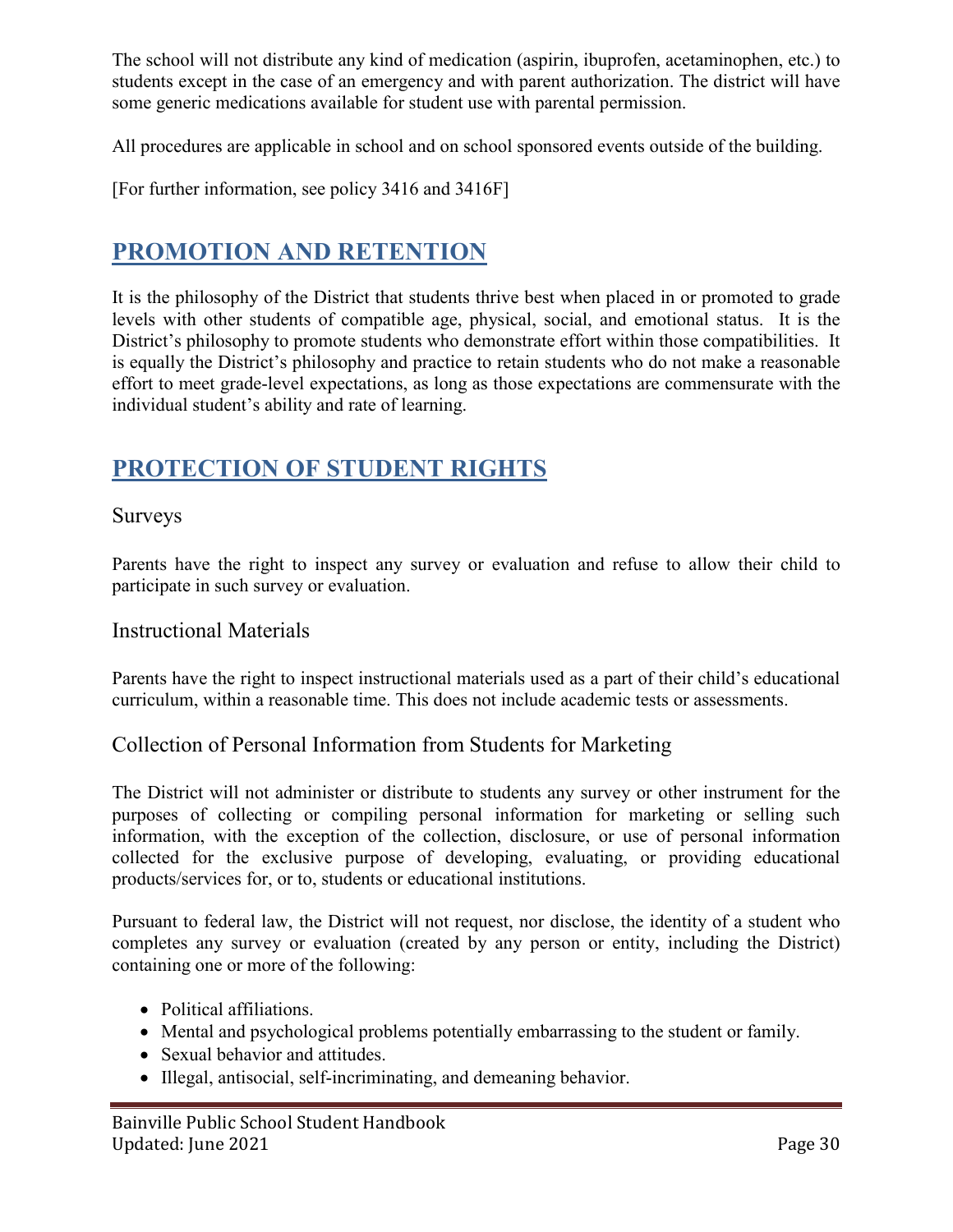- Criticism of other individuals with whom the student or the student's family has a close family relationship.
- Relationships privileged under law, such as relationships with lawyers, physicians, and ministers.
- Religious practices, affiliations, or beliefs of students or the student's parent/guardian.
- Income, except when the information will be used to determine the student's eligibility to participate in a special program or to receive financial assistance under such a program.

## <span id="page-30-0"></span>**RELEASE OF STUDENTS FROM SCHOOL**

A student will not be released from school at times other than at the end of the school day except with permission from administration or designee and according to the building sign-out procedures. Unless administration has granted approval because of extenuating circumstances, a student will not regularly be released before the end of the instructional day.

A student who will need to leave school during the day must bring a note from his or her parent that morning. A student who becomes ill during the school day should, with the teacher's permission, report to the office. The administrator or office will decide whether or not the student should be sent home and will notify the student's parent.

## <span id="page-30-1"></span>**REPORT CARDS, PROGRESS REPORTS, AND CONFERENCES**

Written reports of student grades or performance in each class or subject are issued to parents at midterm and at the end of every nine (9) weeks. A school-wide parent/teacher conference night will be scheduled each year. Parents may schedule conferences at any time during the school year by making a request to the teacher and are encouraged to do so.

## <span id="page-30-2"></span>**SCHOOL STORE**

Snacks, beverages and school items are available for purchase at the School Store. Store Hours are posted and subject to change. Food and drink items purchased at the store may be consumed in common areas. Consumption in classrooms is at each teacher's discretion. Purchasing at the school store is not an acceptable excuse for being tardy to class.

## <span id="page-30-3"></span>**SCHOOL DAY**

The school day begins at 8:22 am and ends at 3:33 pm Monday through Thursday. On Friday school begins at 8:22am and ends at 2:19 pm. The school doors will be open at 7:45 am and close at 4:00 pm.

## **SCHOOL SPONSORED TRIPS**

Student participation on intra and extracurricular trips is subject to eligibility requirements. (See Activity Eligibility.) Students participating in school sponsored trips, whether for the day or overnight, are regarded by Bainville School and the public as representatives of the school system. As representatives of the school system, public image is projected by the conduct, the attitudes and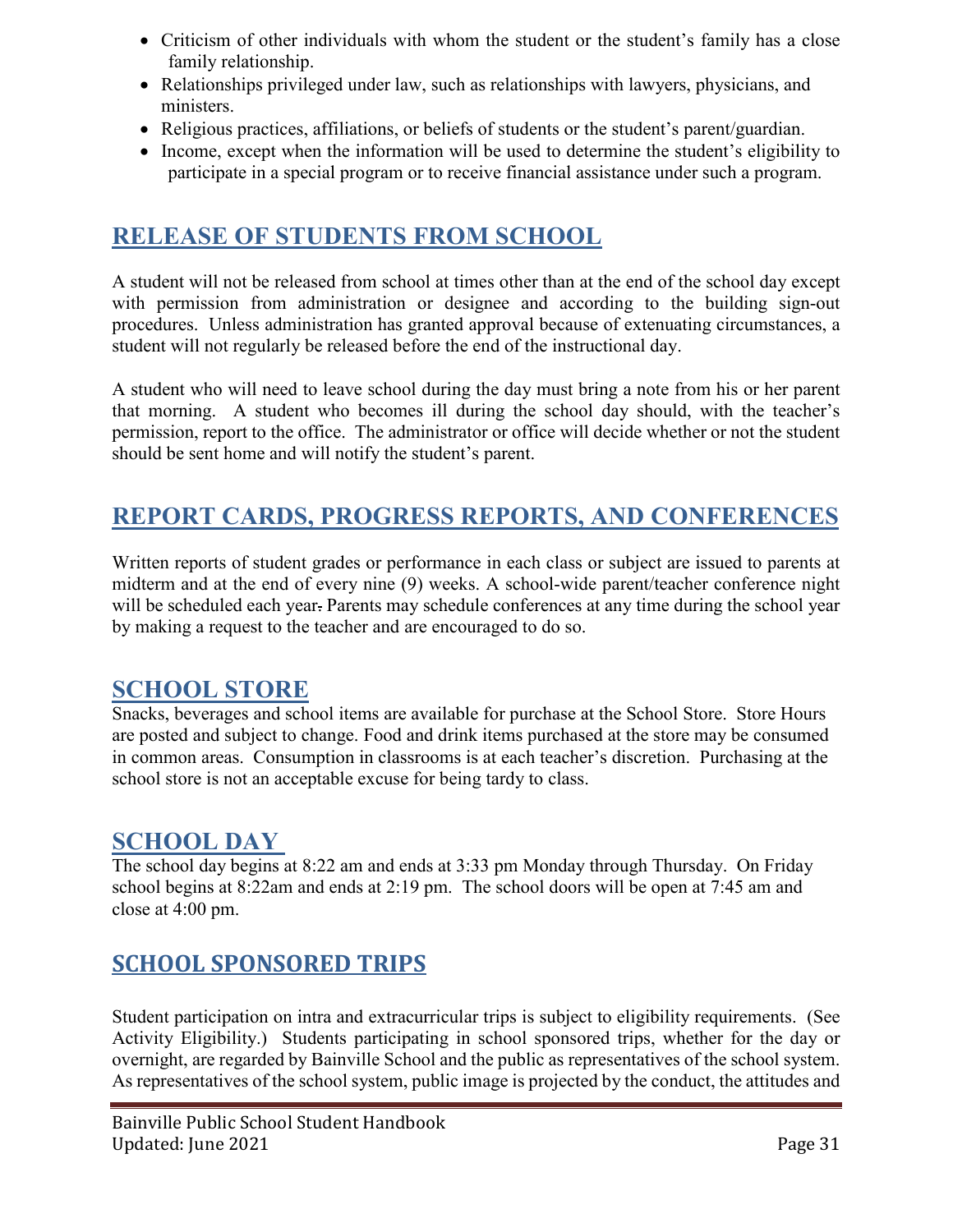the reputations of those students who take a leading role in intra- and extra-curricular activities. Therefore, student participants must comply with rules of the school system, the rules of their coaches or advisors, and the civil laws of society.

Student conduct on any school sponsored trip that does not adhere to the reasonable standards established will be dealt with in a timely manner by the coach/advisor and administration. Student misbehavior on school sponsored trips may lead to student suspension from participating in school sponsored trips and/or other disciplinary action. Parents will be notified of any incident concerning their child on a school sponsored trip by the coach/advisor and/or administration.

Opportunities may occur for junior high students to attend high school co-curricular, intracurricular and/or extracurricular overnight events. Consideration for approval will be made on a case-by-case basis by administration at the request of the advisor or coach. An additional chaperone may be required in the event that junior high and high school students are traveling together overnight. Coaches/advisors and/or administration will perform a bag check for these overnight experiences. Participants are expected to check in each bag with the supervising adult prior to leave time and bags may be subject to check throughout the duration of the trip.

Coaches/advisors/chaperones will provide trip expectations to students, parents, and administration well in advance of the scheduled departure.

On any school-sponsored activity or trip, each vehicle used must be driven by a properly licensed and responsible adult (minimum of 21 years of age), and covered by the proper amount of liability insurance. A copy of the individual's liability insurance must be on file with the administration office.

<span id="page-31-0"></span>See Student Driving section for additional information.

## **SEARCHES**

In the interest of promoting student safety and attempting to ensure that schools are safe and drug free, District officials may from time to time conduct searches. Such searches are conducted without a warrant and as permitted by law.

## Students' Desks and Lockers

Students' desks and lockers are school property and remain under the control and jurisdiction of the school even when assigned to an individual student.

Students are not encouraged to store items of value within their lockers. Bainville School District is not responsible for the loss, damage, or theft or any personal items stored within students' lockers.

Searches of desks or lockers may be conducted at any time there is reasonable cause to believe that they contain articles or materials prohibited by District policy. Searches may also be conducted, whether or not a student is present, at random, in accordance with law and District policy. See policy 3231.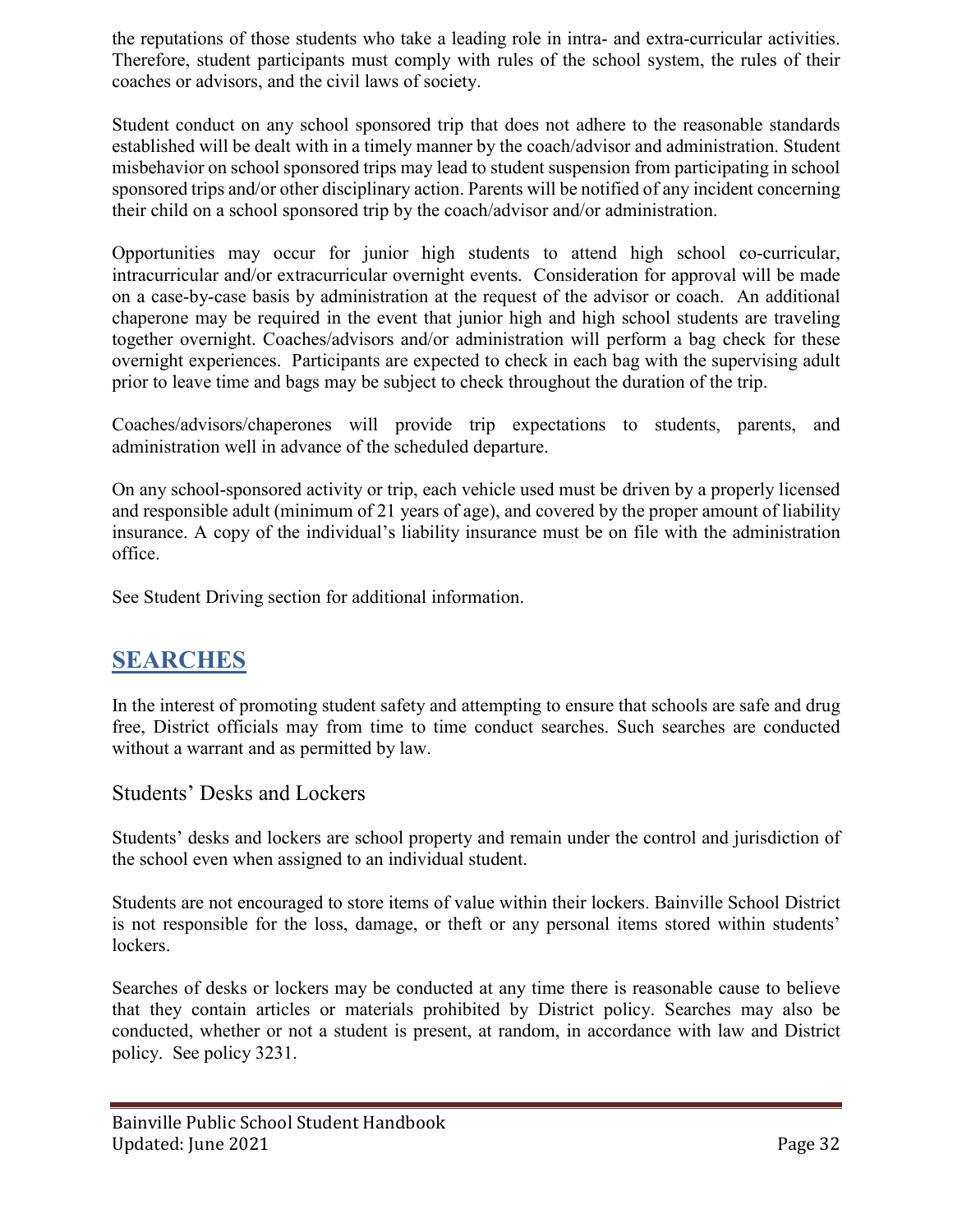The parent will be notified if any prohibited items are found in the student's desk or locker.

## Vehicles on Campus

Vehicles parked on school property are under the jurisdiction of the school. School officials may search any vehicle any time there is reasonable cause to do so, with or without the presence of the student. A student has full responsibility for the security of his or her vehicle and must make certain that it is locked and that the keys are not given to others.

## Drug Detection Dogs

The Superintendent may request the assistance of law enforcement personnel or private individuals to conduct inspections and searches through the use of specially trained dogs.

## <span id="page-32-0"></span>**SEMESTER TESTS/PROJECTS**

A semester test or project is required in each high school course offered by Bainville High School faculty in which students are eligible to earn up to one half (.5) credit. Semester tests will be completed during the last week of each semester. Semester projects may be ongoing throughout the semester and finalized during the last week of each semester. The semester tests or projects will account for 10% of the semester grade.

## <span id="page-32-1"></span>**SEXUAL HARASSMENT/SEXUAL DISCRIMINATION**

The District encourages parental and student support in its efforts to address and prevent sexual harassment and sexual discrimination in the public schools. Students and/or parents are encouraged to discuss their questions or concerns about the expectations in this area with a teacher, Counselor, Superintendent or Title IX coordinator .

Equal educational/employment opportunities shall be available for all students and staff without regard to race, color, national origin, ancestry, sex, ethnicity, language barrier, religious beliefs, physical and mental handicap or disability, economic or social conditions, or actual or potential marital or parental status. Any student or staff member may file a discrimination grievance using the uniform grievance procedure located in the back of this handbook.

Sexual harassment is a form of sex discrimination and is prohibited in the District. An employee, student, or agent of the District engages in sexual harassment whenever he/she makes unwelcome advances, requests sexual favors, or engages in other verbal, non-verbal, or physical conduct of a sexual or sex-based nature. If you feel you have been the object of any form of harassment, please contact the District's Title IX coordinator:

> Rhiannon Beery Title IX Coordinator Bainville Public School Box 177 Bainville, MT 59212 406-769-2321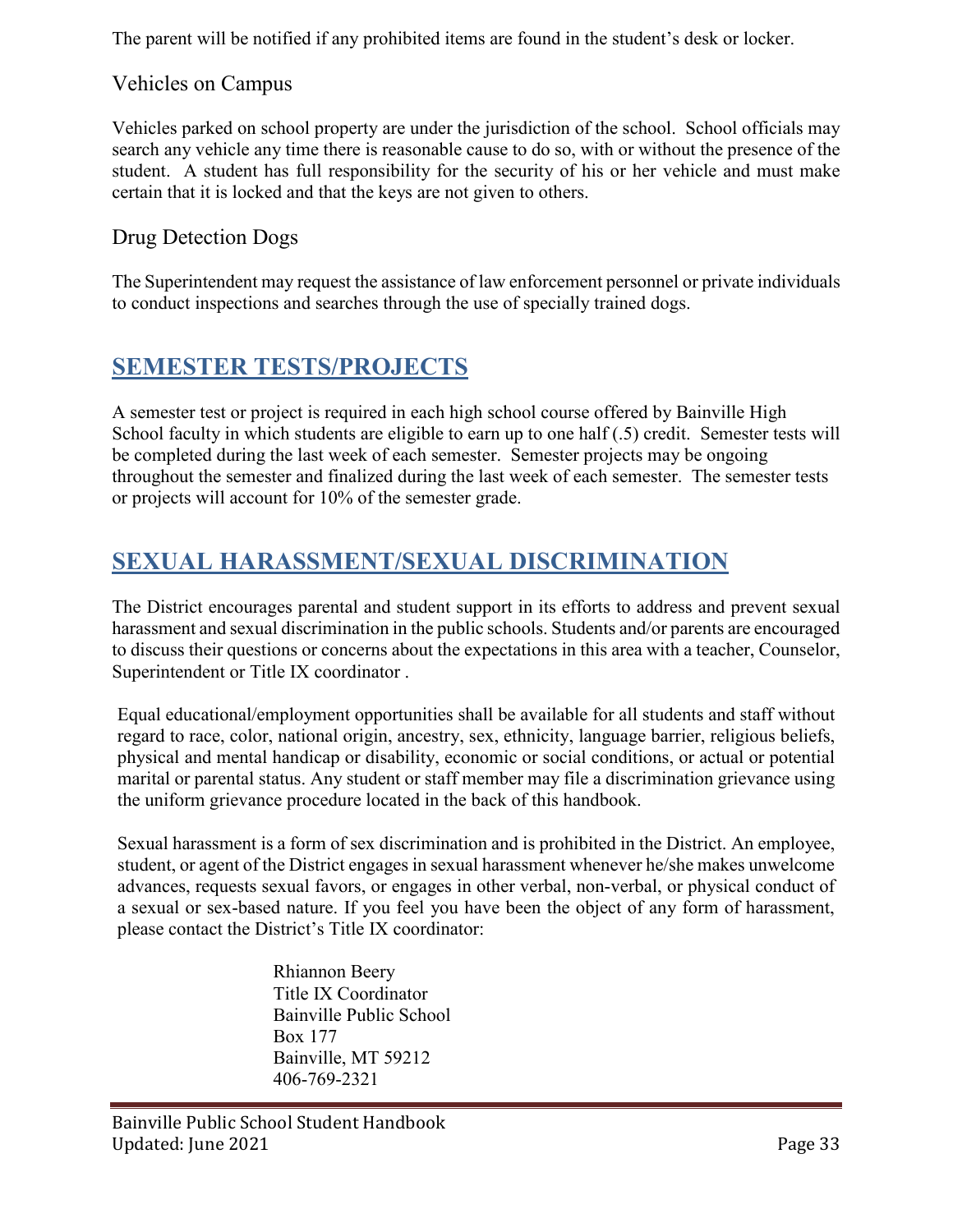Students must not engage in unwanted and unwelcome verbal or physical conduct of a sexual nature directed toward another student or a District employee. This prohibition applies whether the conduct is by word, gesture, or any other sexual conduct, including requests for sexual favors. All students are expected to treat other students and District employees with courtesy and respect, to avoid any behaviors known to be offensive, and to stop these behaviors when asked or told to stop.

A substantiated complaint against a student will result in appropriate disciplinary action, according to the nature of the offense.

The District will notify the parents of all students involved in sexual harassment by student(s) when the allegations are not minor, and will notify parents of any incident of sexual harassment or sexual discrimination by an employee. To the greatest extent possible, complaints will be treated as confidential. Limited disclosure may be necessary to complete a thorough investigation.

A complaint alleging sexual harassment by another student or sexual harassment or sexual discrimination by a staff member may be presented by a student and/or parent in a conference with the Superintendent or with the Title IX coordinator. The parent or other advisor may accompany the student throughout the complaint process. The first conference with the student ordinarily will be held by a person of the same gender as the student. The conference will be scheduled and held as soon as possible. The Superintendent or Title IX coordinator will conduct an appropriate investigation. The student will not be required to present a complaint to a person who is the subject of the complaint.

If the resolution of the complaint by the Title IX coordinator is not satisfactory to the student or parent, the student or parent may, within fifteen calendar days, request a conference with the Superintendent.

Prior to or at this conference, the student and/or parent must submit the complaint in writing and must include (1) a complete statement of the complaint, (2) any evidence supporting the complaint, (3) a statement about how the matter should be resolved, (4) the student's and/or parent's signature and the date of the conference with the Superintendent or the Title IX coordinator.

If the resolution by the Superintendent is not satisfactory, the student and/or parent may present the complaint to the Board, in writing, within 15 days of receiving the Superintendent's decision. Following the receipt of the appeal, the matter shall be placed on the agenda at the next regularly scheduled Board meeting. Information on the procedure for addressing the Board can be obtained from the Superintendent's office.

For more information about the District's complaint procedure, see Policy 1700.

<span id="page-33-0"></span>A "Harassment Reporting Form for Students" may be found in the back of this handbook.

## **STUDENT DISCIPLINE**

Infractions regarding student discipline will be handled through consequences of detention, inschool suspension (ISS), out-of-school suspension (OSS), and expulsion. Parents will be notified.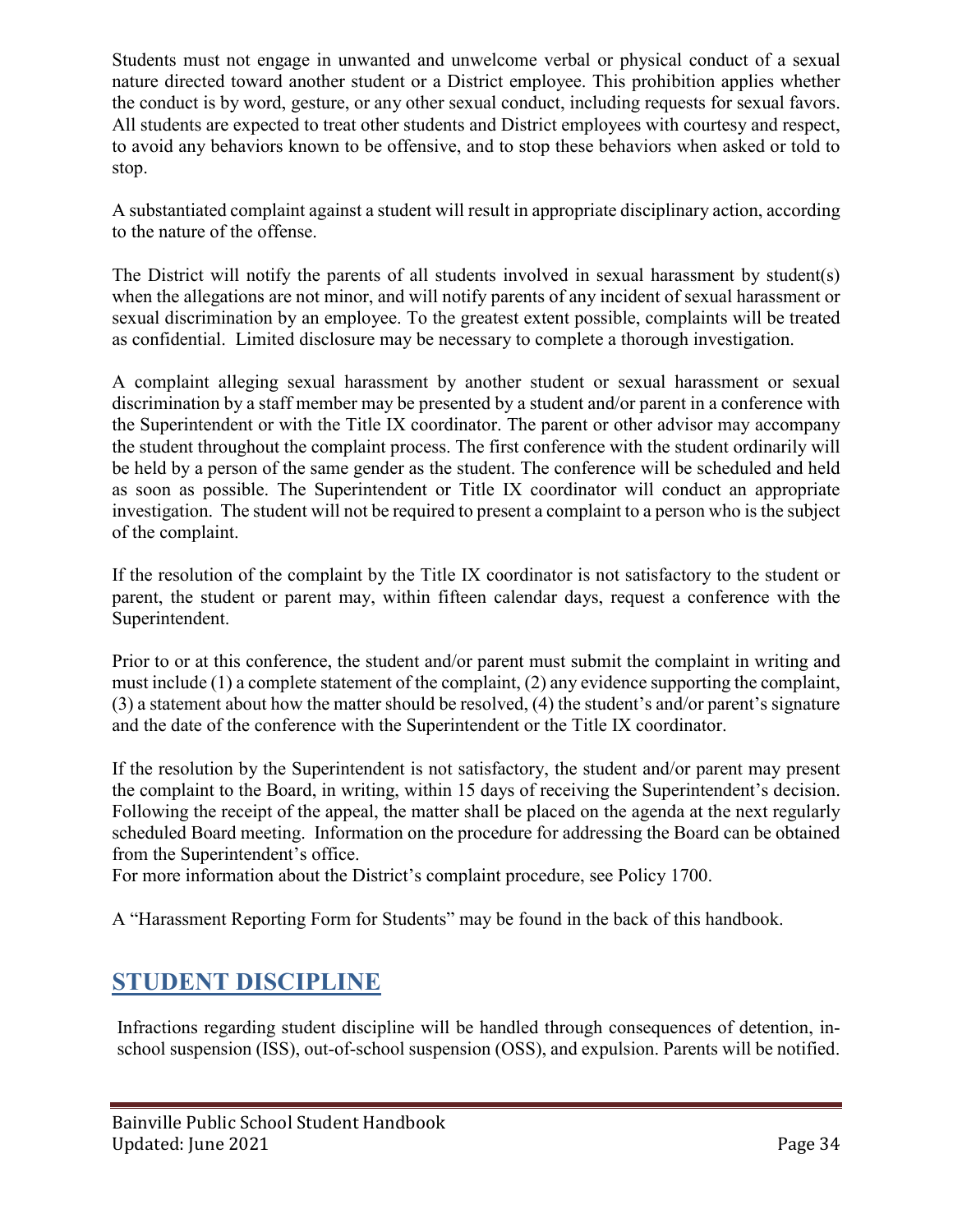The amount of ISS served by the student will vary depending on the frequency and severity of the infraction. Parents will be notified.

Students will serve out of school suspension (OSS) for infractions that are severe in nature, threaten the safety and welfare of others, or cause injury. Parents will be notified. Law enforcement may also be involved.

The Superintendent will determine if expulsion is necessary. Policy will be followed regarding an expulsion hearing with the Board of Trustees.

## Discipline for Office Referrals

**1ST Occurrence:** Minimum consequence – student(s) may receive a zero for the class plus one detention – 30 minutes noon or after school. If insubordinate, disrespectful, or untruthful after consultation with administration, the minimum consequence = 1 day suspension (in school or outof school).

**2nd Occurrence:** Minimum consequence – one day in school suspension or three (3) days out of the class in which the occurrence happened. The student may receive zeroes for that class. Maximum consequence if insubordinate, disrespectful, or untruthful is 3-10 days out-of-school suspension.

**3rd Occurrence:** Minimum consequence – 2 days of suspension (in or out-of-school) or 6 days out of the particular class with zeroes for that class. Maximum consequence if insubordinate, disrespectful, or untruthful is 3-10 days out-of-school suspension.

Continued classroom disruptions or habitual disciplinary referrals to the office may result in the student being removed from that class for the remainder of the semester, loss of credit, and/or possible expulsion. A parent conference and/or counselor referral may be requested after any occurrence.

In all out-of-school suspensions, students will receive zeroes for all classes missed during the suspensions and will not be allowed to make up the work.

Students will be ineligible to practice or participate in **any** extra-curricular or intra-curricular activities during an out-of school suspension.

Administration may, depending upon the nature of the student misconduct, deviate from or otherwise modify those steps listed above and immediately proceed to more severe disciplinary consequences including short or long term suspension or expulsion.

Following are examples of the type of student misconduct that could immediately result in severe disciplinary consequences such as short and/or long term suspension or expulsion. This list is not all-inclusive.

- 1. Physical aggression
- 2. Refusals/Disrespect toward staff
- 3. Foul/Obscene conduct or language
- 4. Destruction or theft of others' / school's property
- 5. Bullying / Sexual harassment
- 6. Repeated or multiple cutting of class, including study hall.
- 7. Habitual detentions or refusal or failure to serve assigned detention.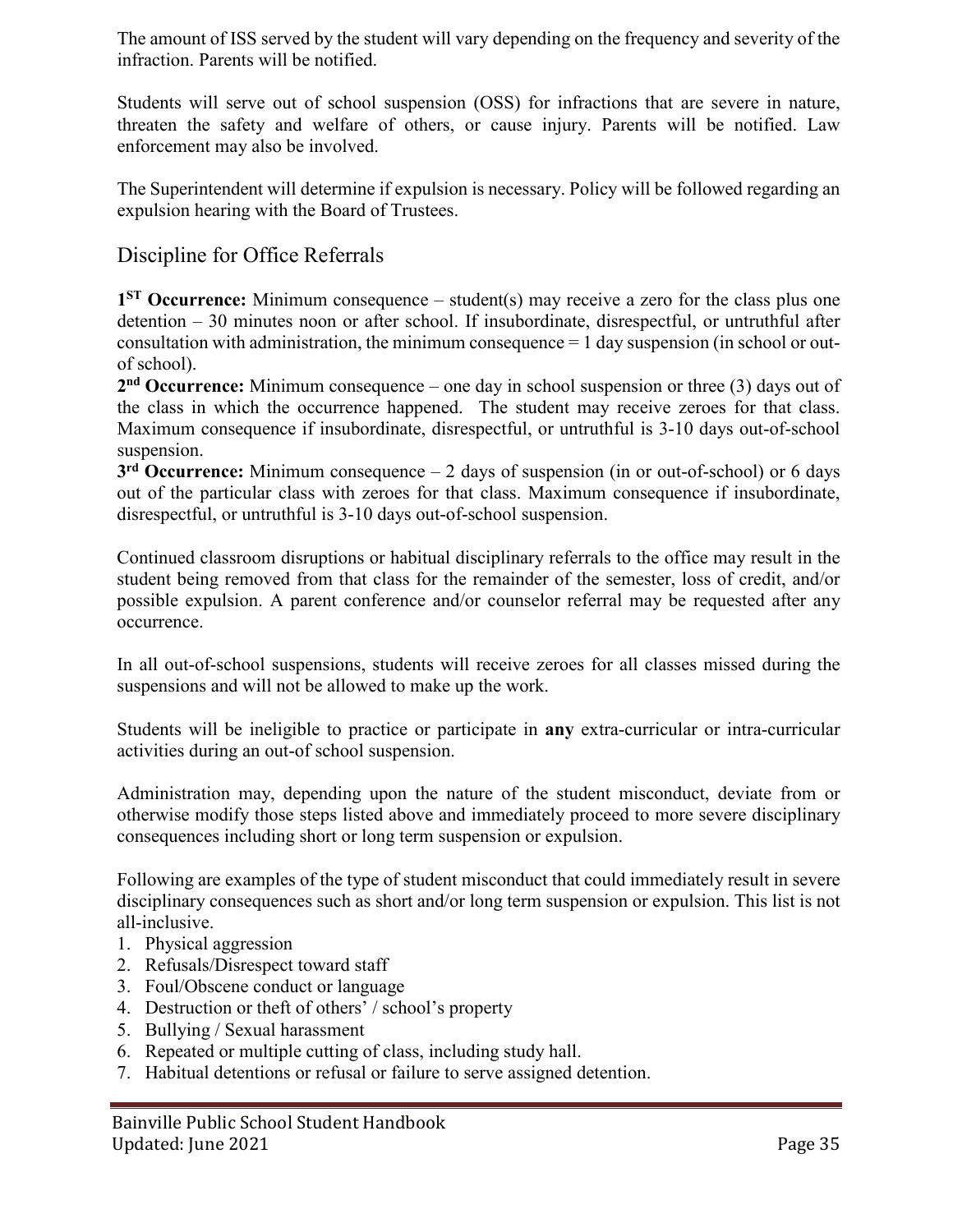- 8. Habitual disciplinary referrals to the office.
- 9. Forgery Cheating 0 on assignment(s)
- 10. Setting off false fire alarms.
- 11. Bomb Threats
- 12. Any other serious breach of proper conduct.

A student may be disciplined for misconduct as determined by administration. Student discipline will conform with Board Policy.

Absence resulting from disciplinary actions or short-term suspension - Students who are removed from a class or classes as a disciplinary measure, or students who have been placed on in school suspension, will be allowed to make up assignments or exams missed during time they were denied entry to the classroom. Students on Out of School Suspensions will not be allowed to make up assignments or exams missed during the time they were denied entry to the classroom.

## <span id="page-35-0"></span>**STUDENT DRIVING**

Any student who drives any motorized vehicle to attend school is required by law to have a valid driver's license, and is required by this school to conform to a pledge of safe and responsible driving to be granted a driving privilege.

The speed limit past on and around school property is 15 miles per hour.

Students who drive to school shall park on the south side of the Vo-Ag shop of the Bainville School. A student's driving privileges will be taken away if he/she does not operate his/her vehicle in a safe manner around school property. All vehicles will remain parked from arrival time until dismissal time unless permission is granted by a teacher and administration. Driving at lunch time is prohibited.

Students who wish to access their vehicles during the school day must check in with the office, and make arrangements for reentering the locked building. At no time may an object, including rocks or rugs be used to prop open doors.

Any student driving to a school-sponsored activity on his/her own is NOT considered a part of that activity unless approved by the Superintendent. Students violating driving rules, regulations, laws and policy will be disciplined according to the Superintendent's discretion. Should a second violation take place, all documentation will be referred to law enforcement.

## <span id="page-35-1"></span>**STUDENT RECORDS**

A student's school records are confidential and are protected from unauthorized inspection or use. A cumulative record is maintained for each student from the time the student enters the District until the time the student withdraws or graduates. A copy of this record moves with the student from school to school.

By law, both parents, whether married, separated, or divorced, have access to the records of a student who is under 18 or a dependent for tax purposes. A parent whose rights have been legally terminated will be denied access to the records, if the school is given a copy of the court order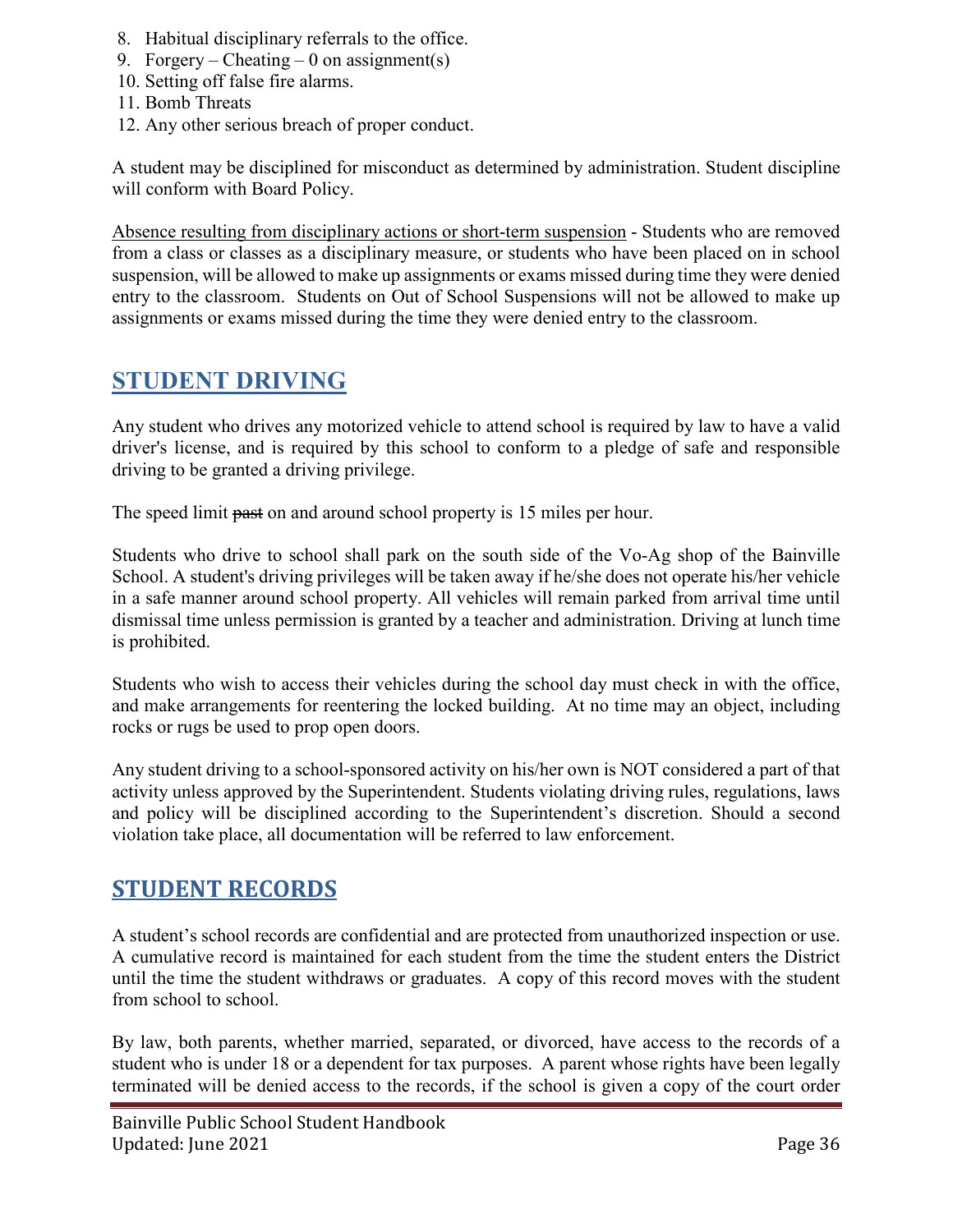terminating these rights.

The Superintendent is custodian of all records for currently enrolled students, withdrawn students, and graduated students. Records may be reviewed during regular school hours, upon completion of the written request form. The records custodian or designee will respond to reasonable requests for explanation and interpretation of the records. If circumstances prevent a parent or eligible student from inspecting the records, the District will either provide a copy of the requested records or make other arrangements for the parent or student to review the requested records.

Parents of a minor or of a student who is a dependent for tax purposes, the student (if 18 or older), and school officials with legitimate educational interests are the only persons who have general access to a student's records. "School officials with legitimate educational interests" include any certified teachers, agents, or Trustees of the District; cooperatives of which the District is a member; or facilities with which the District contracts for the placement of students with disabilities, as well as their attorneys and consultants, who are

- Working with the student;
- Considering disciplinary or academic actions, the student's case, an individual education plan (IEP) for a student with disabilities under IDEA, or an individually designed program for a student with disabilities under Section 504; (Coordinator Amy Iversen)
- Compiling statistical data; or
- Investigating or evaluating programs.

The parent's or student's right of access to, and copies of, student records does not extend to all records. Materials that are not considered educational records, such as teachers' personal notes on a student that are shared only with a substitute teacher, records pertaining to former students of the District, and records maintained by school law enforcement officials for purposes other than school discipline do not have to be made available to the parents or student.

Certain officials from various governmental agencies may have limited access to the records. The District forwards a student's records on request and without prior parental consent to a school in which a student seeks or intends to enroll. Records are also released in accordance with court order or a lawfully issued subpoena. Unless the subpoena is issued for law enforcement purposes and the subpoena orders that its contents, existence, or the information sought not be disclosed, the District will make a reasonable effort to notify the parent or eligible student in advance of compliance.

Parental consent is required to release the records to anyone else. When the student reaches 18 years of age, only the student has the right to consent to release of records.

Students over 18, and parents of minor students may inspect the student's records and request a correction if the records are inaccurate, misleading, or otherwise in violation of the student's privacy or other rights. If the District refuses the request to amend the records, the requestor has the right to ask for a hearing. If the records are not amended as a result of the hearing, the requestor has 30 school days to exercise the right to place a statement commenting on the information in the student's record. Although improperly recorded grades may be challenged, parents and the student are not allowed to contest a student's grade in a course through this process. Parents or the student have the right to file a complaint with the U. S. Department of Education if they believe the District is not in compliance with the law regarding student records.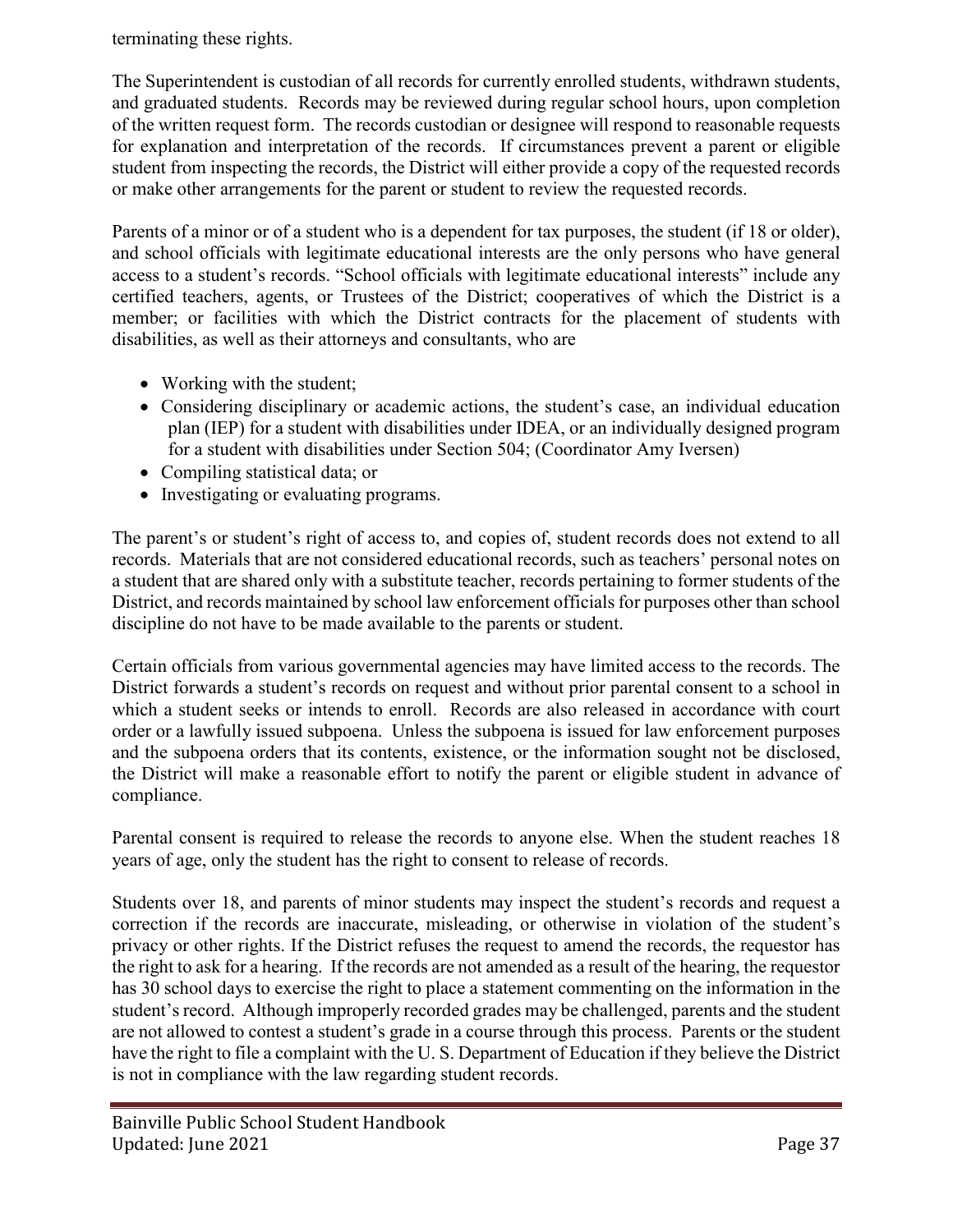Copies of student records are available upon request to the Superintendent. Parents may be denied copies of a student's records (1) after the student reaches age 18 and is no longer a dependent for tax purposes; (2) when the student is attending an institution of post-secondary education; (3) if the parent fails to follow proper procedures and pay the copying charge; or (4) when the District is given a copy of a court order terminating the parental rights.

Certain information about District students is considered directory information and will be released to anyone, including military recruiters and/or post-secondary institutions, who follows procedures for requesting it, unless the parent objects to the release of any or all directory information about the child. The opportunity to exercise such an objection is provided on the form signed by the parent to acknowledge receipt of this handbook. Should circumstances change, the parent can contact the Principal to indicate his or her desire to change the original request. Directory information includes a student's name, address, telephone number, date and place of birth, participation in officially recognized activities and sports, weight and height of members of athletic teams, photographs, dates of attendance, awards received in school, and most recent school attended.

## Special Education Records

Parents of a student with disabilities who has been provided special education services by the District will be notified when any information that specifically identifies the student is no longer needed. If the parent requests destruction of the information and the time established by law for retention has expired, the records will be destroyed. However, if the retention period established by law has not expired, the material will be deleted from the records but the records will be maintained until the time has expired.

## <span id="page-37-0"></span>**STUDY HALLS**

The purpose of a study hall is for constructive academic work, reading, or receiving assistance from a staff person. General Study Hall Rules are:

- To enter the Study Hall with **school-related** material to keep busy for the entire class period.
- To report to another teacher, a pass must be presented at the start of the class from that teacher, authorizing the student to leave Study Hall and report to said teacher for assistance. Students must return to Study Hall 5 minutes before the end of the period, unless the pass specifies that the student may stay until the end of the period.
- To obtain permission to talk
- <span id="page-37-1"></span>• To stay seated

# **TRANSPORTATION**

School Buses – Regular Routes

School bus transportation is a service and a privilege provided by the school District for students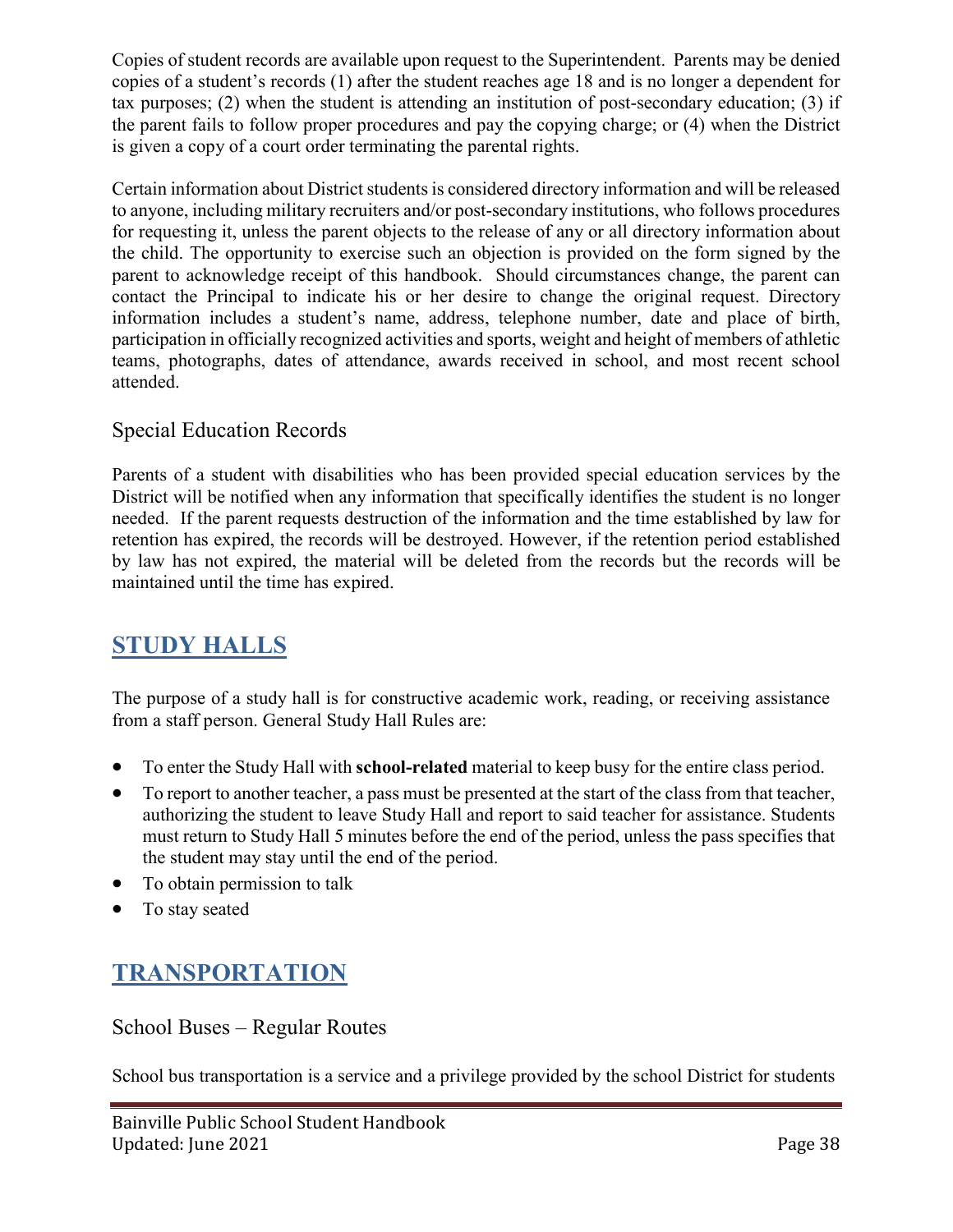to and from school. We ask the cooperation of students and parents/guardians to be on time so the bus may stay on schedule. Drivers will wait approximately 5 minutes, if necessary, at established stops to wait for students who may be late; after which the driver will precede to the next stop. If a bus is late, please call the school so the bus can be located via radio to resolve any problems.

Route bus drivers cannot answer parent phone calls or texts (from the time they leave the bus barn until the time they return). Parent communication should take place at least two hours in advance of pick up/drop off time. Please contact the school to contact driver if the bus has already left on the route.

Bus drivers will make reasonable attempts to contact parents/guardians regarding inappropriate student behavior. See Disciplinary Procedures below.

If the air temperature is more than 30 below or the wind child more than 40 below based on the temperatures at the school weather station, buses will not run. The District may choose to run buses late. The district may also choose to run buses in the afternoon if the weather permits and if there are students who need transportation.

#### **During inclement weather/winter weather, students should take appropriate outer wear such as heavy coats, gloves, mittens, boots, blanket, head gear, etc.**

#### School Buses – Extra-Curricular Activities

The above-mentioned rules apply to students riding buses to and from extracurricular activities. Exceptions to the above-mentioned rules may be made by the teacher/coach/advisor in charge of the trip, as he/she deems necessary. The teacher/coach/advisor is primarily responsible for student conduct and cleaning of the bus during and after extra-curricular trips. Students are expected to obey the wishes of the driver as well.

#### Bus Expectations

Rules for riding the bus are established to promote student safety and promote PRIDE behaviors. Students are asked to:

- Follow adult directions within ten (10) seconds.
- Keep hands and feet to yourself.
- Use polite and clean language.
- Pick up your trash.
- Stay seated.
- Voice Level: 0-2

#### School Buses – Disciplinary Procedures

Failure to comply and adhere to the Rules of Conduct for riding the school bus will result in the following consequences. Administration is responsible for correcting those students inappropriate behavior. Following investigation, administration may issue the following action:

**Warning**—Violation of bus conduct rules and/or when a student's misconduct is deemed to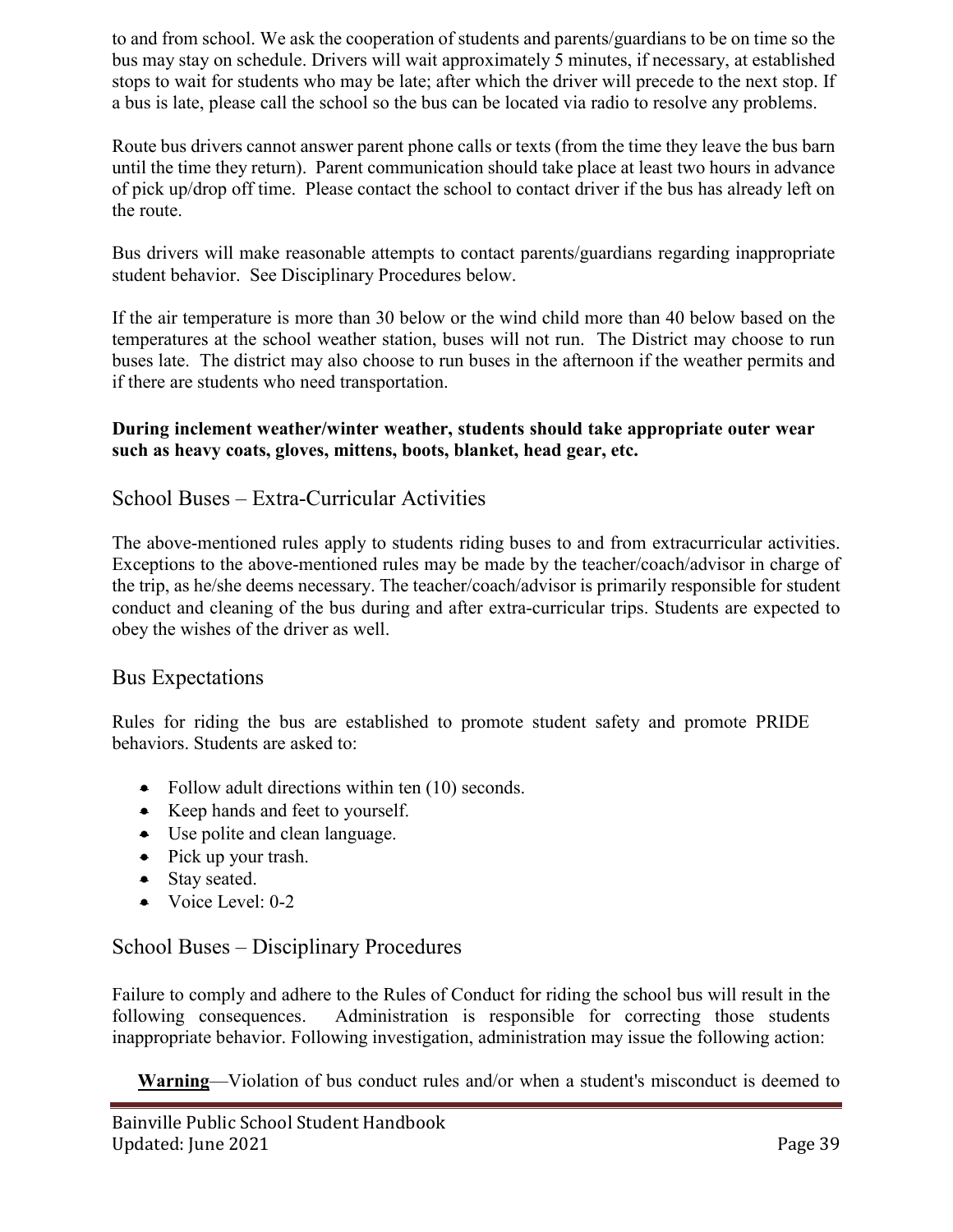jeopardize the safety or welfare of other students or the operation of the bus. The first warning will be a verbal warning by the driver or person in charge during an extra-curricular activity.

**Suspension**—Repeated violations of bus conduct rules and/or when a student's misconduct is deemed to jeopardize the safety of the passengers and safe operation of the bus, or when repeated warning notices fail to correct inappropriate behavior, or when a student incurs damage to the bus.

**Expulsion**—Excessive violations of bus conduct rules and/or when a student's inappropriate behavior is so severe that safe operation of the bus and/or the safety of the occupants are willfully and seriously threatened.

The action taken by administration shall be recorded on the office discipline referral form. The driver shall be advised to file assault and battery charges against students who physically assault the driver. Under no circumstances shall the driver retaliate and physically assault any student.

The student or parent/guardian of the student who has been suspended from receiving transportation entitlement may appeal the decision by submitting a written statement to the Superintendent. The Superintendent shall render a decision after evaluating the issues and facts involved. If the decision is based on issues unrelated to those described in the District's rules of conduct for students riding buses, the decision shall require board concurrence before implementation.

## <span id="page-39-0"></span>**VIDEO SURVEILLANCE**

The Board authorizes the use of video cameras on District property to ensure the health, welfare, and safety of all staff, students, and visitors to District property and to safeguard District buildings, grounds, and equipment. The Superintendent will approve appropriate locations for video cameras.

The Superintendent will notify staff and students, through staff and student handbooks or by other means, which video surveillance may occur on District property. A notice will also be posted at the main entrance of all District buildings, and on all buses, indicating the use of video surveillance.

The District may choose to make video recordings a part of a student's educational record or of a staff member's personnel record. The District will comply with all applicable state and federal laws related to record maintenance and retention.

<span id="page-39-1"></span>Audio shall not be part of the video recordings made, reviewed, or stored by the District.

# **VISITORS AT SCHOOL**

Bainville Public School extends an open-door policy to all parents and community members. Individuals wishing to observe classes or simply tour the school are welcome and encouraged by appointment at any time. Permission will be granted upon the Superintendent and Principal's discretion in order to allow for the least amount of disruption for students and teachers.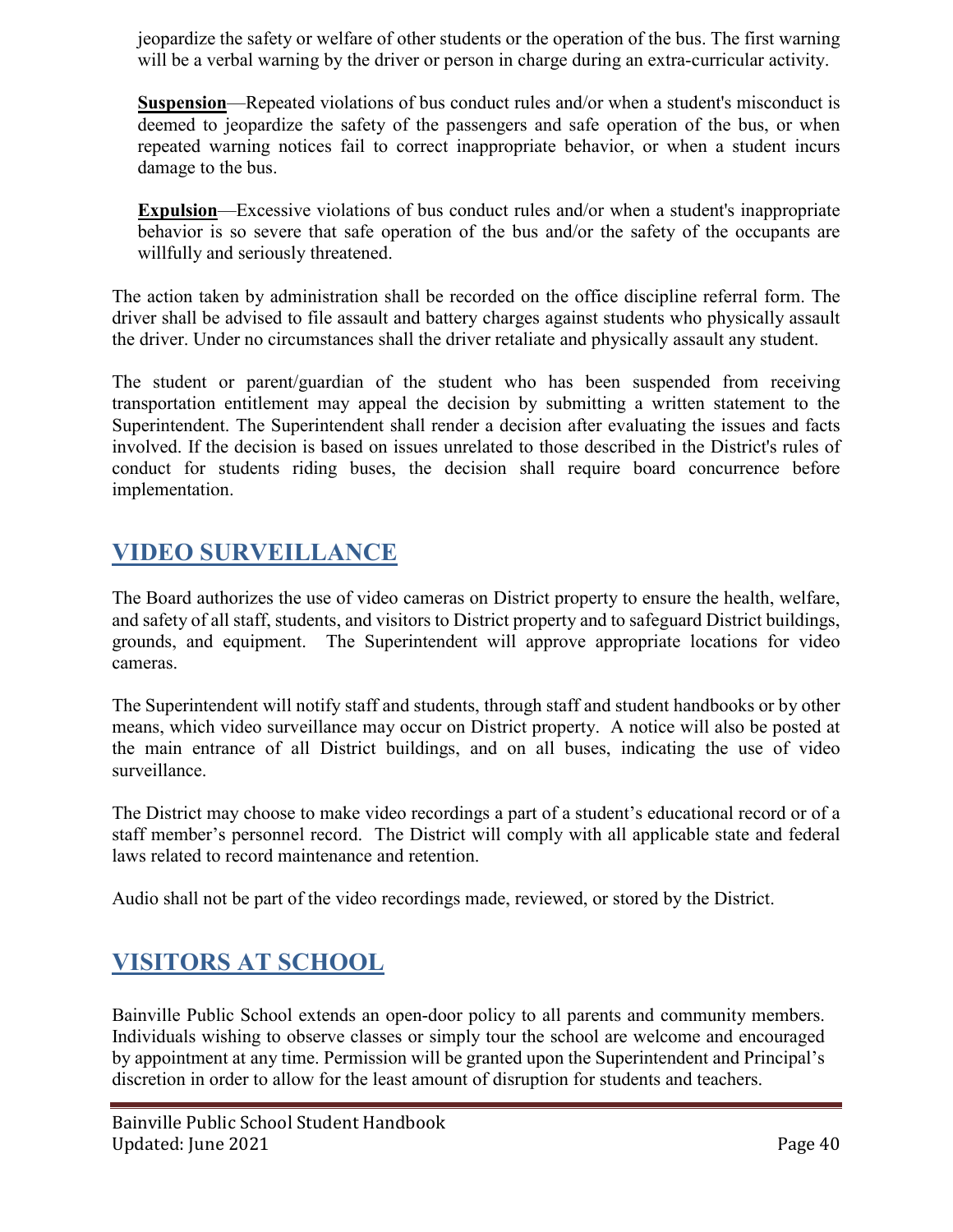All visitors are asked to check in with the main office. Because school security and student safety and welfare are major issues, the District must take steps to ensure a safe place for staff and students.

If materials or supplies need to be given to a student the office will deliver items to classrooms or issue a visitor pass.

If a non-attending student would like to visit Bainville School, a parent or guardian must contact the administration with the request. Proper approval from the administration and the classroom teacher must be obtained prior to the visit. We ask that the request be made as far in advance as possible.

# <span id="page-40-0"></span>**WITHDRAWAL FROM SCHOOL**

A student withdrawing from school must

- Report to the Principal or Superintendent's office.
- Present a parent/guardian signature and/or conference concerning the withdrawal
- Check in all materials, obtain teacher sign-off and withdrawal grades from classes.
- Check in all equipment (calculators, uniforms, etc.)
- Have parent/guardian complete a record release form, authorizing the release of student records to a new school District.

Completing all of the above will avoid delay in getting registered in another school, and having records of school work established for use by potential employers or colleges.

| Azure, Carla       | Paraprofessional          | Jorgenson, Rayna    | $2nd$ Grade          |
|--------------------|---------------------------|---------------------|----------------------|
| Barta, Gerri       | 1 <sup>st</sup> Grade     | Juhl, Carolyn       | Custodian            |
| Batt, Katt         | <b>Bus Driver</b>         | Knudsen, Aaron      | 2 <sup>nd</sup> Cook |
| Bayne, Karen       | Custodian                 | Keefner, Samantha   | $3rd$ Grade          |
| Beery, Rhiannon    | Principal, Title I        | Krogedal, Brenda    | Office Staff         |
| Berwick, Jessica   | SpEd Aide                 | Manning, Dale       | Custodian            |
| Bingham, Mikayla   | Paraprofessional          | Martin, Karen       | <b>Bus Driver</b>    |
| Bonebrake, Melissa | <b>District Secretary</b> | Morales, Sarah      | English              |
| Bowker, Carly      | $4th$ Grade               | Northington, Kt     | Clerk/Business       |
|                    |                           |                     | Manager              |
|                    | <b>Bus Driver</b>         |                     | PE/Health            |
| Brookman, Erin     | Custodian                 | Pacovsky, Mark      | <b>Bus Driver</b>    |
| Disney, Amber      | $K-12$ Art                | Powell, David       | <b>Business</b>      |
| Garro, Jessica     | SpEd Aide                 | Powell, One Oak     | Paraprofessional     |
| Giese, Heather     | Kindergarten              | Riegler, Wendy      | Math                 |
| Giese, Matt        | Maintenance/Bus           | Standley, Elizabeth | Science              |
|                    | Driver                    |                     |                      |
| Glas, Kari         | <b>Bus Driver</b>         | Standley, Kellan    | Ag Ed                |

## <span id="page-40-1"></span>**SCHOOL STAFF**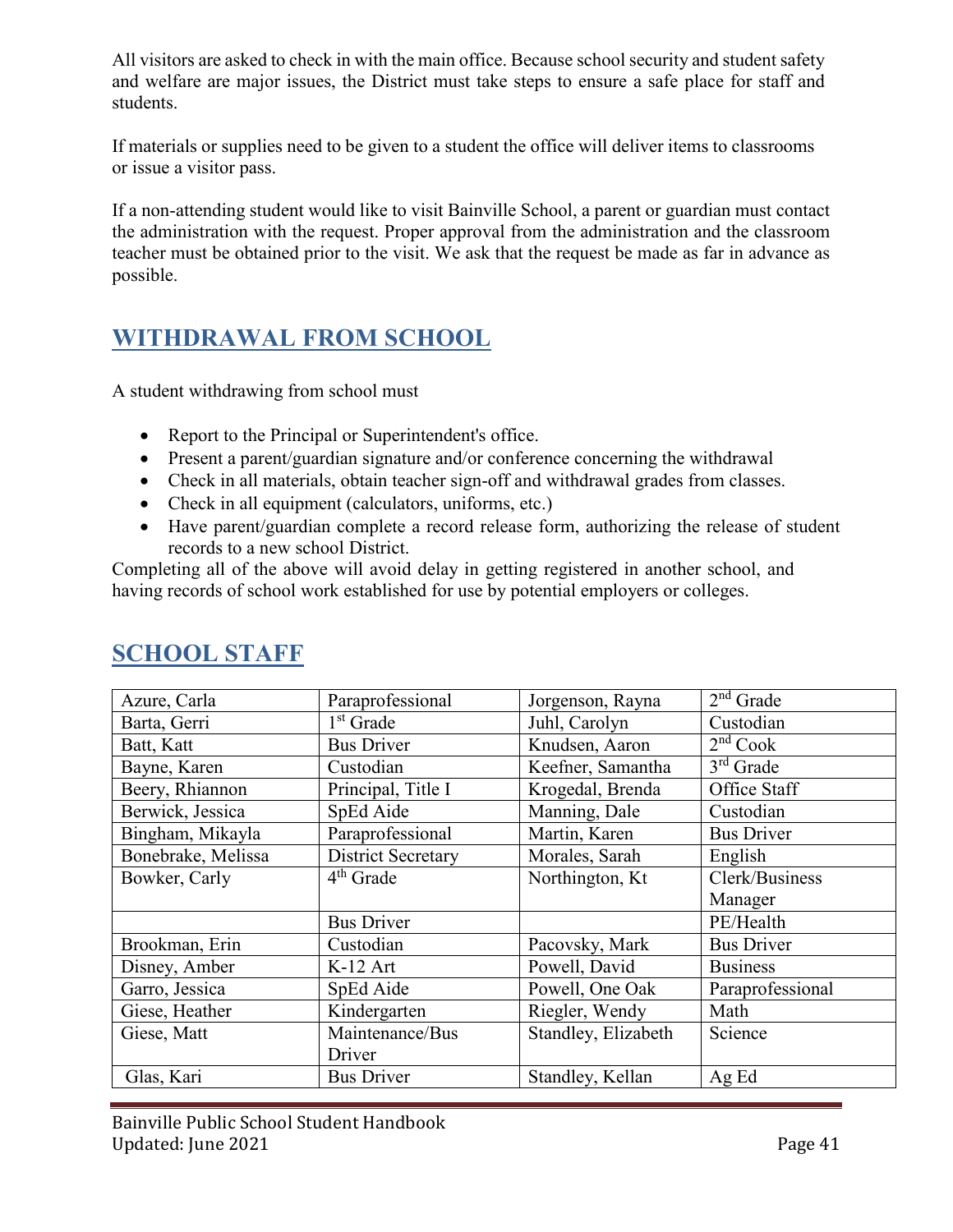| Hannum, Darin    | Superintendent                            | Wheeler, David   | Music                |
|------------------|-------------------------------------------|------------------|----------------------|
| Hollanda, Shelby | Custodian/Dishwasher                      | Wheeler, Rayelle | Head Cook            |
| Hyatt, Chance    | K-12 Special Education                    | Wills, April     | $5th$ Grade          |
| Hyatt, Chuck     | Head of Maintenance                       | Wilson, Tanya    | Title I/ $6th$ Grade |
| Hyatt, Stacy     | Librarian/Interventionist   Winn, Lindsay |                  | K-12 PE/Health       |
| Iverson, Amy     | Counselor                                 | Zink, Ed         | History              |
| Johnston, Karen  | Pre School                                |                  |                      |

# **2021-2022 INTRA-CURRICULAR ADVISORS**

<span id="page-41-0"></span>

| National Honor Society<br>School Newspaper<br>Annual | →<br>→<br>→   | Amy Iversen<br>David Powell/Amber Disney<br>David Powell/Amber Disney |
|------------------------------------------------------|---------------|-----------------------------------------------------------------------|
| <b>BPA</b>                                           | →             | David Powell                                                          |
| <b>FFA</b>                                           | →             | Kellan Standley                                                       |
| FFA Assistant                                        | →             | Elizabeth Standley                                                    |
| "B" Club                                             | →             | Tanya Wilson                                                          |
| <b>Student Council</b>                               | $\rightarrow$ | <b>Rhiannon Beery</b>                                                 |
| Pep Club                                             | →             |                                                                       |
| Cheerleading                                         | →             |                                                                       |
| Music Council Advisor                                | →             | David Wheeler                                                         |
| Senior Class                                         | →             | Ed Zink                                                               |
| Junior Class                                         | →             | <b>Sarah Morales</b>                                                  |
| Sophomore Class                                      | →             | Wendy Riegler                                                         |
| Freshman Class                                       | $\rightarrow$ | <b>Kat Batt</b>                                                       |
| 8 <sup>th</sup> Grade                                | $\rightarrow$ | <b>Amber Disney</b>                                                   |
| $7th$ Grade                                          | →             | Brandon Schmidt & Lindsay Winn                                        |

# <span id="page-41-1"></span>**2021-2022 EXTRA-CURRICULAR COACHES**

| Football   | $\rightarrow$ Trustin Holcomb | $-$ Varsity                |
|------------|-------------------------------|----------------------------|
|            | →                             | - JV and Assistant Varsity |
|            | $\rightarrow$ Travis Wills    | -- Junior High Head        |
|            | →                             | - Assistant Junior High    |
| Volleyball | $\rightarrow$ Kallie Clarke   | $-$ Varsity                |
|            | $\rightarrow$ LaRae Romo      | - JV and Assistant Varsity |
|            | $\rightarrow$ Somer Reidle    | - Junior High              |
|            | →                             | -Assistant Junior High     |
| Basketball | $\rightarrow$ Brandy Hansen   | - Varsity Girls            |
|            | $\rightarrow$ Carly Bowker    | - Junior Varsity Girls     |
|            | $\rightarrow$ Jess Romo       | - Varsity Boys             |
|            | →                             | - Junior Varsity Boys      |
|            | →                             | - Junior High Boys         |
|            | $\rightarrow$ Brandy Hansen   | - Junior High Girls        |
|            | →                             | - Elementary Girls         |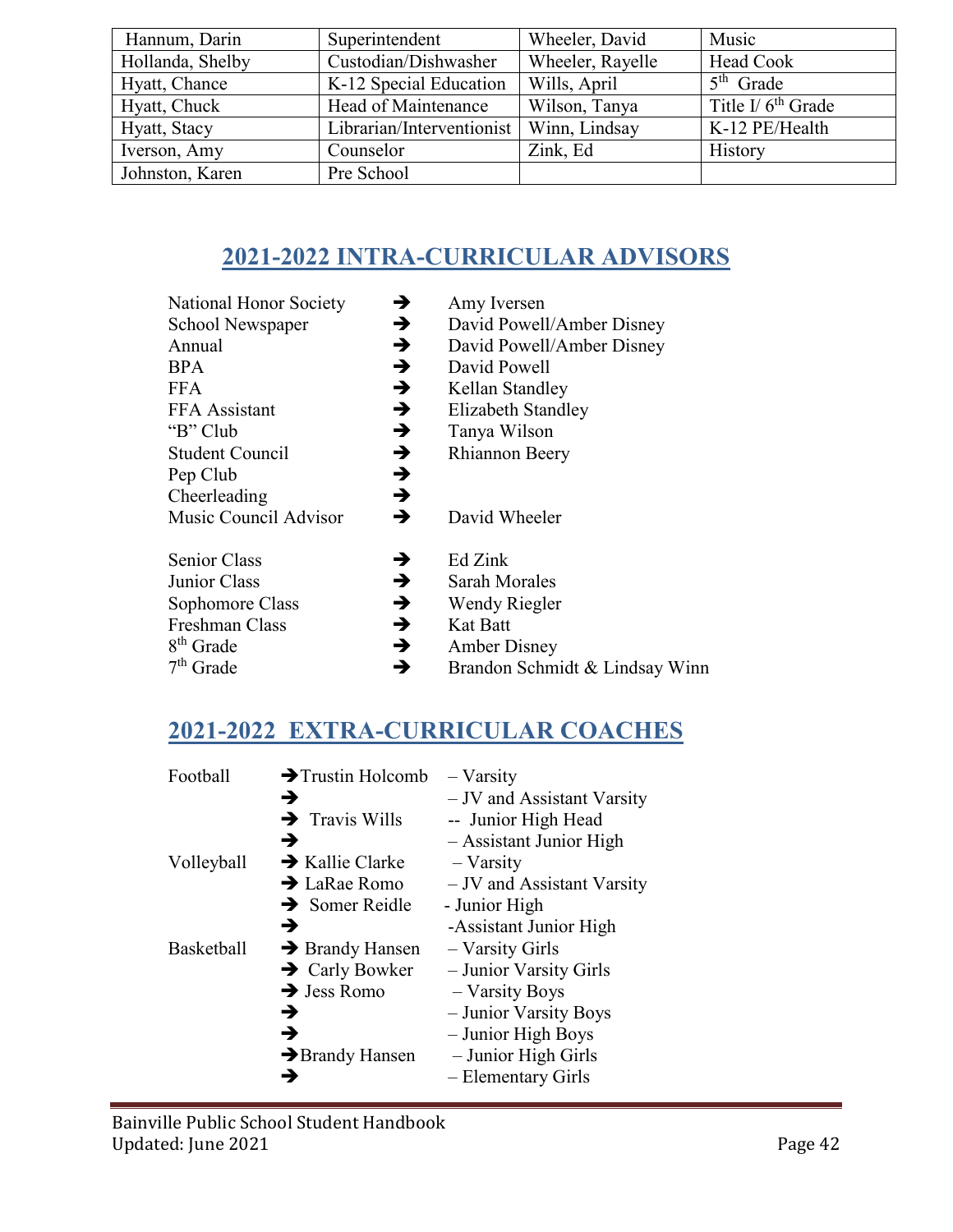| Track | $\rightarrow$ Kallie Clarke<br>→ | - Elementary Boys<br>- High School Girls and Boys<br>-- Junior High Girls and Boys |
|-------|----------------------------------|------------------------------------------------------------------------------------|
| Golf  | →                                | -- Elementary Girls and Boys<br>- High School Girls and Boys                       |

## <span id="page-42-0"></span>**2021-2022 ATHLETIC CONFERENCE AFFILIATION**

## **Volleyball**

**1C Conference** Bainville Culbertson Fairview Froid/Medicine Lake Lambert/Richey Luster Nashua North County Plentythwood Westby/Grenora Savage Scobey **Football Eastern Division** Bainville Froid/Medicine Lake Jordan Savage Richey/Lambert Wiba

## **Basketball, Track** & Field & Golf

**2c Conference** Bainville Brockton Circle Culbertson Fairview Froid/Medicine Lake Lambert/Richey Savage MonDak Plentywood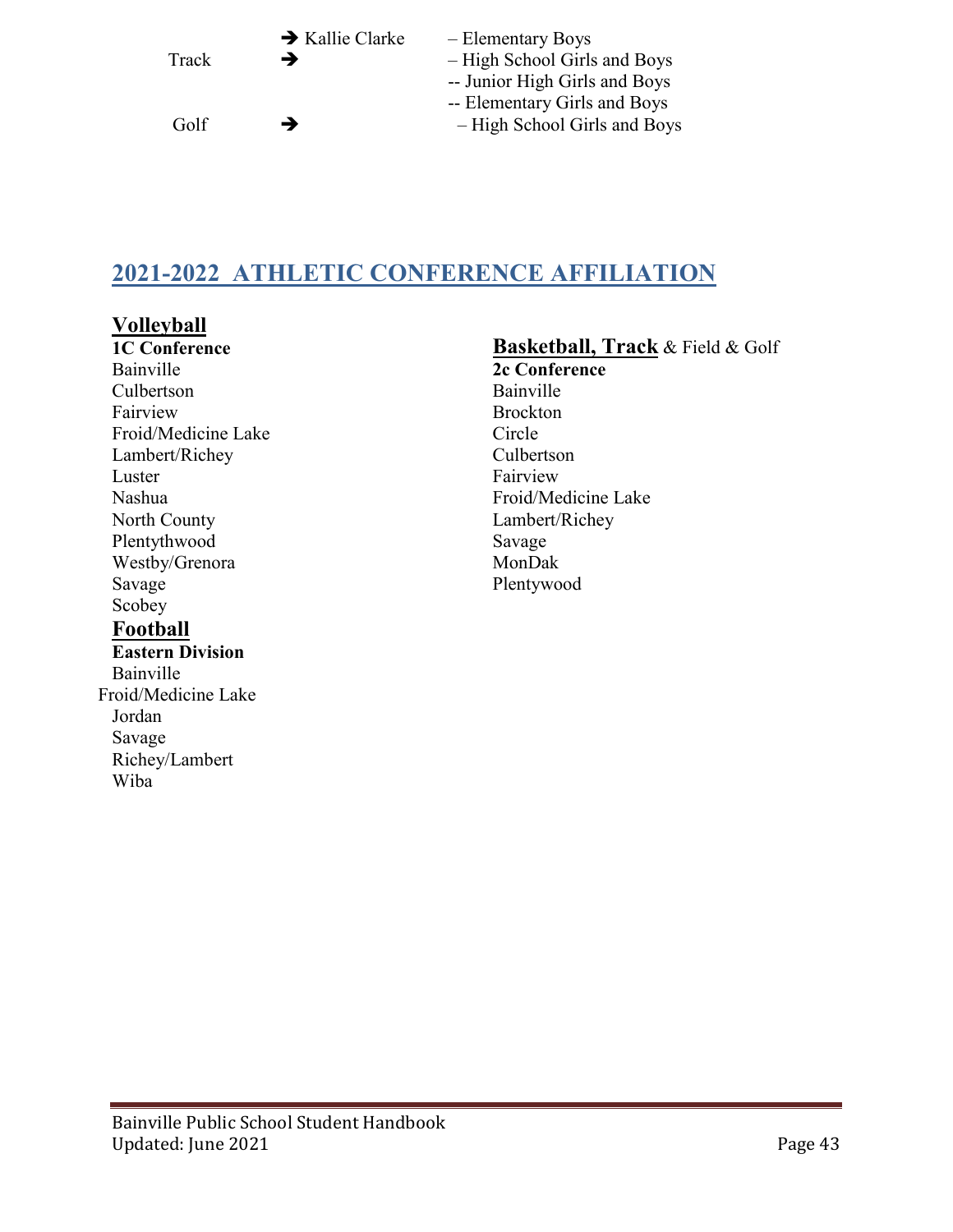# <span id="page-43-0"></span>**COLLEGE PREP PROGRAM**

You should be aware that completion of the College Preparatory Program is required for admission to all campuses of the Montana University System. These campuses include Montana State University Bozeman, University of Montana (Missoula), Montana State University Billings, Montana State University Northern (Havre), University of MT/Western Montana College (Dillon), and Montana Tech of the University of Montana (Butte).

The College Preparatory Program required is as follows:

- 1. English (4 units). Shall include the study of the English language, literature and writing, with emphasis on and frequent practice in writing expository prose during all four years.
- 2. Mathematics (3 units). Shall include algebra I, geometry and algebra II or their equivalents. (One unit is highly recommended in the senior year. Algebra and geometry taken prior to the ninth grade will be accepted.)
- 3. Science (2 units). Shall include year-long laboratory courses in two fields of college preparatory science such as biology, chemistry or physics. (Physical science does not meet the college prep. requirements for laboratory science.) College bound students must take a science class their junior or senior year.
- 4. Social Studies (3 units). Shall include one year of U.S. History, one year of global studies (world history, geography, etc.) and one year of social studies elective (government strongly recommended).
- 5. Other College Preparatory (2 units). May be a foreign language (highly recommended that you take two years of the same language), computer science, vocational education, visual and performing arts (with a theory or history component). Any language other than English is acceptable. Vo-ed courses should be clearly related to college courses.

In addition to the College Preparatory requirements, entering college freshmen will also be required to:

- 1. Obtain a composite score of at least 20 on the enhanced A.C.T. assessment test or a 1440 on the S.A. T. (northern and western only)
- 2. Obtain a composite score of at least 22 on the enhanced A.C.T. assessment test or 1540 on the S.A.T. (Scholastic Aptitude Test), or;
- 3. Obtain a grade point average (GPA) of at least 2.5 or;
- 4. Rank in the upper half of your school's graduating class.
- 5. **Beginning with the incoming class of 2007 and until 2010.**
	- a. Math score of 18-21 on the A.C.T. or 440-510 on the S.A.T.; or
	- b. Four years of math and three years of science, or
	- c. AP Math score of a 3 or above on Calculus or Statistics
- 6. **A.C.T. added a new test, A.C. T. Writing Test in February 2005. Students may be required to take this or the S.A. T. Writing Test. The writing proficiency standard beginning in the fall of 2009 will include:**

a. Score a 7 on the Writing Subscore or an 18 on the combined English/Writing section of the optional writing test of the A.C.T.

- b. Score a 7 on the essay or 440 on the writing section of S.A.T.
- c. Score a 3.5 on the Montana University System writing assessment
- d. Score a 3 or above on the AP English Language or English Literature examination.
	- **7. Four-year universities in Montana requiring the Writing test on the A.C.T.**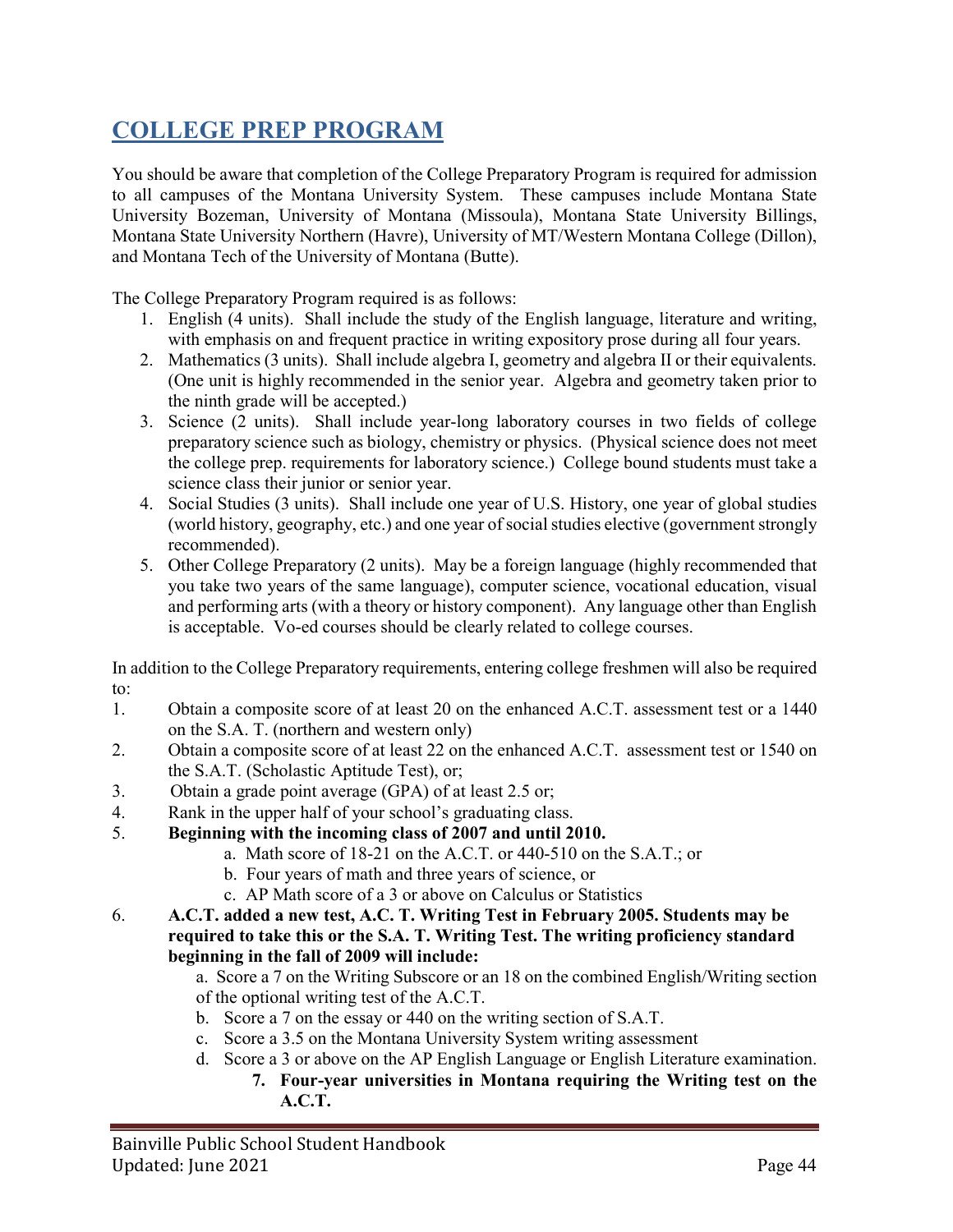## <span id="page-44-0"></span>**MONTANA UNIVERSITY SYSTEM ADMISSION REQUIREMENTS**

In 2003, the Montana Board of Regents approved new admission requirements. Beginning Fall 2004, a high school graduate must meet at least one of the following requirements in order to be admitted to a 4-year campus:

#### **Achieve at least the minimum score on a standardized test (ACT or SAT)**

• 20 for UM-Western and MSU-Northern

• 22 for the other 4-year campuses (UM-Missoula, MT Tech of UM, MSU-Bozeman, MSU-Billings) Minimum SAT Total Score

- 1440 M-Western and MSU-Northern
- 1540 for the other 4-year campuses (UM-Missoula, MT Tech of UM, MSU-Bozeman, MSU-Billings)

#### **OR have at least a cumulative 2.5 GPA OR rank in the upper half of graduation class**

*Additionally, all students entering a four-year campus must complete one of the following three options.*

|                    |                | <b>Options A: Minimum Core with Test Requirement</b>                                                                                          |            |            |                                                                                          |
|--------------------|----------------|-----------------------------------------------------------------------------------------------------------------------------------------------|------------|------------|------------------------------------------------------------------------------------------|
| Course             |                | <b>Years</b> College Prep                                                                                                                     | 2009 Score | 2010 Score | Exam                                                                                     |
| <b>Mathematics</b> |                | Algebra I, II and geometry                                                                                                                    | 16         | 22         | <b>ACT</b> Mathematics                                                                   |
|                    |                | (or the sequential content                                                                                                                    | 390        | 520        | <b>SAT Mathematics</b>                                                                   |
|                    |                | equivalent of these courses)                                                                                                                  | 50         | 50         | CLEP                                                                                     |
| English            | $\overline{4}$ | Written and oral communication skills and literature                                                                                          |            |            |                                                                                          |
| Science            | 2              | 2 lab sciences: one year must be earth science, biology, chemistry or physics                                                                 |            |            |                                                                                          |
| Social Studies     | 3              | Global studies (world history, world geography), American history, and<br>government. Economics, American history or other third-year courses |            |            |                                                                                          |
| Elective           |                |                                                                                                                                               |            |            | Foreign language, computer science, visual and performing arts, or vocational education. |

|                |                | <b>Option B: Rigorous Core without Test Requirement</b>                         |
|----------------|----------------|---------------------------------------------------------------------------------|
| Course         | Years          | <b>Rigorous Core</b>                                                            |
| Mathematics    | 3              | Algebra I, II, geometry (or the sequential content equivalent of these          |
|                |                | courses, i.e. three levels of Integrated Mathematics)                           |
|                |                | A course beyond Algebra II or beyond Integrated Math III (such as Trigonometry, |
| Pre-Calculus,  |                |                                                                                 |
|                |                | Calculus, Computer Math, Integrated Math $IV$ ) – All with grades C or better.  |
| English        | $\overline{4}$ | Written and oral communication skills, literature, and a designated college-    |
|                |                | prep composition or research-writing course                                     |
| Science        | 3              | Full year each: General, physical or earth science; biology; chemistry or       |
|                |                | physics                                                                         |
| Social Studies | 3              | Global Studies (world history, world geography), American history, and          |
|                |                | government. One half year or more of economics, American Indian history,        |
|                |                | geography, psychology or other history                                          |
| Electives      | 3              | 2 years of a second language, music, fine arts, speech/debate, career and       |
|                |                | technical education (such as information technology or computer science)        |

| Option C: Alternate Route – Credit by exam |                                                |              |                    |  |
|--------------------------------------------|------------------------------------------------|--------------|--------------------|--|
| Course                                     | <b>Advanced Placement</b>                      | <b>Score</b> | Exam               |  |
| <b>Mathematics</b>                         | Advanced Placement Courses designed to prepare | $3+$         | Calculus AB        |  |
|                                            | Student for these exams                        | $3+$         | Calculus BC        |  |
|                                            |                                                | $3+$         | <b>Statistics</b>  |  |
| English                                    | Advanced Placement Courses designed to prepare | $3+$         | English Language   |  |
|                                            | Students for these exams                       | $3+$         | English Literature |  |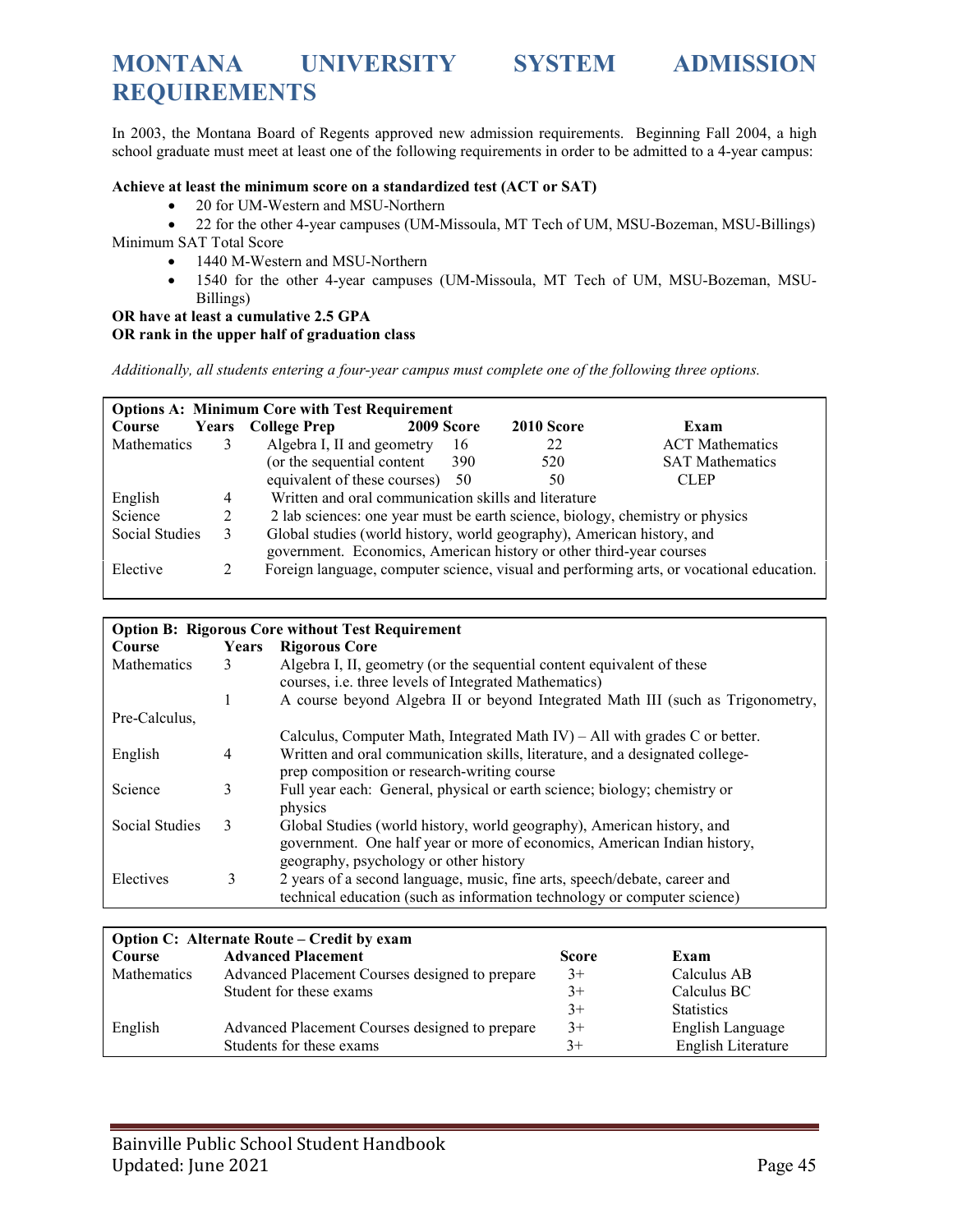## **MONTANA AUTHORIZATION TO CARRY AND ADMINISTER MEDICATION**

<span id="page-45-0"></span>For this student to carry and self-administer medication on school grounds or for school sponsored activities, this form must be fully completed by the prescribing physician/provider and an authorizing parent, an individual who has executed a caretaker relative educational authorization affidavit, or legal guardian.

| Student's Name:                                                                                     |    |      | School: |              |                   |             |
|-----------------------------------------------------------------------------------------------------|----|------|---------|--------------|-------------------|-------------|
| Sex: (Please circle) Female/Male                                                                    |    |      |         | City/Town:   |                   |             |
| Birth Date: $\frac{1}{\sqrt{1-\frac{1}{2}}}$                                                        |    |      |         | School Year: | (Renew each year) |             |
| <b>Physician's Authorization:</b>                                                                   |    |      |         |              |                   |             |
| The above named student has my authorization to carry and self administer the following medication: |    |      |         |              |                   |             |
| Medication: (1)                                                                                     |    |      |         |              | Dosage: $(1)$     |             |
| (2)                                                                                                 |    |      | (2)     |              |                   |             |
| Reason for prescription $(s)$ :                                                                     |    |      |         |              |                   |             |
| Medication(s)<br>to                                                                                 | be | used | under   | the          | following         | conditions: |
|                                                                                                     |    |      |         |              |                   |             |

I confirm that this student has been instructed in the proper use of this medication and is able to self-administer this medication on his own without school personnel supervision. I have provided a written treatment plan for managing asthma, severe allergies, or anaphylaxis episodes and for medication use by this student during school hours and school activities.

Signature of Physician Physician's Phone Number Date

*Backup Medication – The law provides that if a child's health care provider prescribes "backup" medication to be kept at the school, it must be kept in a predetermined location, known to the child, parent, and school staff.*

\_\_\_\_\_\_\_\_\_\_\_\_\_\_\_\_\_\_\_\_\_\_\_\_\_\_\_\_\_\_\_\_\_ \_\_\_\_\_\_\_\_\_\_\_\_\_\_\_\_\_\_\_\_\_\_\_ \_\_\_\_\_\_\_\_\_\_\_\_\_\_\_\_\_\_\_\_\_\_\_

The following backup medication has been provided for this student:

#### **For Completion by Parent, an individual who has executed a caretaker relative educational authorization affidavit, or Guardian**

As the parent, or individual who has executed a caretaker-relative-educational-authorization affidavit, or guardian of the above named student, I confirm that this student has been instructed by his/her health care provider on the proper use of this/these medication(s). He/she has demonstrated to me that he/she understands the proper use of this medication. He/she is physically, mentally, and behaviorally capable to assume this responsibility. He/she has my permission to self-medicate as listed above, if needed. If he/she has used an auto-injectable epinephrine, he/she understands the need to alert an adult that emergency medical personnel need to be called. If he/she has used his/her asthma inhaler as prescribed and does not have relief from an asthma attack, he/she is to alert an adult.

I also acknowledge that the school District or nonpublic school may not incur liability as a result of any injury arising from the self-administration of medication by the student and that I shall indemnify and hold harmless the school District or nonpublic school and its employees and agents against any claims, except a claim based on an act or omission that is the result of gross negligence, willful and wanton conduct, or an intentional tort.

I agree to also work with the school in establishing a plan for use and storage of backup medication if prescribed, as above, by my child's physician. This will include a predetermined location to keep backup medication to which my child has access in the event of an asthma or anaphylaxis emergency.

Authorization is hereby granted to release this information to appropriate school personnel and classroom teachers.

I understand that in the event the medication dosage is altered, a new "self-administration form" must be completed, or the physician may rewrite the order on his prescription pad and I, the parent/guardian, will sign the new form and assure the new order is attached.

I understand it is my responsibility to pick up any unused medication at the end of the school year, and the medication that is not picked up will be disposed of.

Parent/Guardian, Caretaker Relative Signature: \_\_\_\_\_\_\_\_\_\_\_\_\_\_\_\_\_\_\_\_\_\_\_\_\_\_\_\_\_\_\_\_Date: *(Original signed authorization to the school; a copy of the signed authorization to the parent/guardian and health care provider)*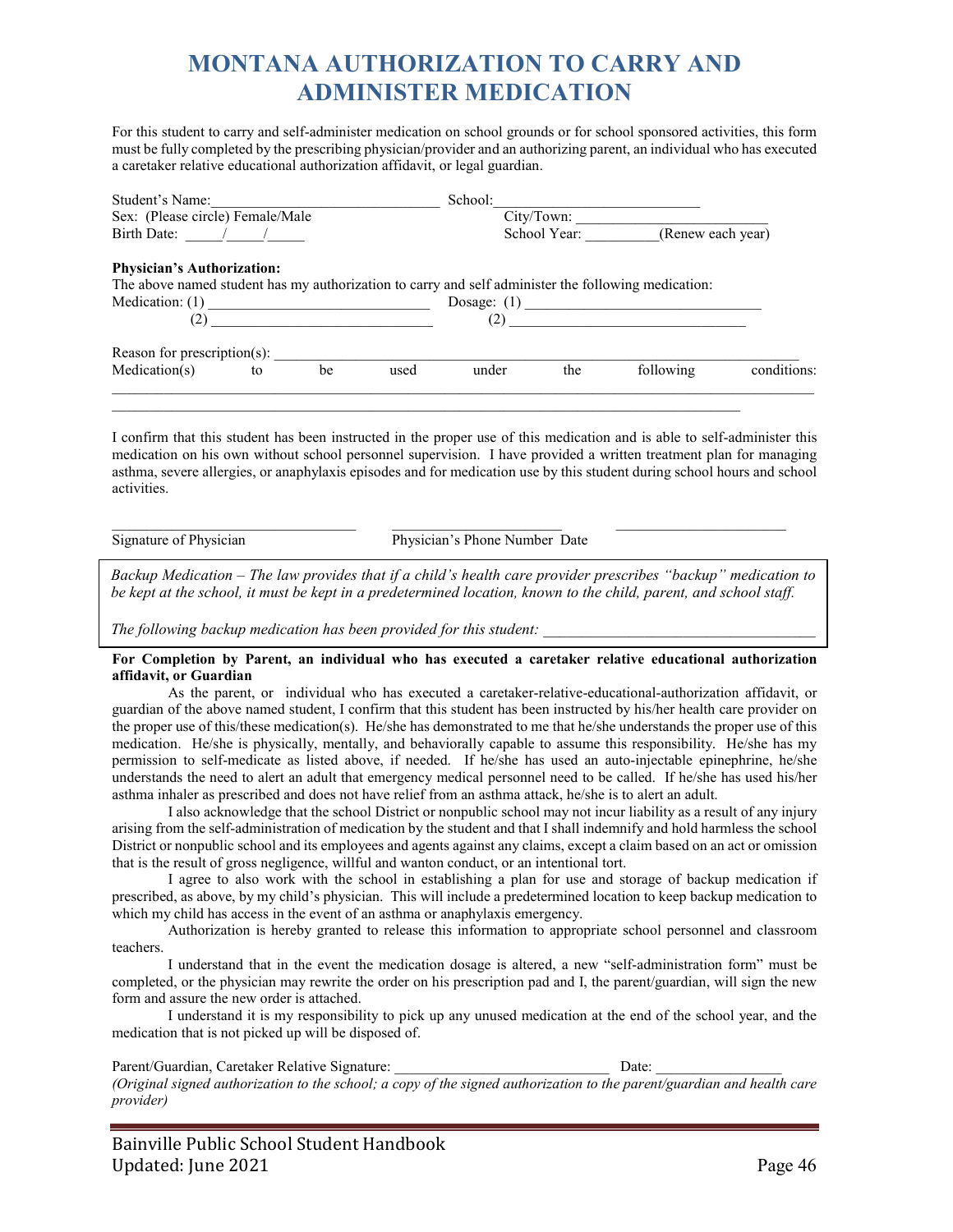#### <span id="page-46-0"></span>**HARRASSMENT REPORTING FORM FOR STUDENTS**

| Student's name                          | (If you feel uncomfortable leaving your name, you may submit an anonymous report either with this<br>form, or online to Lighthouse, at www.lighthouse-services.com/bainvilleschool or by calling 833-290-0001 but<br>please understand than an anonymous report will be much more difficult to investigate. We assure you that we'll<br>use our best efforts to keep your report confidential.) |
|-----------------------------------------|-------------------------------------------------------------------------------------------------------------------------------------------------------------------------------------------------------------------------------------------------------------------------------------------------------------------------------------------------------------------------------------------------|
| *                                       | Describe the incident(s).                                                                                                                                                                                                                                                                                                                                                                       |
| *                                       | $Date(s)$ , times(s), and place(s) the incident(s) occurred.                                                                                                                                                                                                                                                                                                                                    |
|                                         | explain their roles.                                                                                                                                                                                                                                                                                                                                                                            |
|                                         |                                                                                                                                                                                                                                                                                                                                                                                                 |
|                                         |                                                                                                                                                                                                                                                                                                                                                                                                 |
| *                                       | Were there any prior incidents? yes no If so, describe any prior incidents.                                                                                                                                                                                                                                                                                                                     |
| Signature:<br>Complainant<br>Signature: | Parents/legal guardian                                                                                                                                                                                                                                                                                                                                                                          |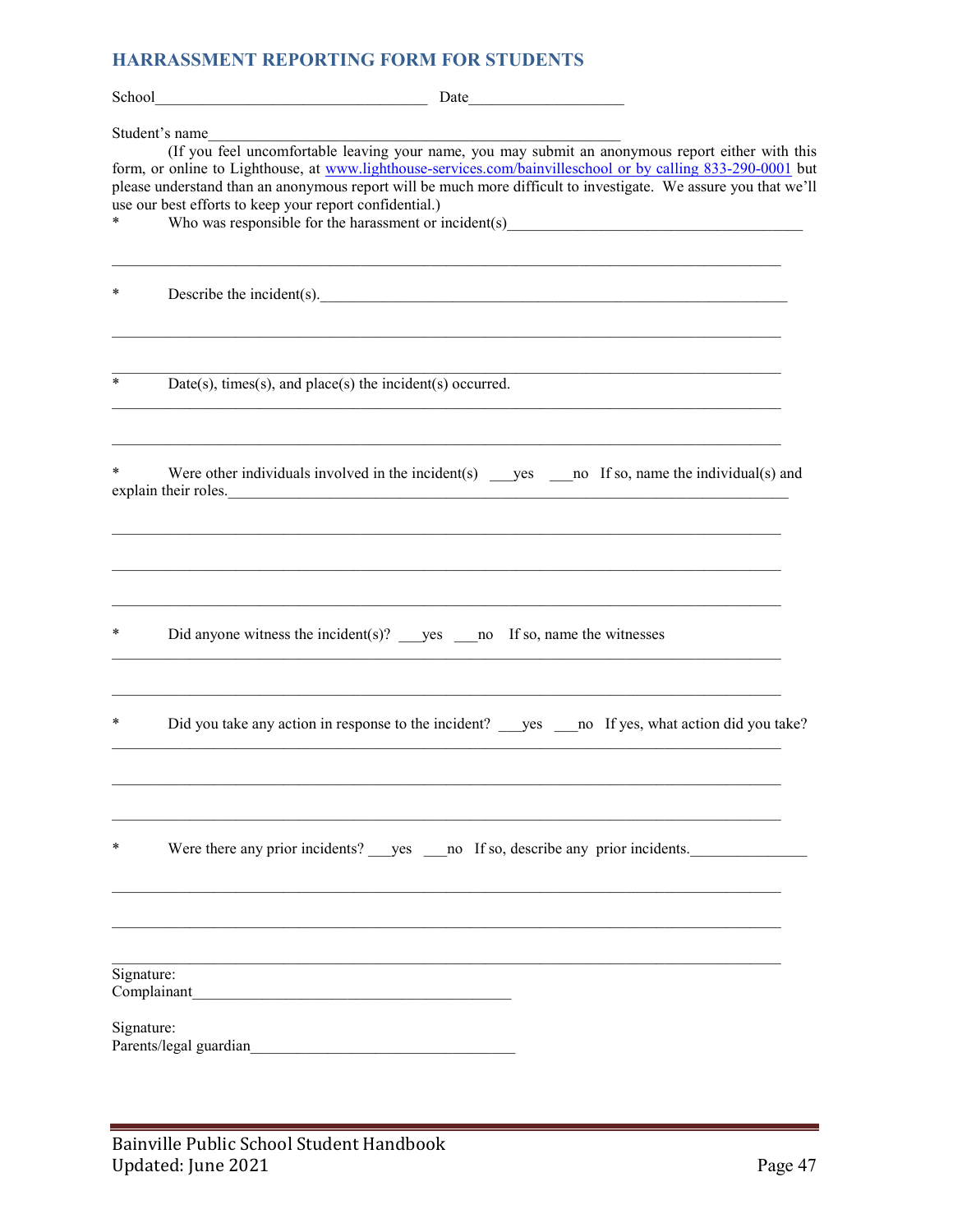#### <span id="page-47-0"></span>**MEDICAL STATEMENT**

#### **For Children With Disabilities In Child Nutrition Programs PART I**

| Date                   |               |     |
|------------------------|---------------|-----|
| Child's Name           |               | Age |
| <b>School District</b> | <b>School</b> |     |

#### **PART II (To Be Completed By Physician)**

| Describe the child's disability and the major life activity affected by                                               |  | the |
|-----------------------------------------------------------------------------------------------------------------------|--|-----|
| <u> 1989 - Johann Stoff, deutscher Stoff, der Stoff, der Stoff, der Stoff, der Stoff, der Stoff, der Stoff, der S</u> |  |     |
| List dietary restrictions or special diet:                                                                            |  |     |
|                                                                                                                       |  |     |
|                                                                                                                       |  |     |
| <u> 1989 - Johann Stoff, deutscher Stoff, der Stoff, der Stoff, der Stoff, der Stoff, der Stoff, der Stoff, der S</u> |  |     |
| List foods that require a change in texture: ___________________________________                                      |  |     |
|                                                                                                                       |  |     |
|                                                                                                                       |  |     |
| and the control of the control of the control of the control of the control of the control of the control of the      |  |     |
| Date Signature of Physician Samman Charles Signature of Physician                                                     |  |     |

#### **PART III (Parent/Guardian Signature)**

#### Date Signature of Parent/Guardian

In accordance with Federal law and the U.S. Department of Agriculture policy, this institution is prohibited from discriminating on the basis of race, color, national origin, sex, age or disability. To file a complaint of discrimination, write to USDA, Director, Office of Civil Rights, Room 326-W, Whitten Building, 1400 Independence Ave. SW, Washington, DC 20250-9410 or call 202-720-5964 (voice and TDD) USDA is an equal opportunity provider and employer.

Children with food allergies or intolerance do not, generally, have a disability as defined less than 7 CFR 15b.3. School food authorities may, but are not required to, make substitutions for them. Revised 04/04

٦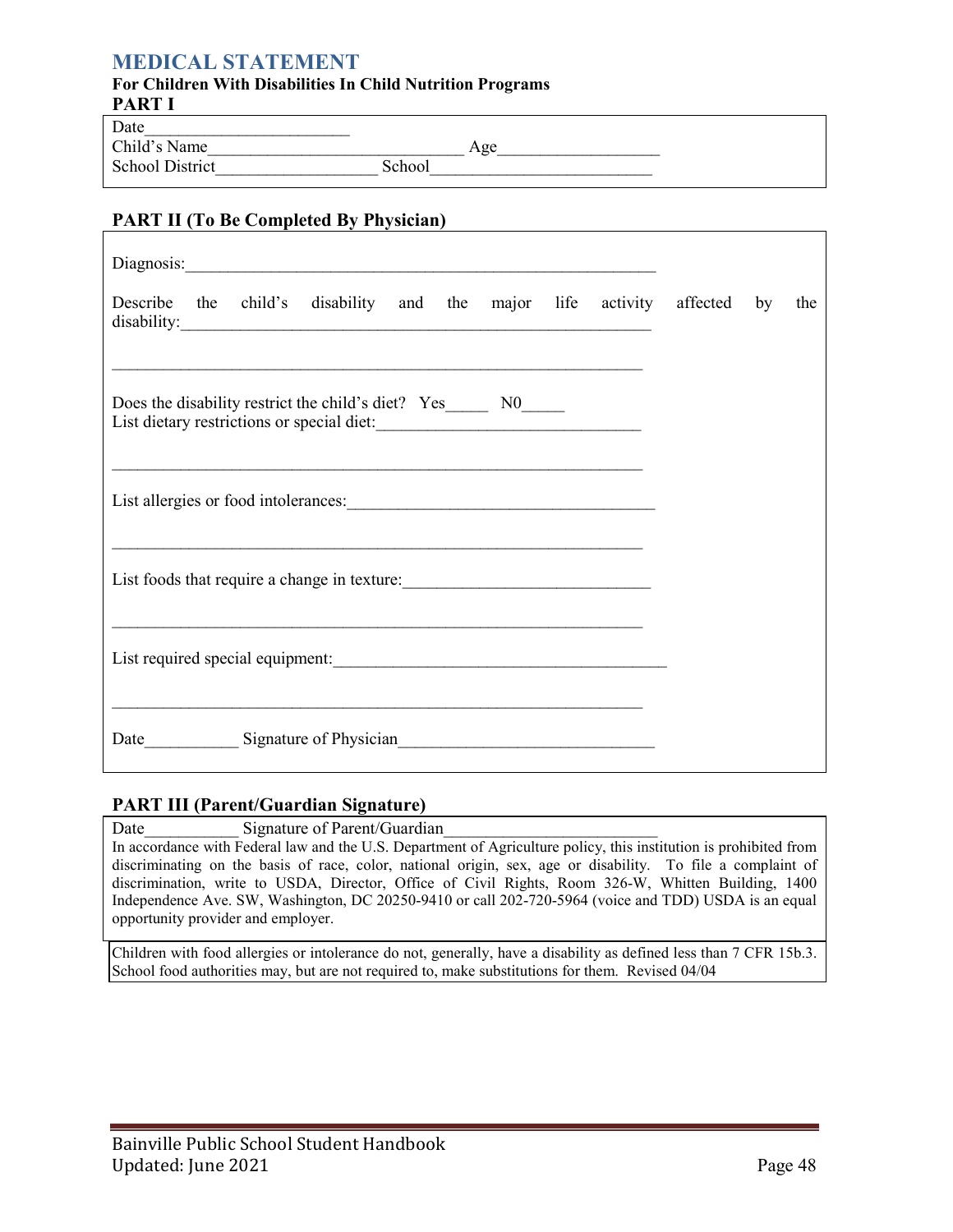#### <span id="page-48-0"></span>**STUDENT ACCEPTABLE USE POLICY**

TERMS AND CONDITIONS FOR USE OF TECHNOLOGY AT BAINVILLE PUBLIC SCHOOLS 2021-2022 School Year

THIS IS A LEGALLY BINDING DOCUMENT. PLEASE READ THE FOLLOWING BEFORE SIGNING THIS DOCUMENT.

#### **Introduction**

Access to BPS's network is a privilege, not a right. The use of technology whether owned by BPS or devices supplied by the Users entails personal responsibility. It is expected that Users will comply with BPS rules, act in a responsible manner, and will honor the terms and conditions set by BPS.

This Acceptable Use Policy outlines the guidelines and behaviors that all users are expected to follow when using school technologies or when using personally-owned devices on the school campus, including:

• The BPS network is intended for educational purposes.

• All activity over the network or using district technologies may be monitored and retained.

• Access to online content via the network may be restricted in accordance with our policies and federal regulations, such as the Children's Internet Protection Act (CIPA).

• Misuse of school resources can result in disciplinary action up to and including termination of employment.

• BPS makes a reasonable effort to ensure safety and security online, but will not be held accountable for any harm or damages that result from use of school technologies. Every User must take responsibility for his or her use of technology and make every effort to avoid inappropriate types of content.

• Users of the district network or other technologies are expected to alert BPS immediately of any concerns for safety and/or security.

#### **Technologies Covered**

BPS may provide the privilege of Internet access, desktop computers, mobile computers or devices, video conferencing capabilities, online collaboration capabilities, message boards, email, and more.

This Acceptable Use Policy applies to both school-owned technology equipment utilizing the BPS network, the BPS Internet connection, and/or private networks/Internet connections accessed from school-owned devices at any time. This Acceptable Use Policy also applies to privately-owned devices accessing the BPS network, the BPS Internet connection, and/or private networks/Internet connections while on school campus, busses, or events. As new technologies emerge, BPS will seek to provide access to them. The policies outlined in this document cover *all* available technologies now and into the future, not just those specifically listed or currently available.

#### **Usage Policies**

All users are expected to use good judgment and to follow the specifics as well as the spirit of this document: be safe, appropriate, careful and kind; don't try to get around technological protection measures; use good common sense; and ask if you don't know. A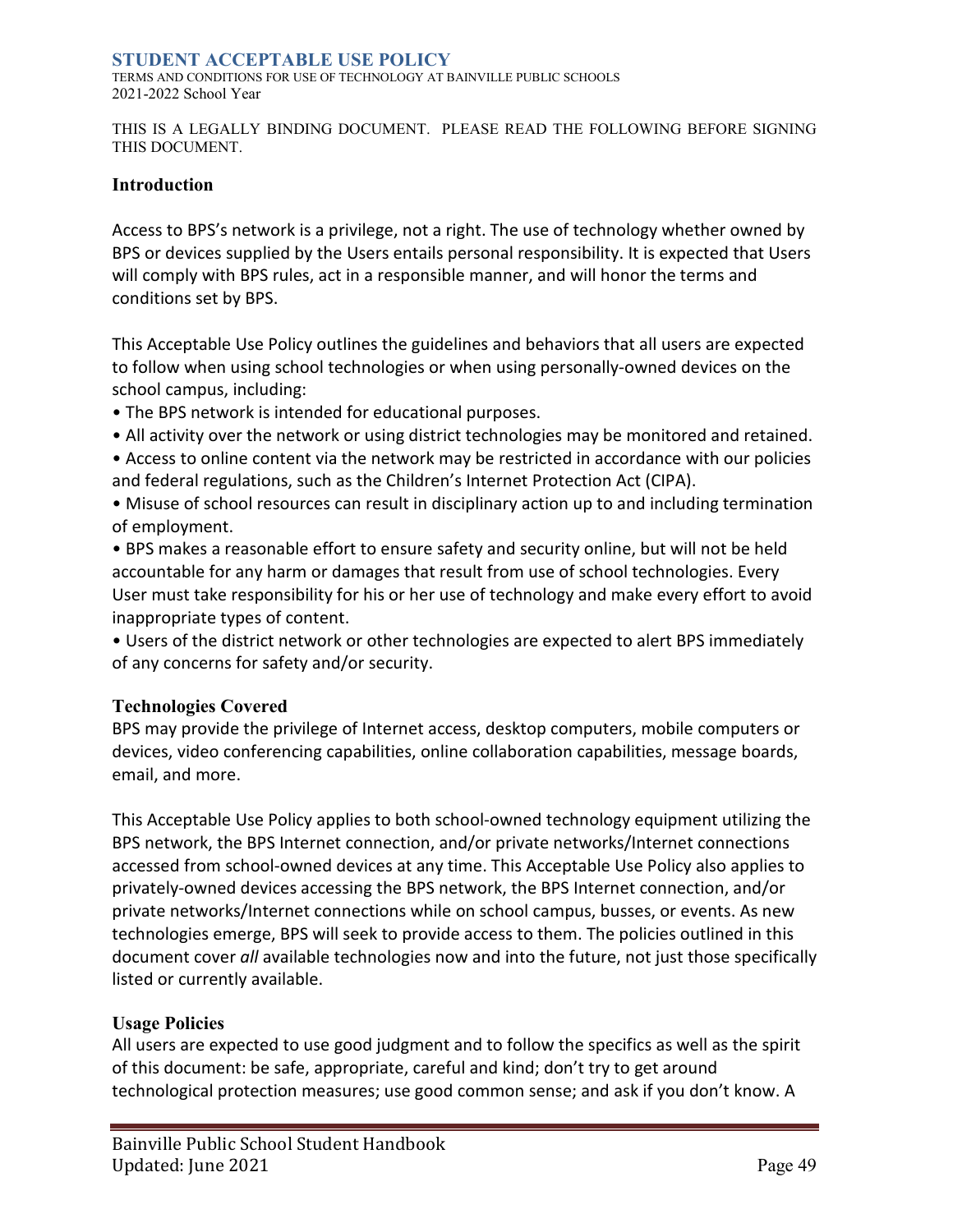User is defined as anyone, including employees, students, and guests attending school or any school-related activity or are on a school bus.

#### **Web Access**

BPS provides its users the privilege of access to the Internet, including web sites, resources, content, and online tools. Access to the Internet will be restricted as required to comply with CIPA regulations and school policies. Web browsing may be monitored and web activity records may be retained indefinitely.

Users are expected to respect the web filter as a safety precaution, and shall not attempt to circumvent the web filter when browsing the Internet. The determination of whether material is appropriate or inappropriate is based solely on the content of the material and the intended use of the material, not on whether a website has been blocked or not. If a user believes a site is unnecessarily blocked, the user should submit a request for website review through a report to administration.

#### **Email**

BPS may provide users with the privilege of email accounts for the purpose of school-related communication. Availability and use may be restricted based on school policies. If users are provided with email accounts, the account(s) should be used with care. Users should not attempt to open files or follow links from unknown or untrusted origins; should use appropriate language; and should only communicate with other people as allowed by the district policy or the teacher. Users are expected to communicate with the same appropriate, safe, mindful, courteous conduct online as offline. Email usage may be monitored and archived.

## **Social / Web/ Collaborative Content**

Recognizing the benefits collaboration brings to education, BPS may provide users with access to web sites or tools that allow communication, collaboration, sharing, and messaging among users. Users are expected to communicate with the same appropriate, safe, mindful, courteous conduct online as offline. Posts, chats, sharing, and messaging may be monitored. Users should be careful not to share personally identifying information online.

#### **Security**

Users are expected to take reasonable safeguards against the transmission of security threats over the school network. This includes not opening or distributing infected files or programs and not opening files or programs of unknown or untrusted origin. If you believe a computer or mobile device you are using might be infected with a virus, please alert BPS administration. Do not attempt to remove the virus yourself or download any programs to help remove the virus.

#### **Downloads**

Users should not download or attempt to download or run *.exe* programs (executable/or installable programs) over the school network or onto school resources without express permission from IT staff. You may be able to download other file types, such as images of videos. For the security of our network, download such files only from reputable sites, and only for education purposes.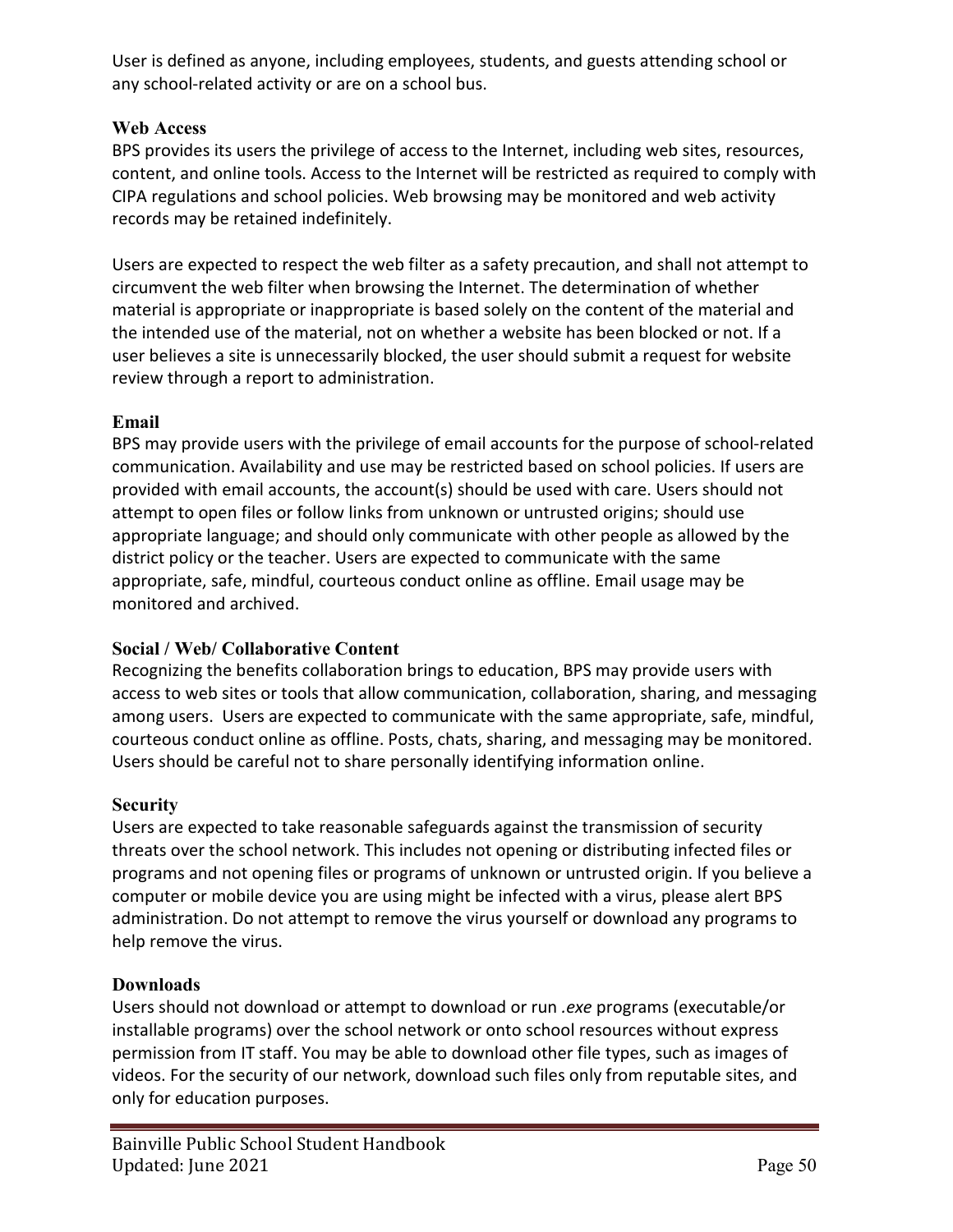#### **Netiquette**

Users should always use the Internet, network resources, and online sites in a courteous and respectful manner. Users should recognize that among the valuable content online there is also

unverified, incorrect, or inappropriate content. Users should only use trusted sources when conducting research via the Internet.

Users should remember not to post anything online that they wouldn't want students, parents,

teachers, or future colleges or employers to see. Once something is online, it's out there and can sometimes be shared and spread in ways you never intended.

#### **Plagiarism**

Users should not plagiarize (or use as their own, without citing the original creator) content, including words or images, from the Internet. Users should not take credit for things they didn't create themselves, or misrepresent themselves as an author or creator of something found online. Research conducted via the Internet should be appropriately cited, giving credit to the original author.

#### **Personal Safety**

Users should never share personal information, including phone number, address, social security number, birthday, or financial information of yourself or others, over the Internet without permission. Users should recognize that communicating over the Internet brings anonymity and associated risks, and should carefully safeguard the personal information of themselves and others. Users should never agree to meet in real life someone they meet online without parental permission. If you see a message, comment, image, or anything else online that makes you concerned for your personal safety, bring it to the attention of administration for reference to technology staff.

#### **Cyber Bullying**

Cyber bullying will not be tolerated. Harassing, dissing, flaming, denigrating, impersonating, outing, tricking, excluding, and cyber stalking are all examples of cyberbullying. Don't be mean. Don't send emails or post comments with the intent of scaring, hurting, or intimidating someone else. Engaging in these behaviors, or any online activities intended to harm (physically or emotionally) another person, will result in severe disciplinary action and loss of privileges. In some cases, cyber bullying can be a crime. Remember that your activities are monitored and retained.

Cyber bullying includes inappropriate communication. Inappropriate communication includes, but is not limited to, the following: obscene, profane, lewd, vulgar, rude, inflammatory, threatening, or disrespectful language or images typed, posted, or spoken by students; information that could cause damage to an individual or the school community or create the danger of disruption of the academic environment; personal attacks, including prejudicial or discriminatory attacks; harassment (persistently acting in a manner that distresses or annoys another person) or stalking of others; knowingly or recklessly posting false or defamatory information about a person or organization; and communication that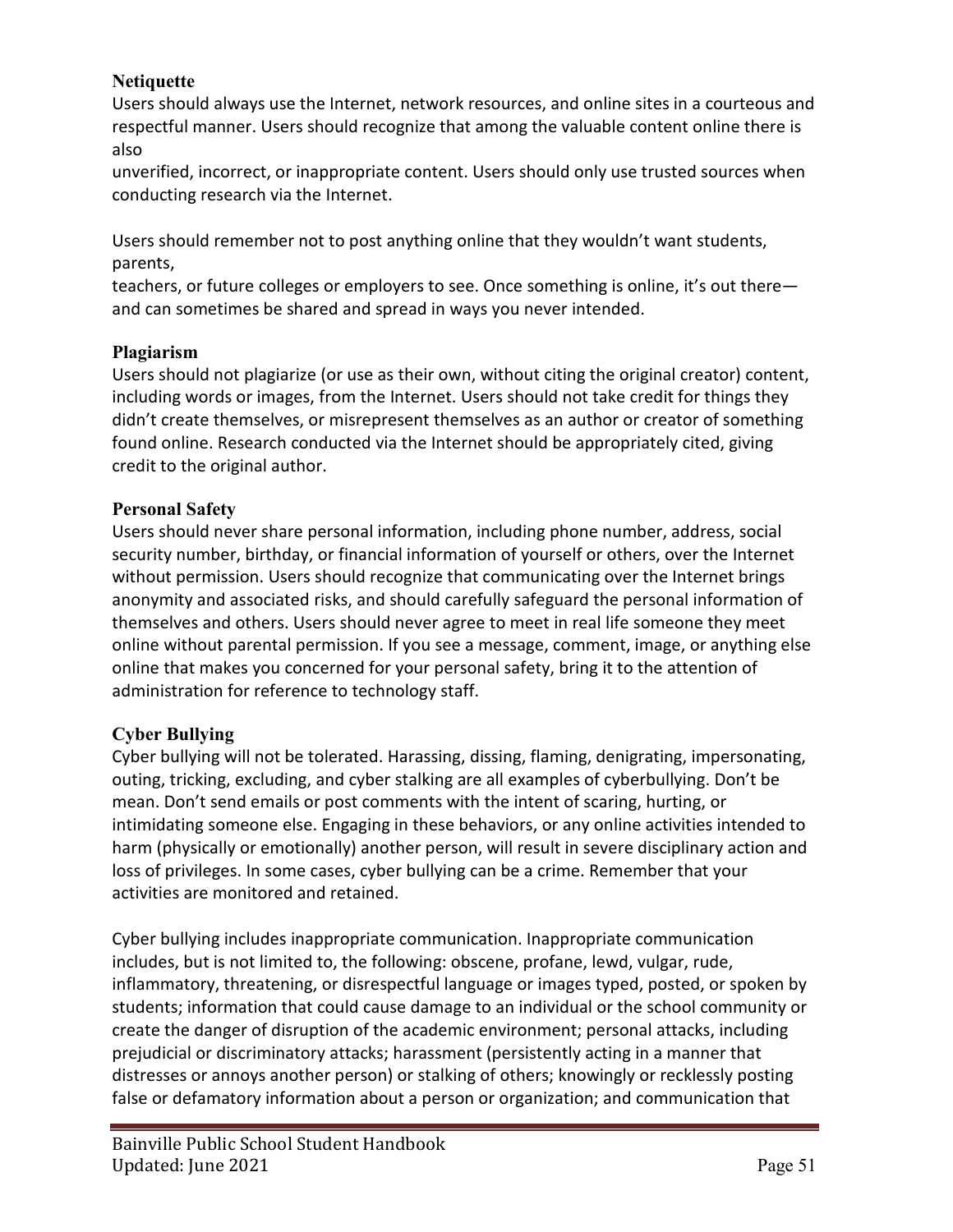promotes the destruction of property, including the acquisition or creation of weapons or other destructive devices. If a student is told to stop sending communications, that student must cease the activity immediately.

#### **Vandalism**

**Vandalism will result in a cancellation of privileges.** Vandalism is defined as any malicious attempt to harm or destroy hardware or data of another user, Internet, or network. This includes, but is not limited to, the uploading or creation of computer viruses.

#### **Examples of Acceptable Use**

I will:

- Use school technologies for school-related activities.
- Follow the same guidelines for respectful, responsible behavior online that I am expected to follow offline.
- Treat school resources carefully, and alert staff/administration if there is any problem with their operation.
- Encourage positive, constructive discussion if allowed to use communicative or collaborative technologies.
- Alert a teacher or other staff member/administration if I see threatening, inappropriate, or harmful content (images, messages, and posts) online.
- Use school technologies at appropriate times, in approved places, for educational pursuits.
- Cite sources when using online sites and resources for research.
- Recognize that use of school technologies is a privilege and treat it as such.
- Be cautious to protect the safety of myself and others.
- Help to protect the security of school resources.
- Help to protect the security of school resources.

#### **Examples of Unacceptable Use**

I will **not** :

Vandalize computers, software or devices (Major Offense)

- Use school technologies in a way that could be personally or physically harmful. (Major offense)
- Attempt to find inappropriate images or content; intent to seek inappropriate images or content is a violation of this Acceptable Use Policy. (Major Offense)
- Create a personal mobile "hot-spot" or utilize a "proxy site" for the purpose of circumventing network safety measures and filtering tools. (Major Offense)
- Use school technologies for illegal activities or to pursue information on such activities. (Major Offense)
- Attempt to hack or access sites, servers, or content that isn't intended for my use. (Major Offense)
- Engage in cyber bullying, harassment, or disrespectful conduct toward others. (Depending on degree, Major or Minor Offense)
- Try to find ways to circumvent the school's safety measures and filtering tools; intent to circumvent safety measures and filtering tools is a violation of this Acceptable Use Policy. (Minor or Major Offense depending on severity)
- Agree to meet someone I meet online in real life. (chatting Minor Offense, meeting Major Offense)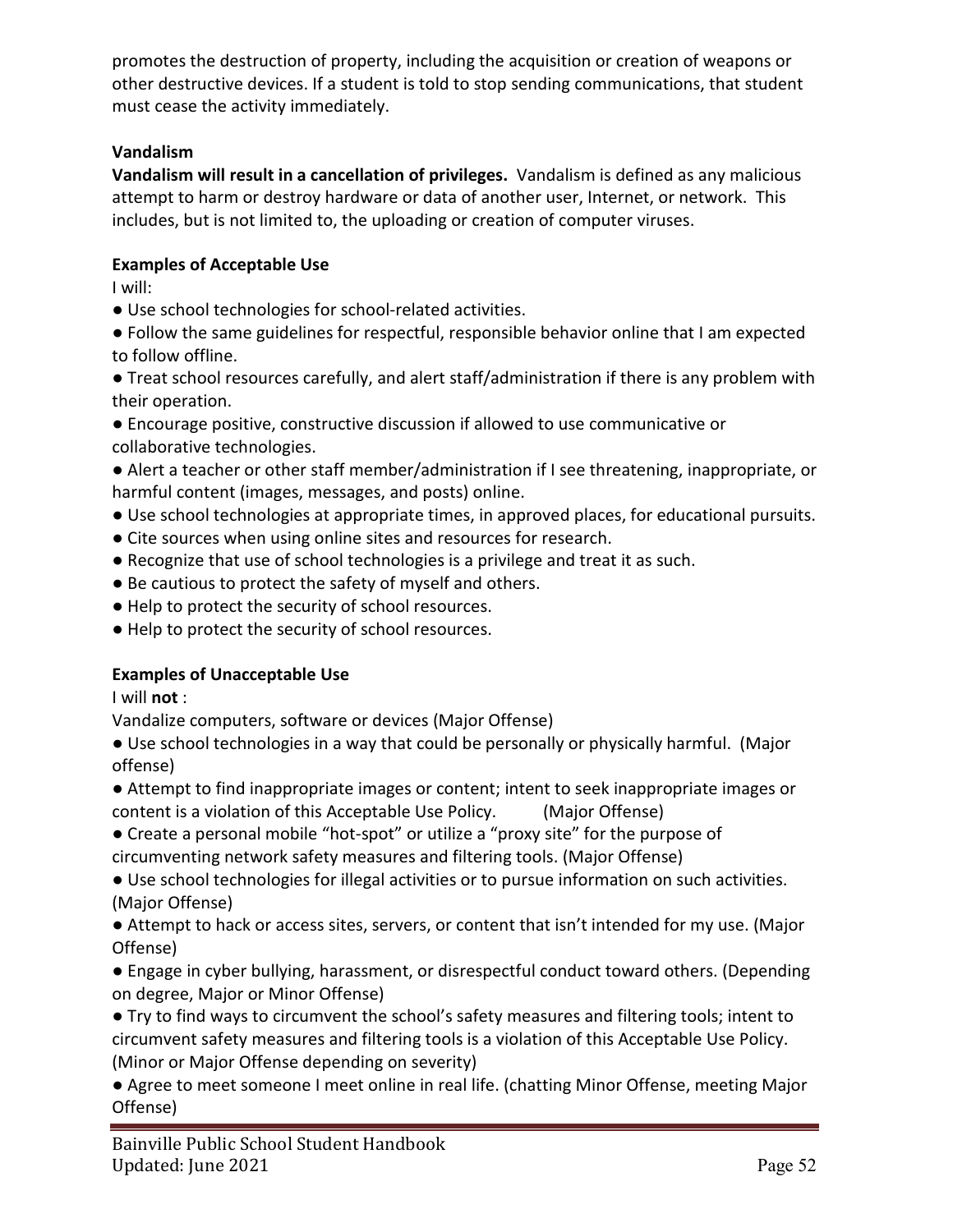● Create, distribute or deploy multi-user servers or gaming software on or within the JCISD network. (Minor Offense)

- Use computer for shopping for nonacademic items Minor Offense
- Use school technologies to send spam or chain mail. (Minor Offense)
- Plagiarize content I find online, including downloads, or printing. (Minor Offense)
- Post or otherwise disclose personally-identifying information, about myself or others. (Minor Offense)
- Use language online that would be unacceptable in the classroom. (Minor Offense)
- Violate rules of net etiquette and common sense (Minor Offense)
- Log onto another user's account without permission (Minor Offense)
- Alter computer files, desktops or other setting without permission (Minor Offense)
- Download and or install software from internet or home without permission (Minor Offense)

● Access any email program other than school approved without express permission. (Minor Offense)

This is not intended to be an exhaustive list. Users should use their own good judgment when using school technologies.

#### **Limitation of Liability**

- BPS will not be responsible for damage or harm to persons, files, data, or hardware.
- While BPS employs filtering and other safety and security mechanisms, and attempts to ensure their proper function, it makes no guarantees as to their effectiveness.
- BPS will not be responsible, financially or otherwise, for unauthorized transactions conducted

over the school network.

● BPS will not be responsible, financially or otherwise, for lost, stolen, or damaged devices.

## **Violations of this Acceptable Use Policy**

Violations of this policy may have disciplinary repercussions, including but not limited to:

- Suspension of network, technology, or computer privileges;
- Notification to parents;
- Detention or suspension from school and school-related activities;
- Employment disciplinary action up to and including termination.
- Legal action and/or prosecution.

## **School Assigned Equipment:**

BPS owns any assigned electronic equipment, including Chromebooks, and may access that equipment, search it, or remove it at any time

EXCEPTION OF TERMS AND CONDITIONS - These terms and conditions reflect the agreement of the parties and supersedes all prior oral and written agreements and understandings of the parties. These terms and conditions shall be governed and interpreted in accordance with the laws of the State of Montana and the United States of America.

## **All acceptable use policy violations are subject to disciplinary procedures up to and including termination.**

## **[For additional information, see policy 3612 and 5450]**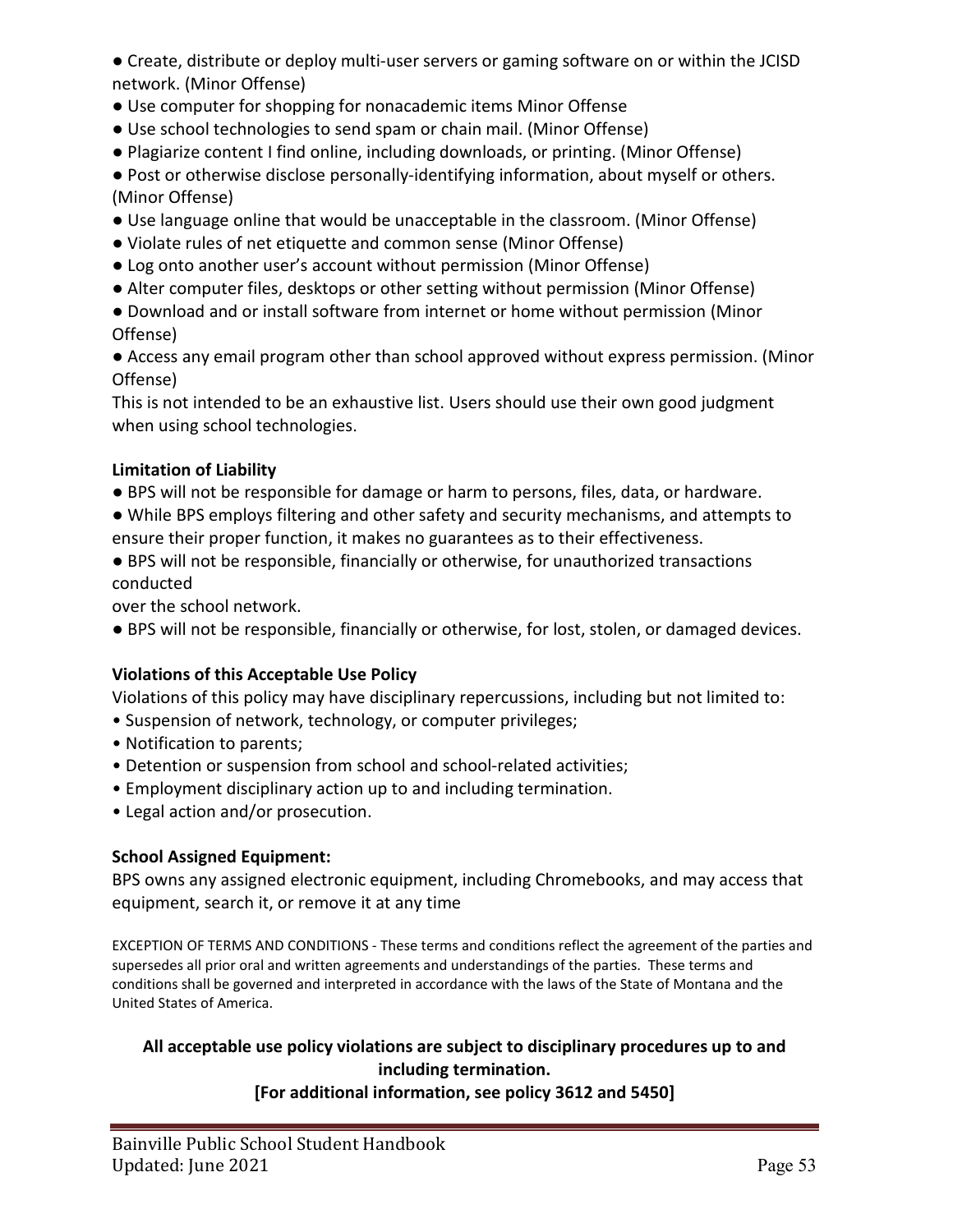## <span id="page-53-0"></span>**BAINVILLE SCHOOL RELEASE FORM**

**IMPORTANT: Please note that a custodial parent must authorize a non-custodial parent or individual to pick up their child(ren). The non-custodial parent or individual's name must be included among those listed on the Release Form. If an individual is not listed among those persons authorized by the custodial parent to pick up the child, the custodial parent must explain the situation in writing and present it to the school prior to arrangements being made.**

**For the safety of the children, no child will be released to unauthorized persons. An unauthorized person is one who is not listed on your Release Form.**

| STUDENT(S) NAME(S) |  |
|--------------------|--|
|                    |  |

| <b>CUSTODIAL PARENT(S)</b>                                                                                                      |                                                                                                                                                                                                                                |                                                                                                     |
|---------------------------------------------------------------------------------------------------------------------------------|--------------------------------------------------------------------------------------------------------------------------------------------------------------------------------------------------------------------------------|-----------------------------------------------------------------------------------------------------|
| Father's                                                                                                                        |                                                                                                                                                                                                                                |                                                                                                     |
| <b>Name</b>                                                                                                                     |                                                                                                                                                                                                                                |                                                                                                     |
| Address<br><u> 2000 - 2000 - 2000 - 2000 - 2000 - 2000 - 2000 - 2000 - 2000 - 2000 - 2000 - 2000 - 2000 - 2000 - 2000 - 200</u> |                                                                                                                                                                                                                                |                                                                                                     |
|                                                                                                                                 |                                                                                                                                                                                                                                |                                                                                                     |
| Father's                                                                                                                        |                                                                                                                                                                                                                                |                                                                                                     |
|                                                                                                                                 | Signature                                                                                                                                                                                                                      |                                                                                                     |
| Mother's                                                                                                                        |                                                                                                                                                                                                                                |                                                                                                     |
|                                                                                                                                 |                                                                                                                                                                                                                                |                                                                                                     |
|                                                                                                                                 |                                                                                                                                                                                                                                |                                                                                                     |
|                                                                                                                                 |                                                                                                                                                                                                                                |                                                                                                     |
| Mother's                                                                                                                        |                                                                                                                                                                                                                                |                                                                                                     |
|                                                                                                                                 |                                                                                                                                                                                                                                |                                                                                                     |
| daycare providers here as well.                                                                                                 | <b>OTHER AUTHORIZED RELEASE PERSONS</b><br>1) Name<br>child(ren)                                                                                                                                                               | I authorize the following adult persons to pick up my child(ren). Note: It is important to list any |
|                                                                                                                                 |                                                                                                                                                                                                                                | 2) Name                                                                                             |
|                                                                                                                                 | Relationship<br><u>Relationship</u>                                                                                                                                                                                            |                                                                                                     |
|                                                                                                                                 |                                                                                                                                                                                                                                |                                                                                                     |
|                                                                                                                                 |                                                                                                                                                                                                                                | Cell Phone                                                                                          |
| Address                                                                                                                         |                                                                                                                                                                                                                                | 3) Name                                                                                             |
|                                                                                                                                 |                                                                                                                                                                                                                                | Home Phone North Phone Cell Phone Cell Phone                                                        |
| 4) Name<br>Address                                                                                                              | Relationship experience and the set of the set of the set of the set of the set of the set of the set of the set of the set of the set of the set of the set of the set of the set of the set of the set of the set of the set |                                                                                                     |
| Home Phone                                                                                                                      | Work Phone                                                                                                                                                                                                                     | Cell Phone                                                                                          |
|                                                                                                                                 |                                                                                                                                                                                                                                |                                                                                                     |

**\*Important: The completion of this document is not deemed mandatory by the Bainville School District. Verbal and/or written permission by a parent or guardian is sufficient. However, it is recommended that this document be utilized if either the District or the parent feels the need arises.**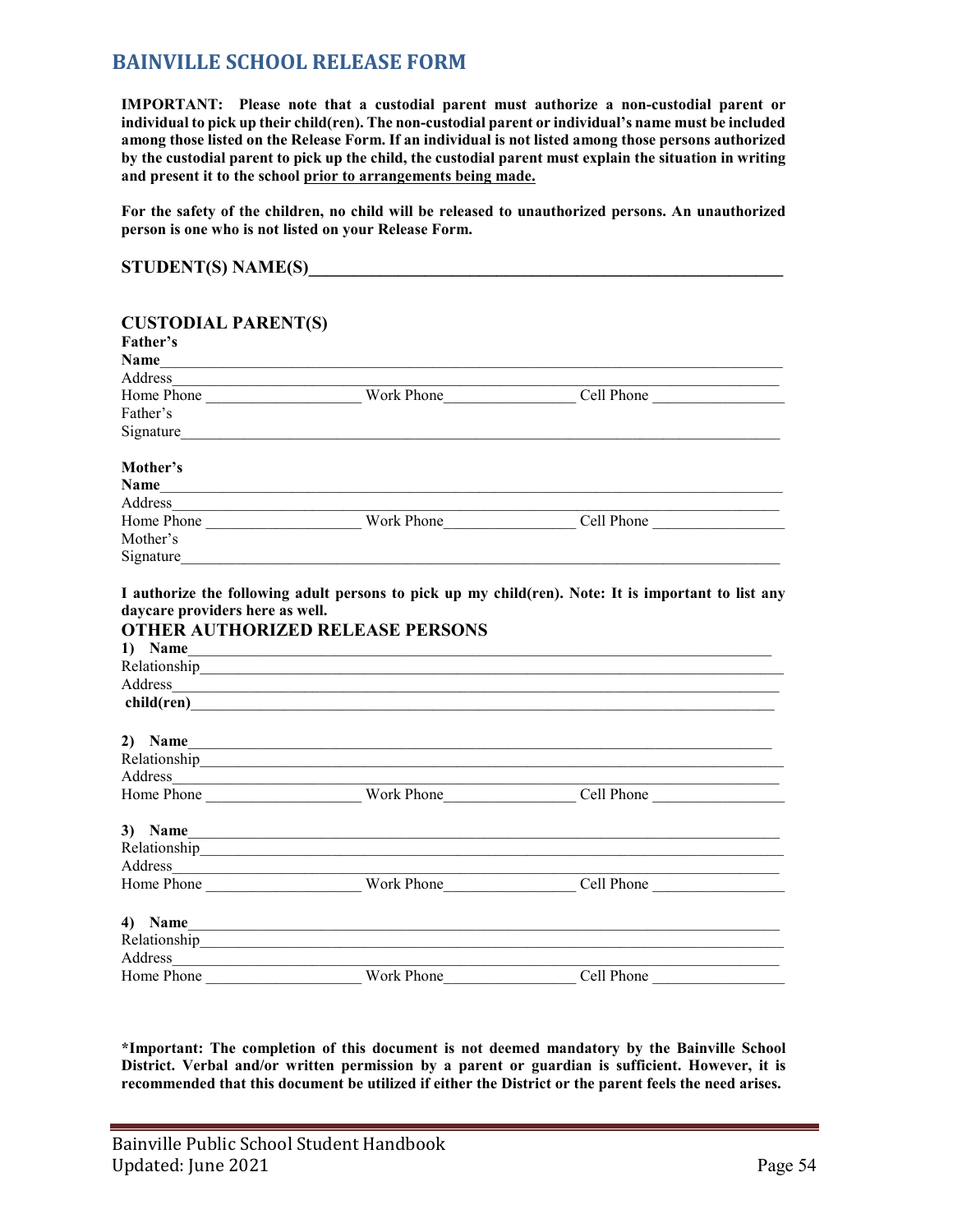# <span id="page-54-1"></span><span id="page-54-0"></span>**BAINVILLE SCHOOL IDENTIY RELEASE FORM**

I authorize BAINVILLE SCHOOL to create photographs, video, and audio recordings of my child, as well as written or recorded oral descriptions of my child and their school projects. These materials will be used for educational purposes only.

I understand that BAINVILLE SCHOOL may revise, annotate, edit and otherwise alter the recorded material to emphasize certain aspects of my child and their projects.

I understand that BAINVILLE SCHOOL owns all copyright to these materials. I hereby release BAINVILLE SCHOOL and its employees from any and all claims of any nature whatsoever which now or may hereafter have in connection with these recorded materials, including but not limited to claims based on defamation, copyright infringement, trademark infringement, or infringement of my right of privacy or of my right to publicity.

I understand that I have the right to request erasure of any part of a recording at the time of its creation or within three days thereafter. A copy of any recording will be made available to me for viewing if requested.

\*World Wide Web Special Release Information

I authorize BAINVILLE SCHOOL to publish photographs, video, or audio of me, as well as written or recorded oral descriptions on the World Wide Web. These materials will be used for educational purposes only and only as part of a specific school-related project. The permission extends through the period of time the original project remains published on the Web.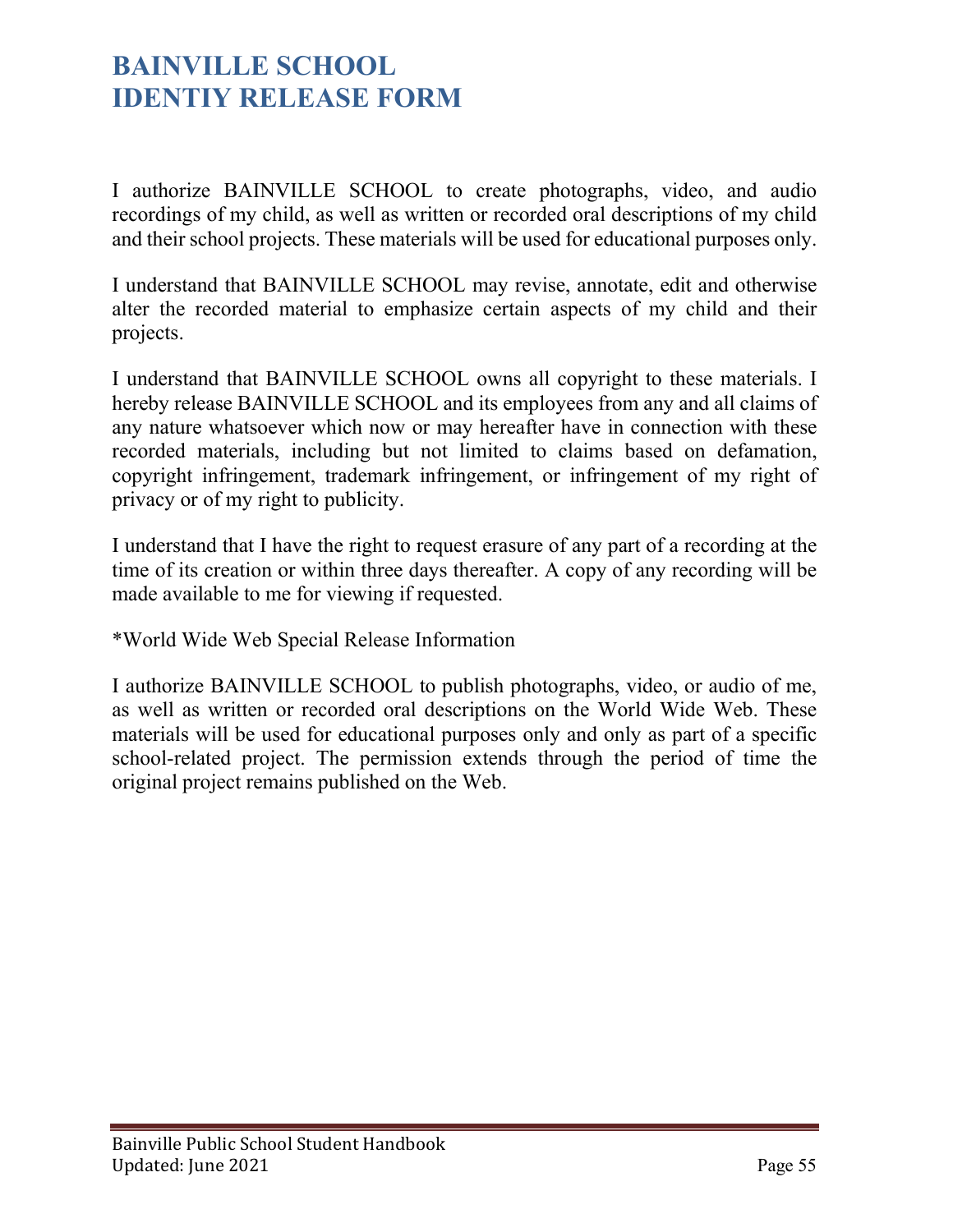# <span id="page-55-0"></span>**TRANSPORTATION RELEASE OF LIABILITY FORM**

| I, <u>(PARENT AND/OR GUARDIAN)</u><br>HEREBY ASSUME ALL OF THE RISKS AND RESPONSIBILITY OF THE RELEASED<br><b>BAINVILLE SCHOOL.</b><br>I, <u>(PARENT AND/OR GUARDIAN)</u><br>HEREBY ASSUME ALL OF THE RISKS AND RESPONSIBILITY OF THE RELEASED<br><b>BAINVILLE SCHOOL.</b><br>I, <u>(PARENT AND/OR GUARDIAN)</u><br>HEREBY ASSUME ALL OF THE RISKS AND RESPONSIBILITY OF THE RELEASED<br><b>BAINVILLE SCHOOL.</b><br>I, (PARENT AND/OR GUARDIAN)<br>HEREBY ASSUME ALL OF THE RISKS AND RESPONSIBILITY OF THE RELEASED<br><b>BAINVILLE SCHOOL.</b><br>I, <u>(PARENT AND/OR GUARDIAN)</u><br>HEREBY ASSUME ALL OF THE RISKS AND RESPONSIBILITY OF THE RELEASED<br><b>BAINVILLE SCHOOL.</b> |  | Name of the Activity or Event: |  |
|------------------------------------------------------------------------------------------------------------------------------------------------------------------------------------------------------------------------------------------------------------------------------------------------------------------------------------------------------------------------------------------------------------------------------------------------------------------------------------------------------------------------------------------------------------------------------------------------------------------------------------------------------------------------------------------|--|--------------------------------|--|
|                                                                                                                                                                                                                                                                                                                                                                                                                                                                                                                                                                                                                                                                                          |  |                                |  |
|                                                                                                                                                                                                                                                                                                                                                                                                                                                                                                                                                                                                                                                                                          |  |                                |  |
|                                                                                                                                                                                                                                                                                                                                                                                                                                                                                                                                                                                                                                                                                          |  |                                |  |
|                                                                                                                                                                                                                                                                                                                                                                                                                                                                                                                                                                                                                                                                                          |  |                                |  |
|                                                                                                                                                                                                                                                                                                                                                                                                                                                                                                                                                                                                                                                                                          |  |                                |  |
|                                                                                                                                                                                                                                                                                                                                                                                                                                                                                                                                                                                                                                                                                          |  |                                |  |
|                                                                                                                                                                                                                                                                                                                                                                                                                                                                                                                                                                                                                                                                                          |  |                                |  |
|                                                                                                                                                                                                                                                                                                                                                                                                                                                                                                                                                                                                                                                                                          |  |                                |  |
|                                                                                                                                                                                                                                                                                                                                                                                                                                                                                                                                                                                                                                                                                          |  |                                |  |
|                                                                                                                                                                                                                                                                                                                                                                                                                                                                                                                                                                                                                                                                                          |  |                                |  |
|                                                                                                                                                                                                                                                                                                                                                                                                                                                                                                                                                                                                                                                                                          |  |                                |  |
|                                                                                                                                                                                                                                                                                                                                                                                                                                                                                                                                                                                                                                                                                          |  |                                |  |
|                                                                                                                                                                                                                                                                                                                                                                                                                                                                                                                                                                                                                                                                                          |  |                                |  |
|                                                                                                                                                                                                                                                                                                                                                                                                                                                                                                                                                                                                                                                                                          |  |                                |  |
|                                                                                                                                                                                                                                                                                                                                                                                                                                                                                                                                                                                                                                                                                          |  |                                |  |
|                                                                                                                                                                                                                                                                                                                                                                                                                                                                                                                                                                                                                                                                                          |  |                                |  |
|                                                                                                                                                                                                                                                                                                                                                                                                                                                                                                                                                                                                                                                                                          |  |                                |  |
|                                                                                                                                                                                                                                                                                                                                                                                                                                                                                                                                                                                                                                                                                          |  |                                |  |
|                                                                                                                                                                                                                                                                                                                                                                                                                                                                                                                                                                                                                                                                                          |  |                                |  |
|                                                                                                                                                                                                                                                                                                                                                                                                                                                                                                                                                                                                                                                                                          |  |                                |  |
|                                                                                                                                                                                                                                                                                                                                                                                                                                                                                                                                                                                                                                                                                          |  |                                |  |
|                                                                                                                                                                                                                                                                                                                                                                                                                                                                                                                                                                                                                                                                                          |  |                                |  |
|                                                                                                                                                                                                                                                                                                                                                                                                                                                                                                                                                                                                                                                                                          |  |                                |  |
|                                                                                                                                                                                                                                                                                                                                                                                                                                                                                                                                                                                                                                                                                          |  |                                |  |
|                                                                                                                                                                                                                                                                                                                                                                                                                                                                                                                                                                                                                                                                                          |  |                                |  |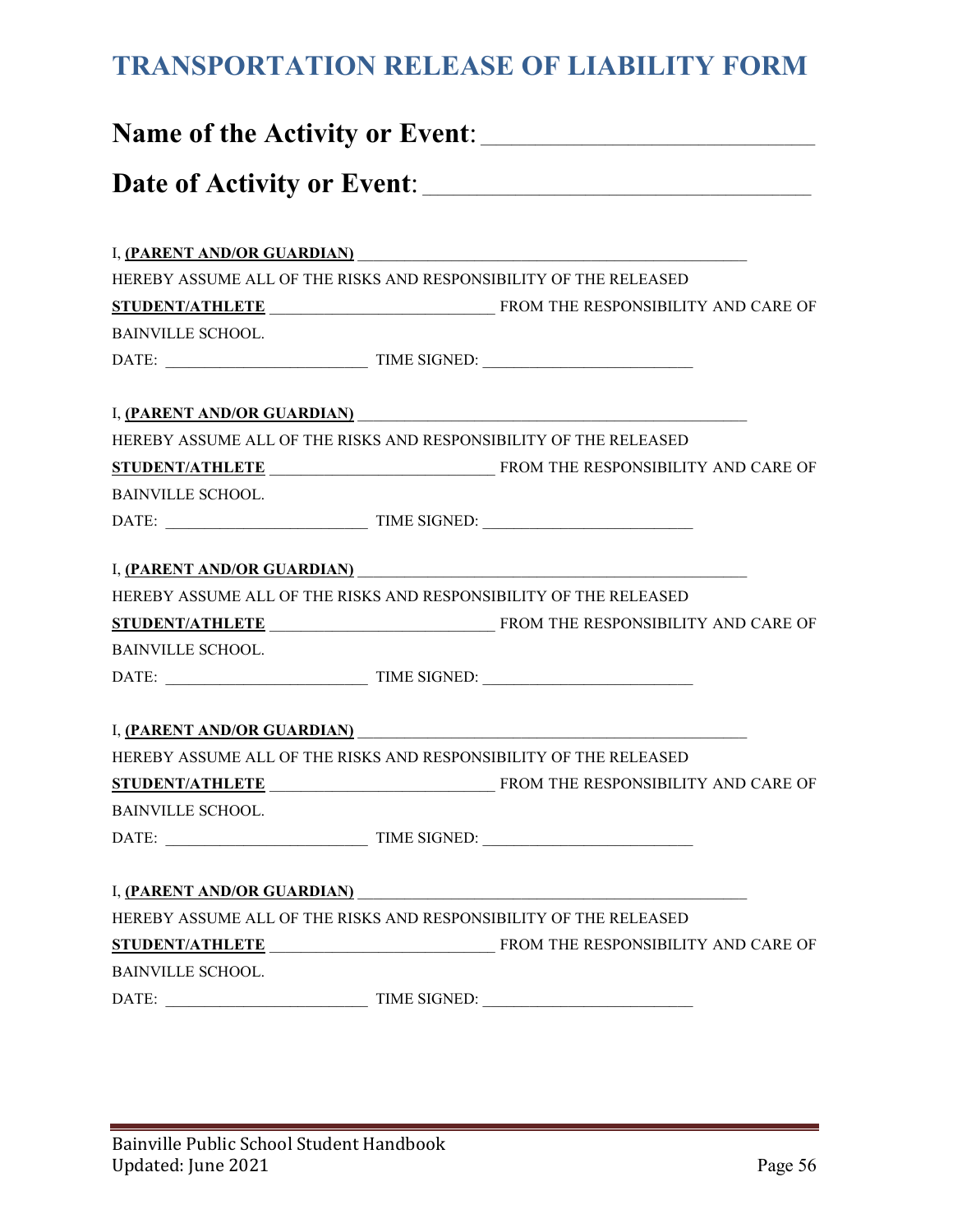## <span id="page-56-0"></span>**BAINVILLE SCHOOL TRAINING RULES**

The following Bainville High School and Junior High Training Rules will be adhered to by all members of extra-curricular and intra-curricular organizations as well as proper scholastic standing as defined in the student and MHSA handbooks.

| Football             | Girls' & Boys' Basketball |                                                                                             |
|----------------------|---------------------------|---------------------------------------------------------------------------------------------|
|                      |                           |                                                                                             |
| <b>Cross Country</b> | Speech                    |                                                                                             |
| Drama                |                           |                                                                                             |
|                      |                           |                                                                                             |
| <b>BPA</b>           | Band                      | Choir                                                                                       |
|                      |                           | Girls' & Boys' Golf Wrestling<br>Two weeks prior to all scheduled state and national trips: |

1 Pt Curfew regulations for all participating students follow the county curfew law for students under the age of 18:

Monday – Sunday between the hours of 11 pm and 5 am.

- 3 Pts Use, possession, or conveyance of alcoholic beverages of any kind.
- 3 Pts Use, possession, or conveyance of tobacco/nicotine.
- 6 Pts Use, possession, or conveyance of any type of illegal drugs.

All students must be in good standing with the law. If a student is not in good standing with the law, they will not be allowed to participate in any Bainville School activities pending the outcome of the due process procedures.

Hours may be extended by the coach and approved by administration (Athletic Director AND Superintendent) for special occasions prior to the occasion.

(Other rules, in consultation with the Superintendent, may be developed by the coach/advisor with points assigned accordingly.)

#### **Failure to comply with the above rules will result in the following penalty:**

1-3 PTS – suspension from playing/participating in all game(s)/event(s) for **two (2) calendar weeks,** but will remain a member by practicing . (Students will NOT be allowed to travel with the team/organization.)

4-6 PTS - suspension from playing/participating in all game(s)/event(s) for **three (3) calendar weeks,** but will remain a member by practicing . (Students will NOT be allowed to travel with the team/organization.)

7 PTS or more – dismissal from all Bainville School teams and organizations.

Self-Reporting: Students or parents/guardians who notify Administration or coach/advisor on their own violation before Administration or coach/advisor has learned of the incident will receive one-half (1/2) the numbers of days suspension for the level of violation.

Name of Child(ren)

Parent Signature Date